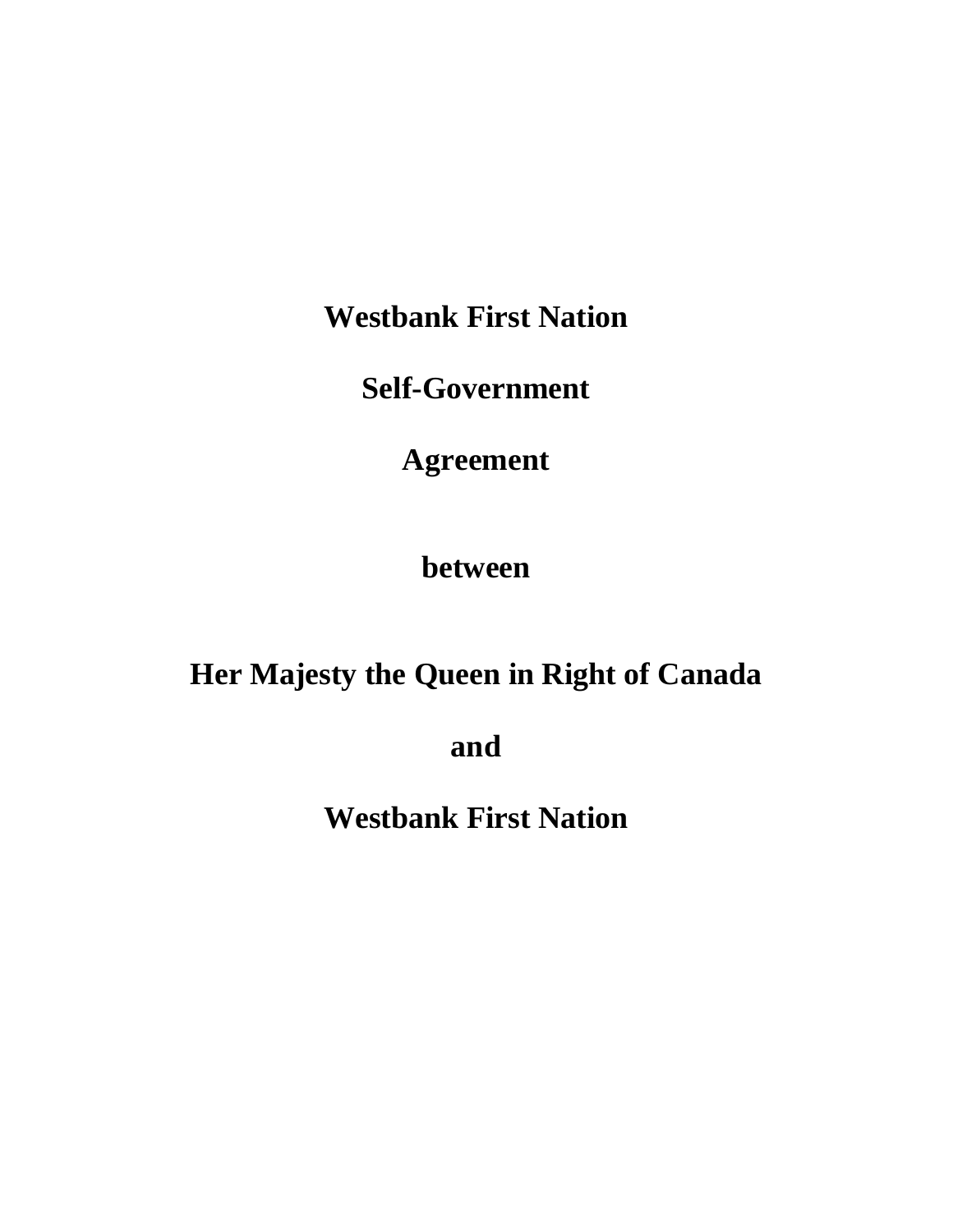## TABLE OF CONTENTS

| Indian Act, Indian Oil and Gas Act, First Nations Land Management Act16 |
|-------------------------------------------------------------------------|
|                                                                         |
|                                                                         |
|                                                                         |
|                                                                         |
|                                                                         |
|                                                                         |
|                                                                         |
|                                                                         |
|                                                                         |
|                                                                         |
|                                                                         |
|                                                                         |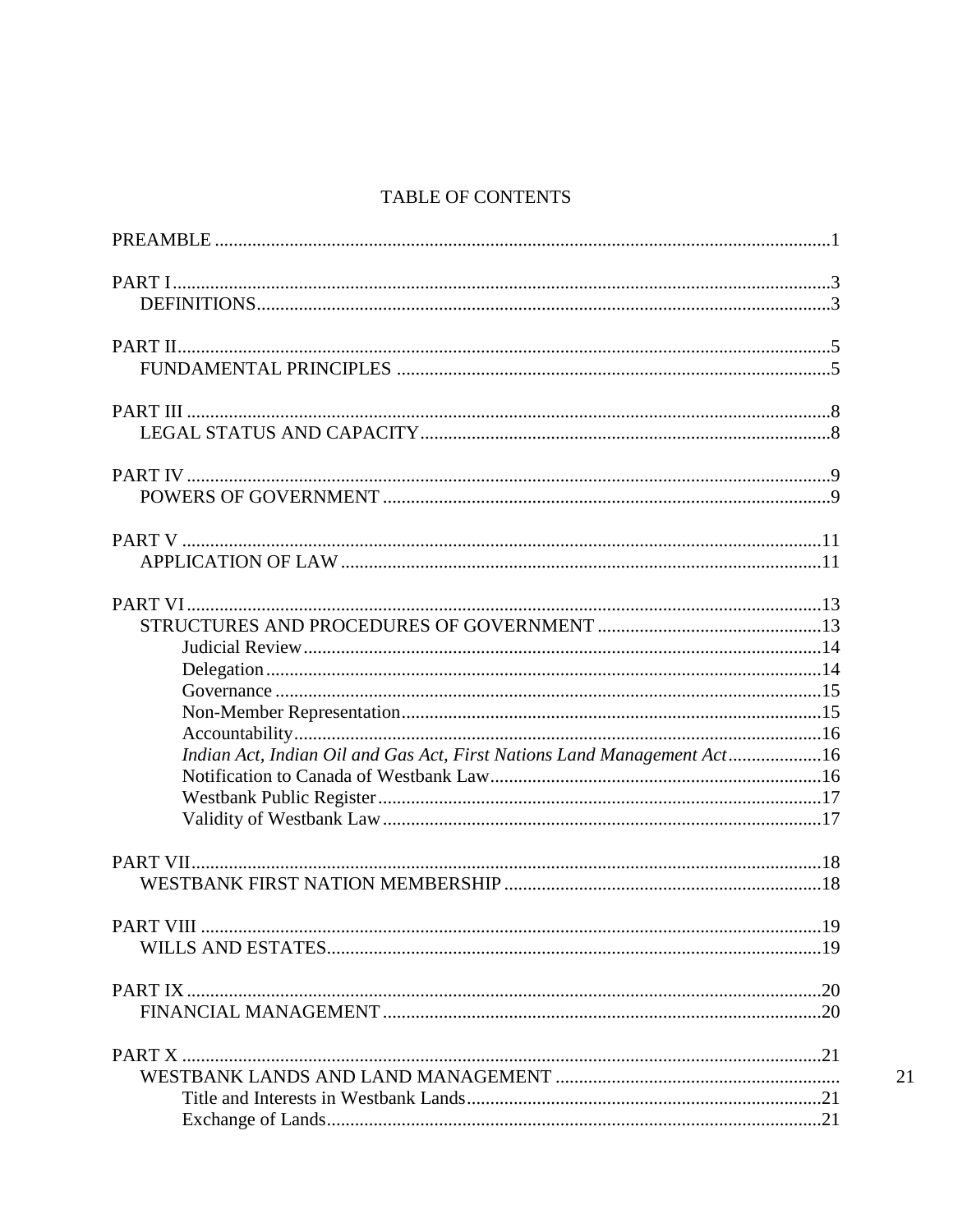| Treatment of Interests in Westbank Lands on Marriage Breakdown 25  |  |
|--------------------------------------------------------------------|--|
| Procedures to Transfer by Testamentary Disposition or Succession25 |  |
|                                                                    |  |
|                                                                    |  |
|                                                                    |  |
|                                                                    |  |
|                                                                    |  |
|                                                                    |  |
|                                                                    |  |
|                                                                    |  |
|                                                                    |  |
|                                                                    |  |
|                                                                    |  |
|                                                                    |  |
|                                                                    |  |
|                                                                    |  |
|                                                                    |  |
|                                                                    |  |
|                                                                    |  |
|                                                                    |  |
|                                                                    |  |
|                                                                    |  |
|                                                                    |  |
|                                                                    |  |
|                                                                    |  |
|                                                                    |  |
|                                                                    |  |
|                                                                    |  |
|                                                                    |  |
|                                                                    |  |
|                                                                    |  |
|                                                                    |  |
|                                                                    |  |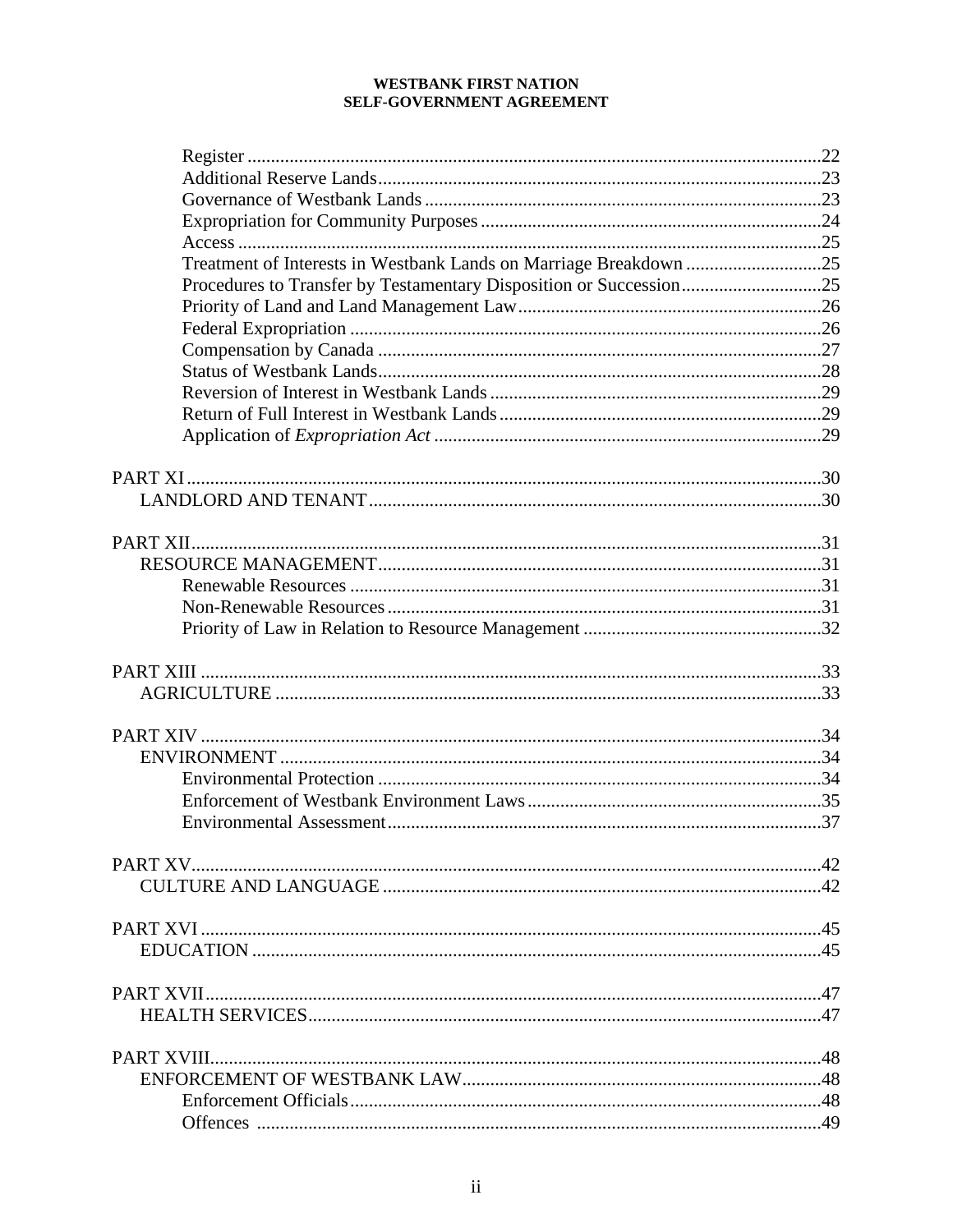| PUBLIC WORKS, COMMUNITY INFRASTRUCTURE AND LOCAL SERVICES 54 |  |
|--------------------------------------------------------------|--|
|                                                              |  |
|                                                              |  |
|                                                              |  |
|                                                              |  |
|                                                              |  |
|                                                              |  |
|                                                              |  |
|                                                              |  |
|                                                              |  |
|                                                              |  |
|                                                              |  |
|                                                              |  |
|                                                              |  |
|                                                              |  |
|                                                              |  |
|                                                              |  |
|                                                              |  |
|                                                              |  |
|                                                              |  |
|                                                              |  |
|                                                              |  |
|                                                              |  |
|                                                              |  |
|                                                              |  |
|                                                              |  |
|                                                              |  |
|                                                              |  |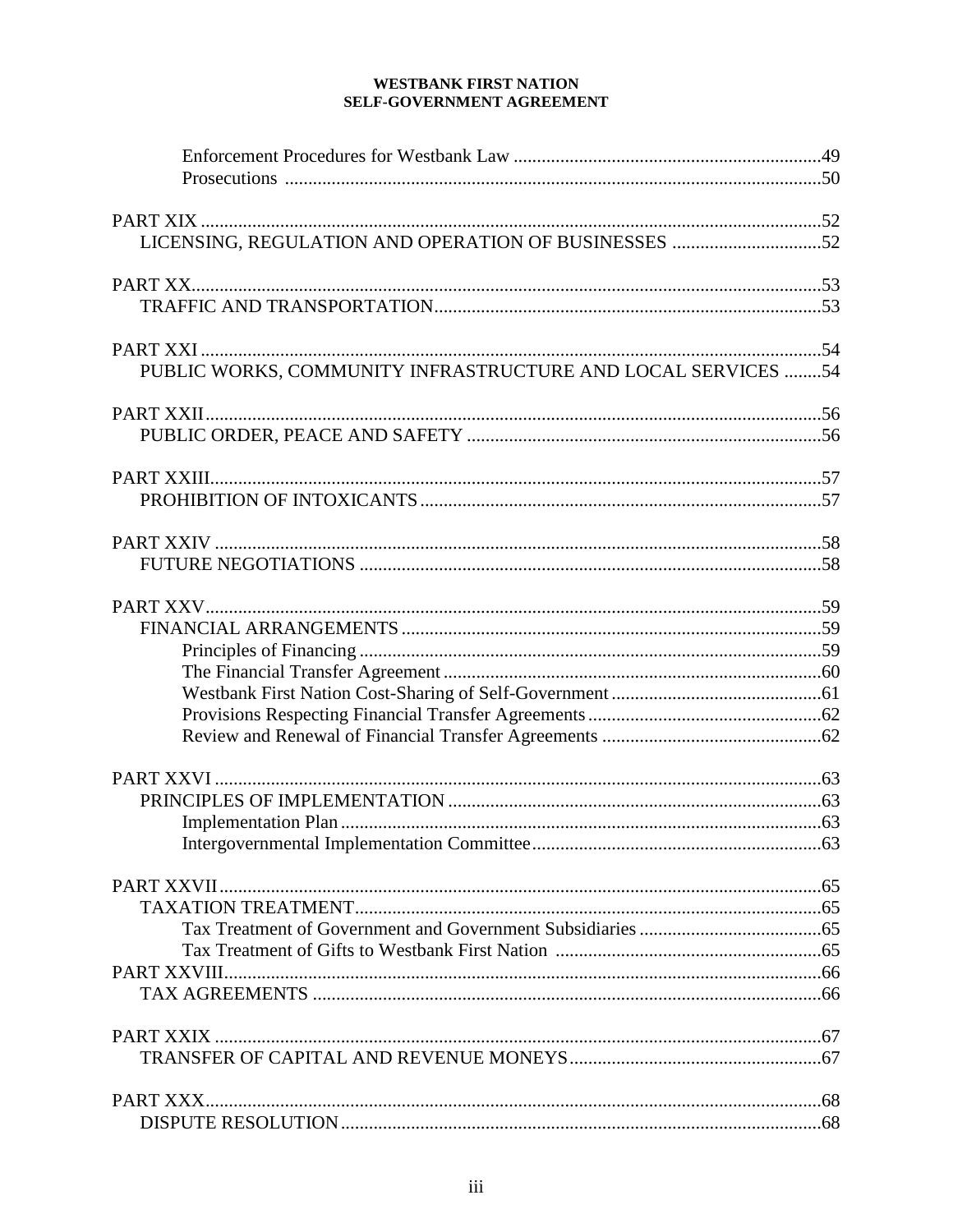This Agreement is made the \_\_\_\_\_ day of \_\_\_\_\_\_\_\_\_\_\_\_\_\_\_\_\_\_\_\_, 2003,

## **BETWEEN:**

WESTBANK FIRST NATION, as represented by the Chief and Council of Westbank<br>First Nation, hereinafter referred to as "Westbank First Nation",

## AND: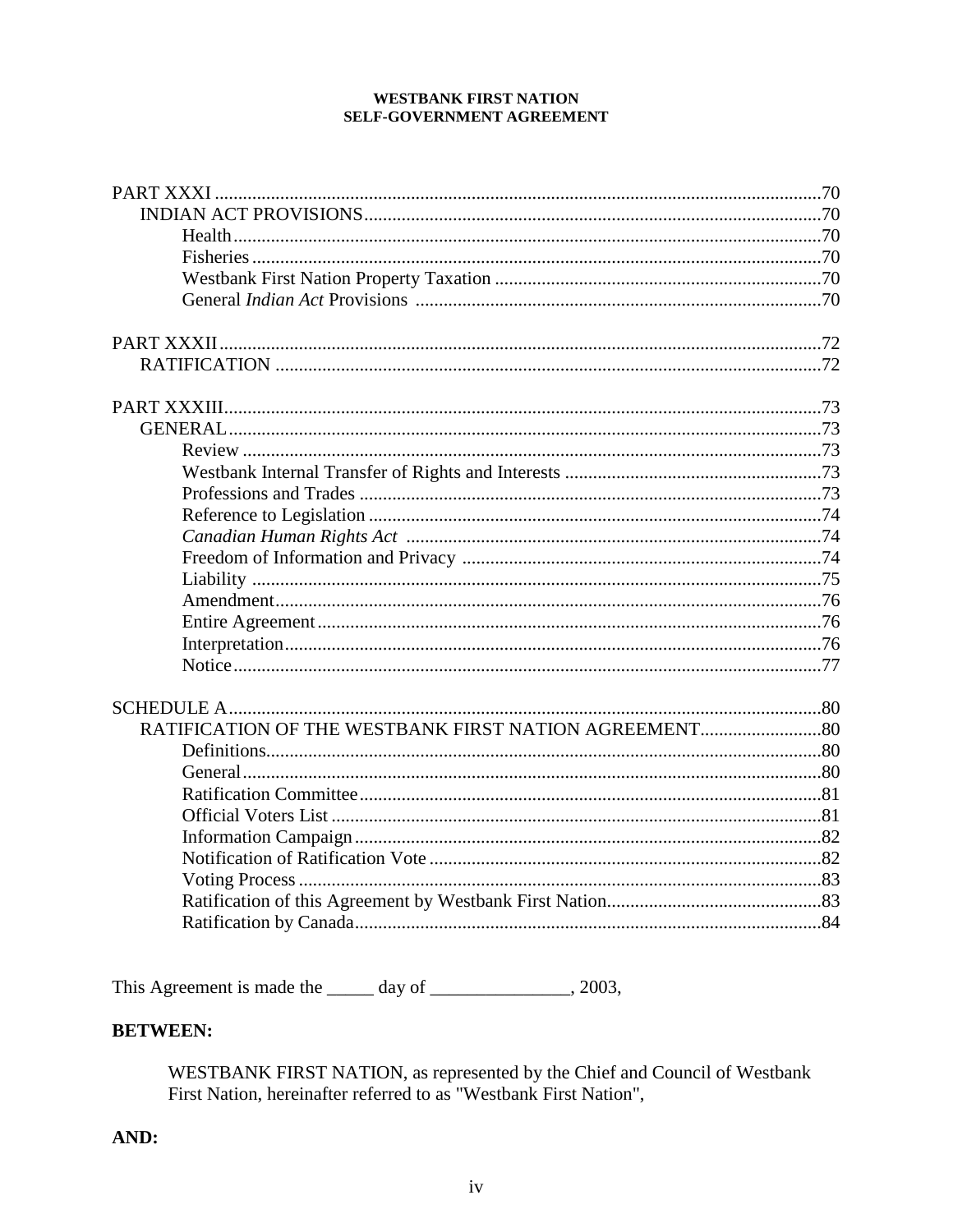HER MAJESTY THE QUEEN in right of Canada, as represented by the Minister of Indian Affairs and Northern Development, hereinafter referred to as "Canada".

### WHEREAS:

the Parties entered into an Agreement-in-Principle on July 13, 1998 which contemplated a Final Agreement to be concluded substantially in the form of the Agreement-in-Principle;

### WHEREAS:

the Government of Canada recognizes that the inherent right of self-government is an existing aboriginal right within section 35 of the *Constitution Act, 1982*;

### WHEREAS:

the Parties to this Agreement acknowledge that they may have different legal views as to the scope and content of an inherent right of self-government;

### WHEREAS:

the Parties nevertheless intend by this Agreement to set out certain arrangements for a number of jurisdictions for implementation of the inherent right of selfgovernment by Westbank First Nation on Westbank Lands without taking any definitive positions with respect to how an inherent right of self-government may ultimately be defined at law;

### WHEREAS:

Westbank First Nation asserts that it has unextinguished aboriginal title, and jurisdictions based on aboriginal title and that its aboriginal title includes Westbank Lands;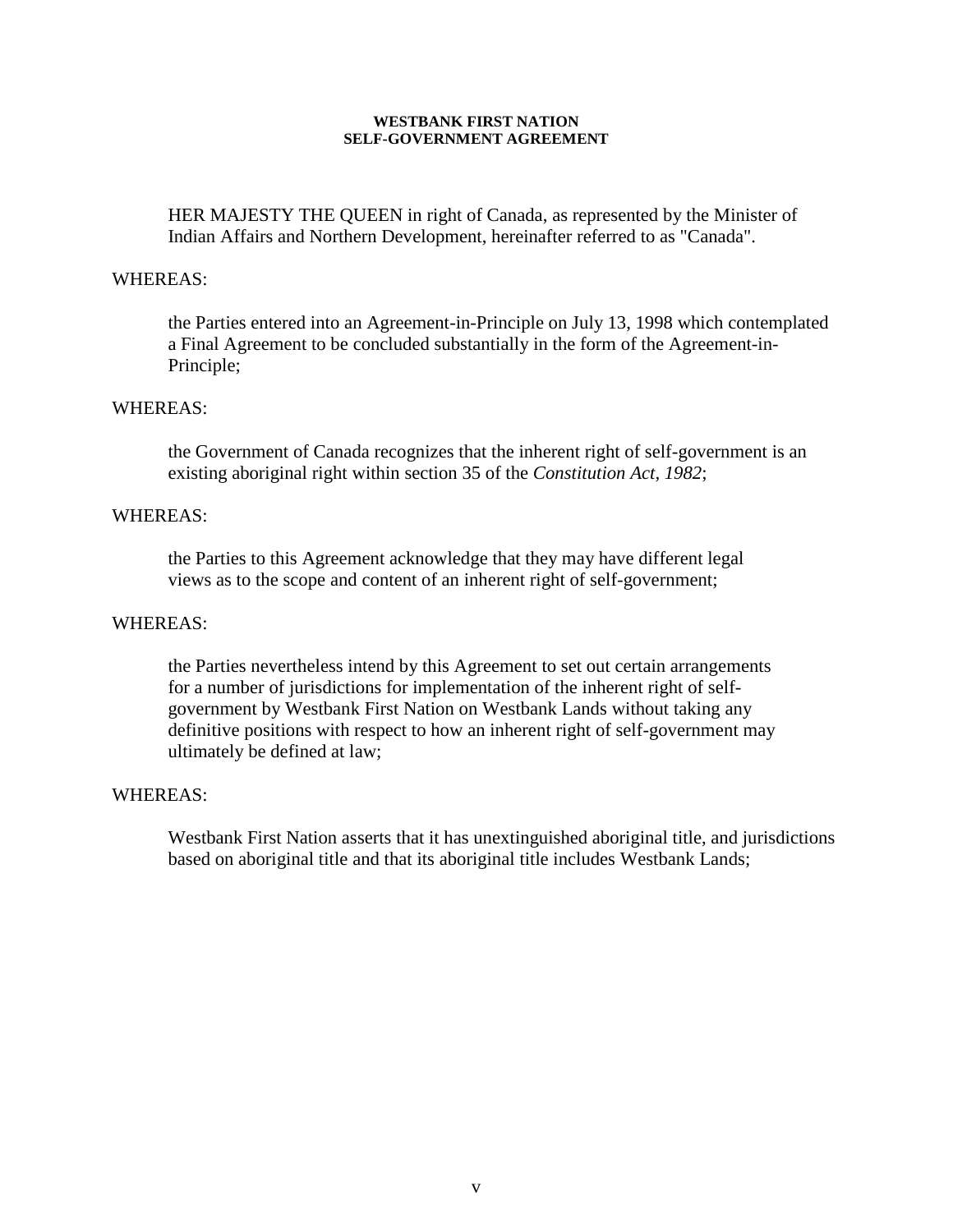### WHEREAS:

Westbank First Nation states that it is part of the Okanagan Nation. This Agreement is without prejudice to other First Nations within the Okanagan Nation or to their systems or institutions of self-governance;

### WHEREAS:

Westbank First Nation recognizes the need to provide good government for all persons residing on Westbank Lands;

### WHEREAS:

Westbank First Nation will continue to consult and may enter into agreements with neighbouring local governments to maintain good relations and coordinate activities or in respect of other such matters as Westbank First Nation desires.

## NOW THEREFORE THE PARTIES AGREE TO THE FOLLOWING AS THE AGREEMENT: **PART I**

### **DEFINITIONS**

In this Agreement:

"Agreement" means this Agreement between Westbank First Nation and Canada.

"Band" means the body of Indians declared to be a band for the purposes of the *Indian Act* by P.C. 1973-3571, referred to as "Westbank First Nation".

"Community Purpose" means a purpose which is intended to provide a facility, benefit or support for the Members or persons residing on Westbank Lands, and is limited to transportation and utility corridors and requirements related to transportation and utility corridors.

"conflict" means actual conflict in operation.

"Constitution" means the constitution of Westbank First Nation established and ratified in accordance with this Agreement.

"Council" means the governing council of Westbank First Nation.

"Effective Date" means the date the Legislation comes into force.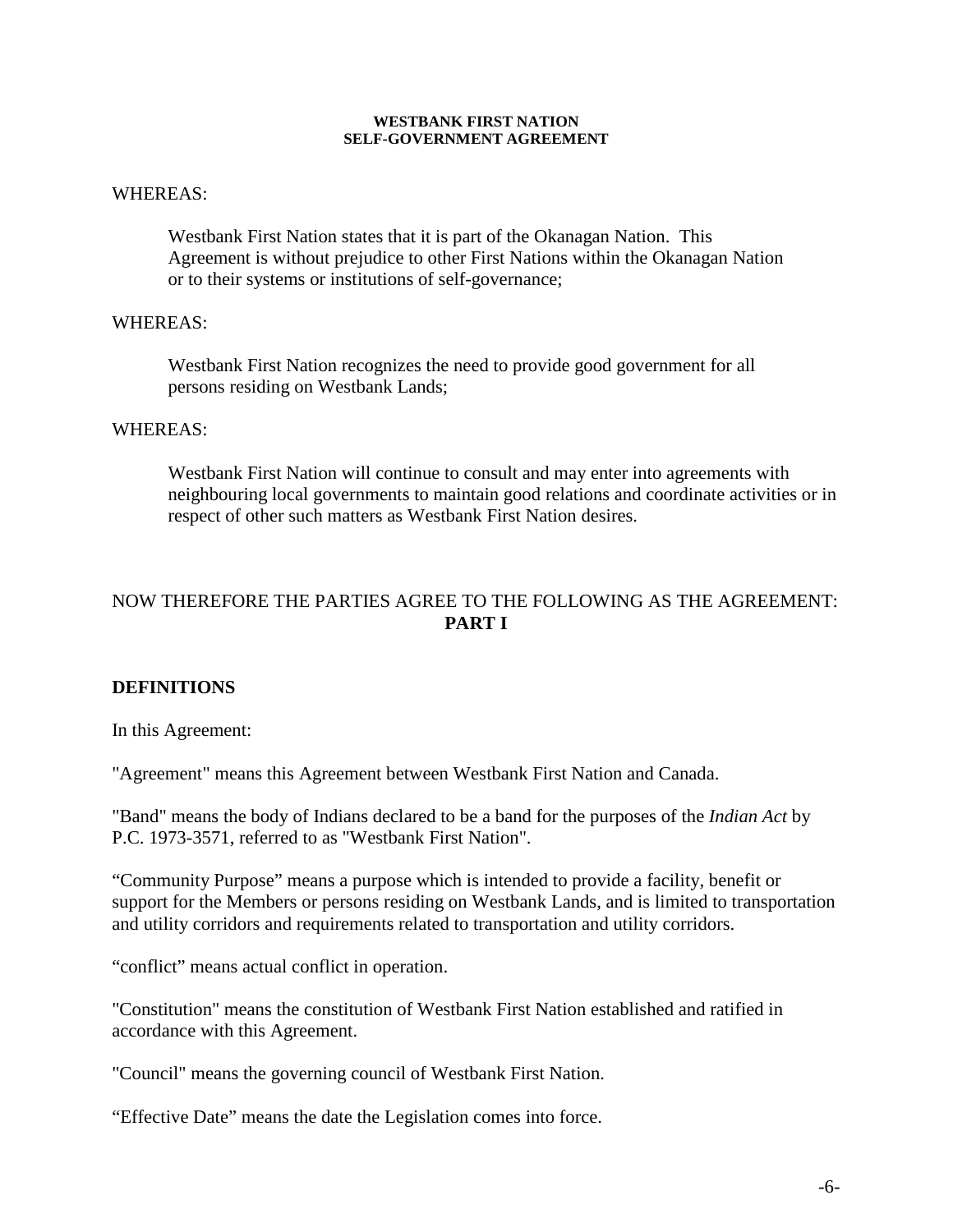"expropriation" means a taking of an interest or all interests in Westbank Lands through a process established by sections 111 to 124 or by Westbank Law established in accordance with section 105.

"intellectual property" includes any intangible property right resulting from intellectual activity in the industrial, scientific, literary, or artistic fields, including, but not limited to, any right relating to patents, copyrights, trademarks, industrial designs, or plant breeders' rights.

"interest in Westbank Lands" means any estate, right or interest of any nature in Westbank Lands recognized by law, including for greater certainty any leasehold interest, but does not include title to Westbank Lands as referred to in section 87.

"jurisdiction" means law-making authority.

"Legislation" means an act of Parliament which confirms and implements and gives effect to this Agreement.

"Licence", in relation to Westbank Lands, means any right of use or occupation of the land other than an interest in Westbank Lands.

"Member" means a member of Westbank First Nation as defined in the Constitution.

"Mentally Incompetent" means a person who pursuant to the laws of the Province, had been found to be mentally defective or incompetent for the purposes of any laws of the Province providing for the administration of estates of mentally defective or incompetent persons.

"Minerals" means and includes gold, silver and all naturally occurring useful minerals, but shall not include peat, coal, petroleum, natural gas, bitumen, oil shales, limestone, marble, clay, gypsum or any building stone when mined for building purposes, earth, ash, marl, gravel, sand or any element which forms part of the agricultural surface of the land.

"ordinarily resident" means the place where, in the settled routine of a person's life, that person regularly, normally or customarily lives.

"Parties" means Westbank First Nation and Canada.

"province" means the province of British Columbia.

"Westbank First Nation" means the body of people formerly known as the Band under the *Indian Act* and for whose use and benefit in common Westbank Lands have been set apart by Her Majesty the Queen.

"Westbank Lands" are:

a. the following existing Westbank Indian reserves: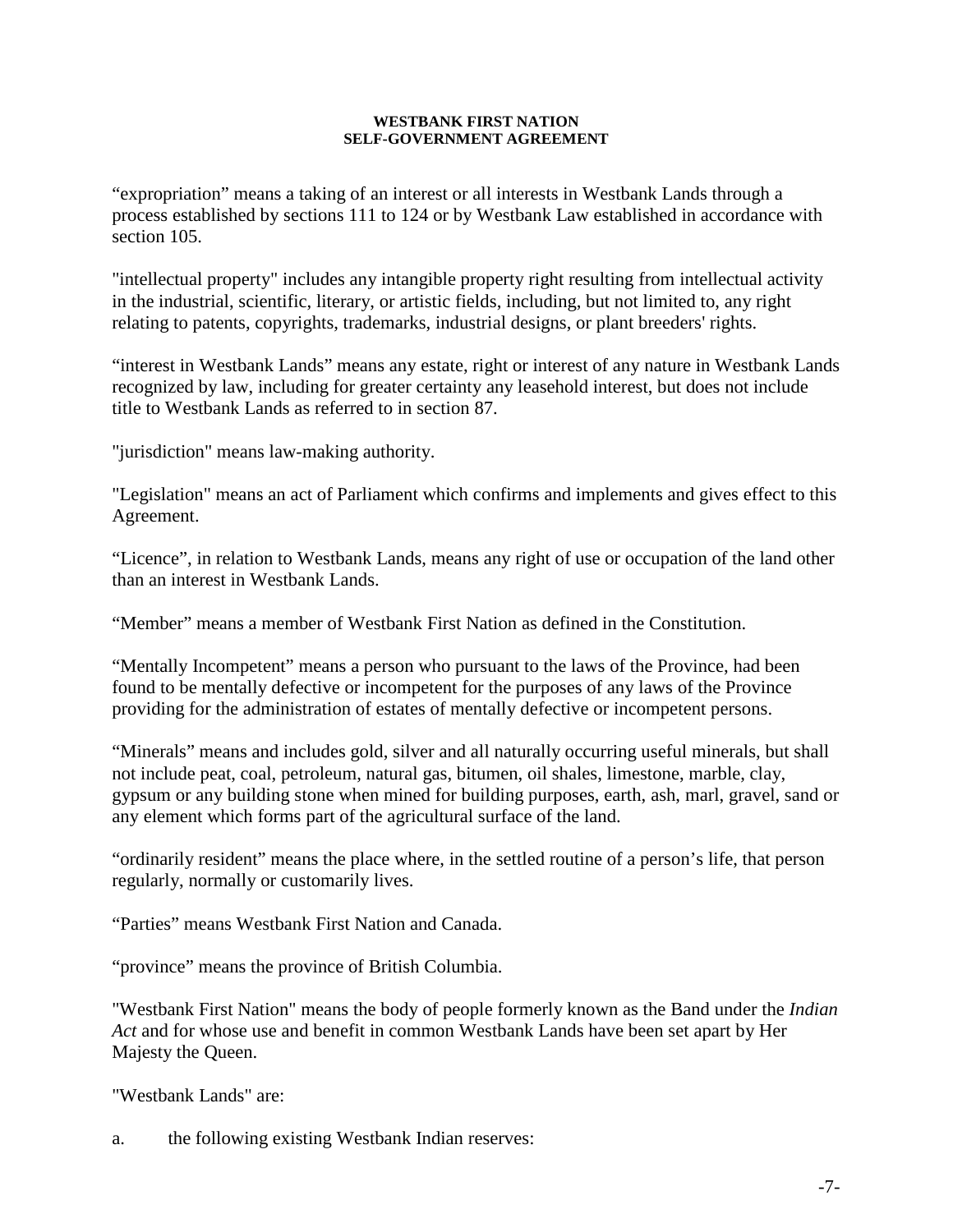- i) Mission Creek Indian Reserve Number 8 in the province;
- ii) Tsinstikeptum Indian Reserve Number 9 in the province;
- iii) Tsinstikeptum Indian Reserve Number 10 in the province;
- iv) Medicine Hill Indian Reserve Number 11 in the province;
- v) Medicine Creek Indian Reserve Number 12 in the province;
- b. lands set apart by Canada in the future as lands reserved for Westbank First Nation within the meaning of subsection 91(24) of the *Constitution Act 1867.*

"Westbank Law" means laws of Westbank First Nation enacted in accordance with the jurisdictions described in this Agreement, and the Constitution.

## **PART II**

## **FUNDAMENTAL PRINCIPLES**

- 1. (a) The purpose of this Agreement is to implement aspects of the inherent right of self-government by Westbank First Nation on Westbank Lands based on the recognition that the inherent right of self-government is an existing aboriginal right within section 35 of the *Constitution Act, 1982*.
	- (b) This Agreement is not intended to constitute an expression by the Parties of any definitive legal views with respect to how an inherent right of self-government may ultimately be defined at law.
- 2. (a) This Agreement is not intended to restrict the capacity of Westbank First Nation to participate in any other process that may be established to implement the inherent right of self-government by First Nations on a tribal, regional or national basis.
	- (b) Canada retains the discretion to set its criteria for parties with whom it negotiates self-government arrangements.
- 3. The arrangements set out in this Agreement reflect a government-to-government relationship between the Parties, within the framework of the Constitution of Canada and with the recognition that the inherent right of self-government is an existing aboriginal right within section 35 of the *Constitution Act, 1982*.
- 4. (a) This Agreement shall not constitute a treaty. This Agreement is without prejudice to treaty-making in British Columbia.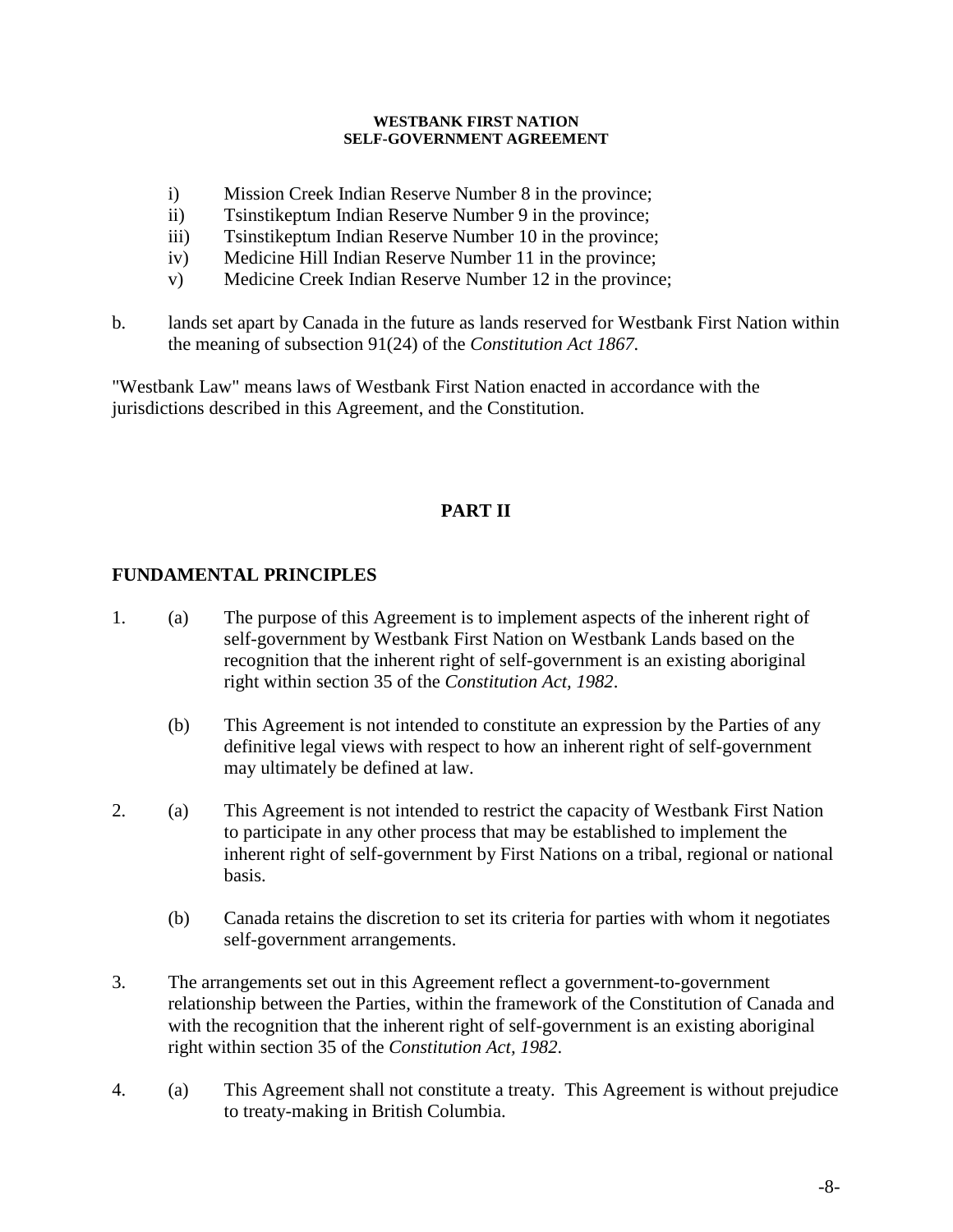- (b) On the effective date of a treaty involving Westbank First Nation, Canada and the province, where that treaty includes governance provisions, this Agreement and any implementing legislation shall be superseded by that treaty.
- 5. Westbank Lands are "lands reserved for the Indians" under subsection 91(24) of the *Constitution Act, 1867*, and are reserves set apart by Her Majesty the Queen in right of Canada for the use and benefit of Westbank First Nation.
- 6. Nothing in this Agreement or the Legislation shall be construed as limiting or restricting either Party's position with respect to aboriginal rights, title, jurisdictions or interests.
- 7. Nothing in this Agreement or the Legislation shall be construed to abrogate or derogate from aboriginal rights recognized and affirmed by section 35 of the *Constitution Act, 1982*.
- 8. For greater certainty, nothing in this Agreement shall be construed as recognising or denying any aboriginal rights recognised and affirmed by section 35 of the *Constitution Act, 1982*.
- 9. Members who are Canadian citizens or permanent residents of Canada shall continue to be entitled to all of the rights and benefits of all other Canadian citizens or permanent residents of Canada applicable to them from time to time.
- 10. Westbank First Nation, or its Members, or both, shall be eligible to participate in and benefit from federal programs for aboriginal people in accordance with general criteria established from time to time, to the extent that Westbank First Nation has not assumed responsibility for provision of such benefits or programs.
- 11. Westbank First Nation, or its Members, or both, shall be entitled to rights under applicable federal legislation for Indians, Bands or aboriginal people in accordance with general criteria established under the legislation from time to time.
- 12. The implementation of this Agreement shall not affect the Okanagan Nation or other First Nations within the Okanagan Nation in their assertion of an inherent right of selfgovernment.
- 13. The Parties agree that:
	- (a) notwithstanding this Agreement, the overall fiduciary relationship between the Parties shall continue; and
	- (b) as Westbank First Nation exercises jurisdiction and authority pursuant to this Agreement, fiduciary obligations owed by Canada to Westbank First Nation shall be as determined by the law respecting fiduciary relationships.
- 14. The implementation of this Agreement shall be conducted in good faith.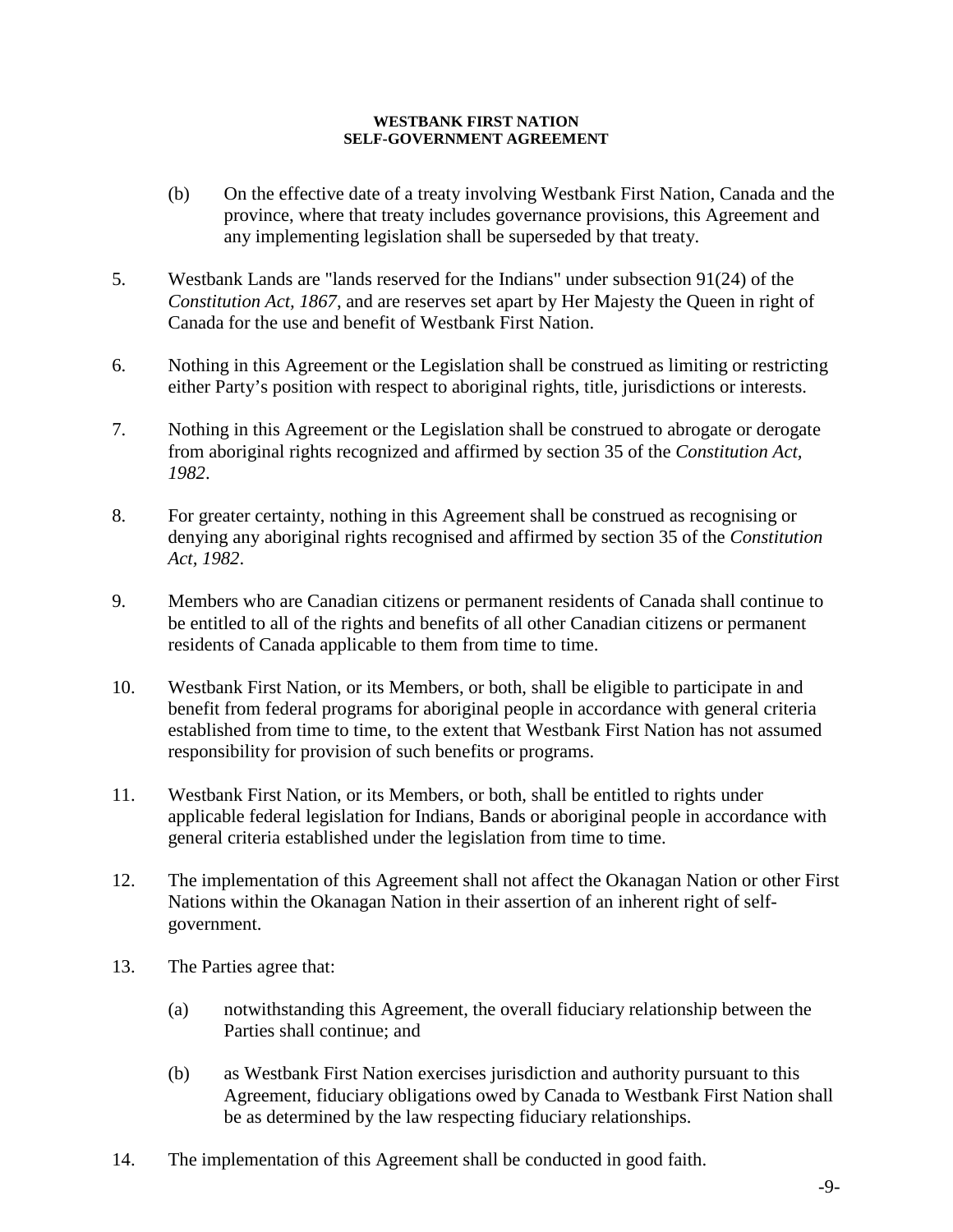- 15. Following the Effective Date, and subject to this Agreement, the implementation plan and the financial transfer agreement, Council will determine when it will exercise any remaining jurisdictions set out in this Agreement.
- 16. To support the implementation of this Agreement, the Parties shall negotiate a financial transfer agreement and an implementation plan in accordance with the provisions of Parts XXV and XXVI.
- 17. Responsibility for the delivery of federal programs and services to Westbank First Nation and its Members shall remain with Canada until such time as Westbank First Nation assumes responsibility for the delivery of programs and services in accordance with, and subject to, this Agreement, the financial transfer agreement, the implementation plan or other agreements entered into between Westbank First Nation and Canada.
- 18. Westbank First Nation and Canada may enter into agreements from time to time with respect to specific matters contained in this Agreement**.**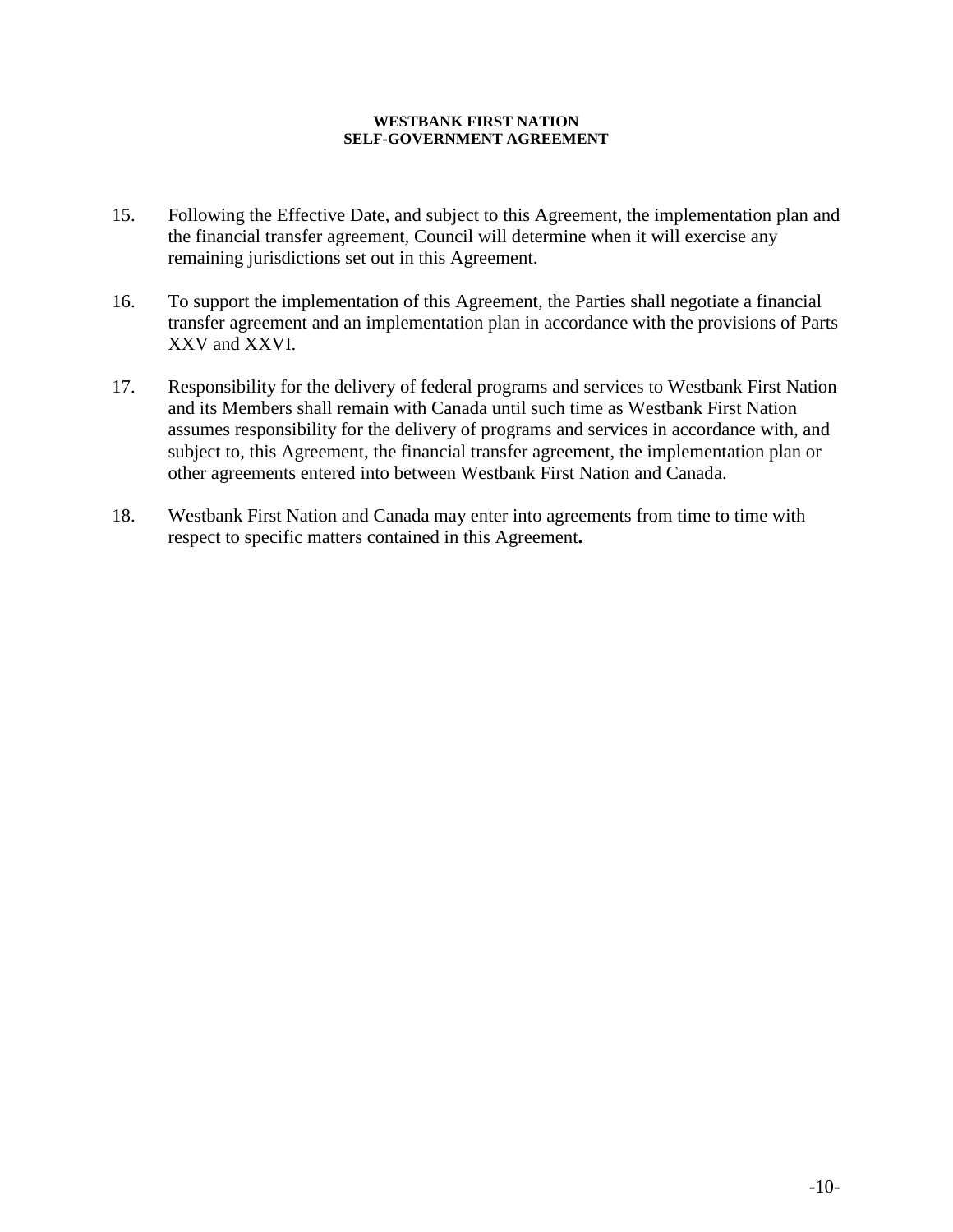## **PART III**

## **LEGAL STATUS AND CAPACITY**

- 19. In addition to Westbank First Nation's capacity to pass and enforce Westbank Law pursuant to this Agreement, Westbank First Nation is a legal entity with the rights, powers and privileges of a natural person, which includes the capacity to:
	- (a) enter into agreements and contracts with any person, government or organization;
	- (b) acquire, hold or dispose of property and any interests therein;
	- (c) acquire, hold or dispose of bequests and gifts;
	- (d) sue or be sued and to act on its behalf in legal proceedings;
	- (e) hold, spend, invest or borrow money, and secure or guarantee the repayment of money borrowed;
	- (f) create, operate, contribute to, act as trustee or otherwise deal with trusts;
	- (g) be appointed and to act as an executor, administrator or trustee of an estate; and
	- (h) do other things ancillary to the exercise of its rights, powers and privileges, but does not include the capacity to be appointed and to act as a guardian.

### **PART IV**

### **POWERS OF GOVERNMENT**

- 20. Westbank First Nation has legal capacity to govern itself in accordance with this Agreement.
- 21. Westbank First Nation shall act through the Council in exercising its powers and carrying out its duties and functions.
- 22. (a) Westbank First Nation may make laws or do such other things as may be necessarily incidental to the jurisdictions set out in this Agreement or to enable Westbank First Nation to exercise its rights or to carry out its responsibilities pursuant to this Agreement.
	- (b) Westbank Law may provide for the issuance of licences and permits for a fee in relation to any matter which is the subject of Westbank Law.
- 23. For greater certainty, the Parties recognize that the jurisdictions set out in this Agreement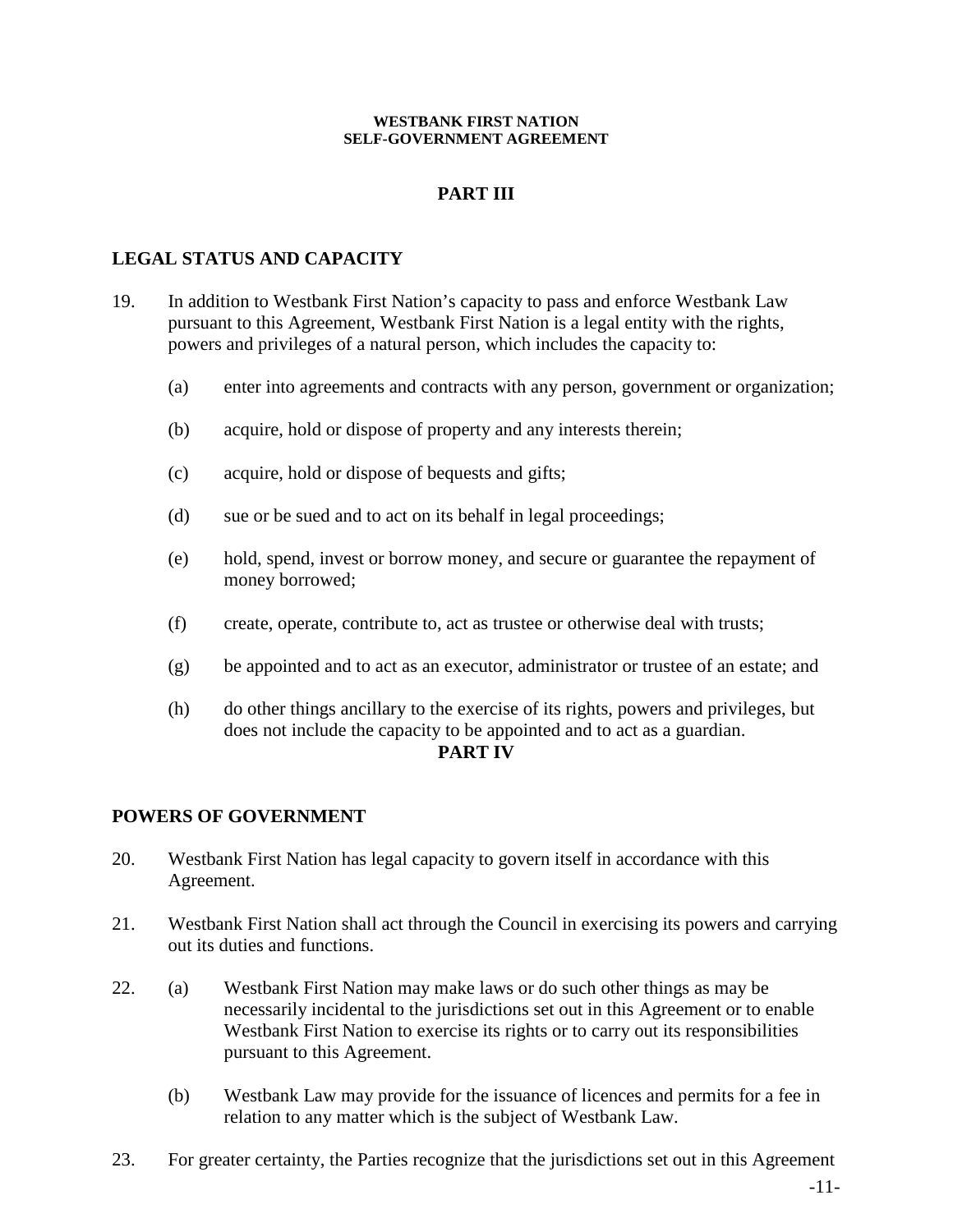are not intended to be definitive of the inherent right that may be implemented through negotiations between Westbank First Nation and Canada or definitive of how the inherent right of self-government may ultimately be defined at law.

- 24. For greater certainty, the government of Westbank First Nation and its institutions shall be considered public bodies for the purpose of tort claims against the government of Westbank First Nation and its institutions.
- 25. Westbank First Nation may enter into agreements with Canada or other governments in Canada concerning land, waters, resources, both renewable and non-renewable, or air adjacent to Westbank Lands or where an interest of Westbank First Nation is or may be affected.
- 26. Westbank First Nation may, in the exercise of the jurisdictions set out in this Agreement, make laws concerning the personal immunity from civil liability of employees, officers or elected officials of the government of Westbank First Nation and its institutions, subject to such provisions also providing that the government of Westbank First Nation, as employer, retains vicarious liability for the acts or omissions of employees, officers or elected officials of the government of the Westbank First Nation covered by the immunity.
- 27. Westbank First Nation may enter into agreements with any level of government in Canada, including any government agency or entity or any other national, regional or local entity, group or organization, concerning delivery of programs and services on Westbank Lands.
- 28. Westbank First Nation may enter into agreements to receive powers, including legislative powers, by delegation.

## **PART V**

## **APPLICATION OF LAW**

- 29. Federal law shall continue to apply to Westbank First Nation, Council, Westbank Lands and Members. In the event of a conflict between a Westbank Law and a federal law, priority shall be determined in accordance with this Agreement.
- 30. A federal law shall prevail in the event of a conflict between a federal law and a Westbank Law, to the extent of the conflict, where the subject matter of the federal law is a subject matter in relation to which Westbank First Nation has no jurisdiction set out in this Agreement.
- 31. In the event of a conflict between a Westbank Law and a federal law that relates to the peace, order and good government of Canada, the federal law shall prevail to the extent of the conflict.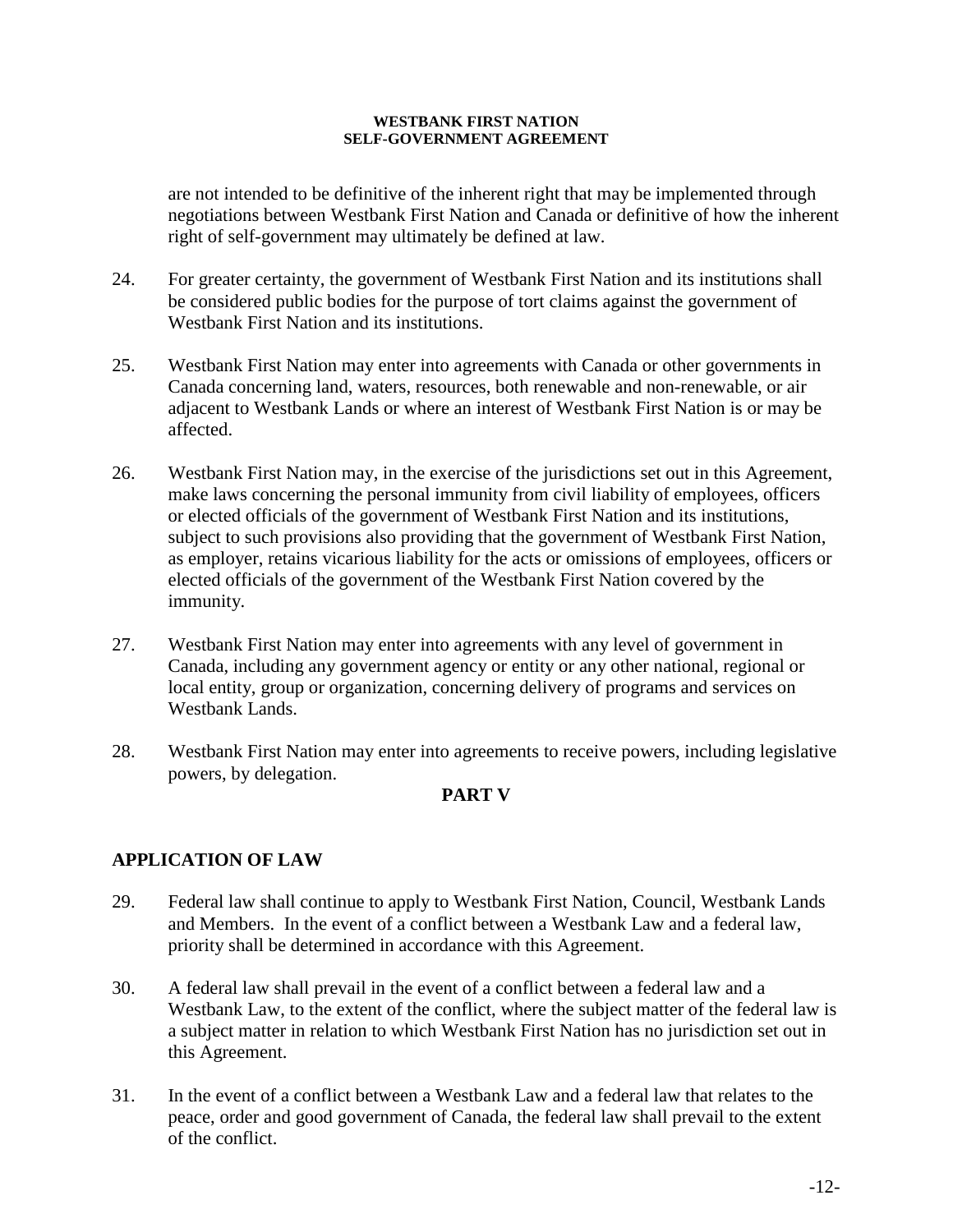- 32. The government of Westbank First Nation and Council in respect of all matters under its authority are bound by the provisions of the *Canadian Charter of Rights and Freedoms* with due regard for section 25 of the *Charter* which provides that the guarantee in the *Charter* of certain rights and freedoms shall not be construed so as to abrogate or derogate from any aboriginal, treaty or other rights or freedoms that pertain to the aboriginal peoples of Canada, and the rights and freedoms guaranteed by the *Charter* are enforceable in respect of the government of Westbank First Nation and the Council.
- 33. In the event of a conflict between either this Agreement or the Legislation, or both, and other federal law, this Agreement or the Legislation, or both, shall prevail to the extent of the conflict.
- 34. (a) Subject to any other act of Parliament, all provincial laws of general application from time to time in force in British Columbia are applicable to and in respect of Members, except to the extent that those laws are in conflict with this Agreement, the Legislation or any Westbank Law, and except to the extent that those laws make provision for any matter for which provision is made by or under this Agreement or the Legislation or Westbank Law.
	- (b) For greater certainty, subsection 34(a) is intended to have the same effect on provincial laws of general application as section 88 of the *Indian Act* has on provincial laws of general application.
- 35. The operation of this Agreement shall not limit the authority of Canada or the Minister of National Defence to carry out activities related to national defence, security and public safety.
- 36. (a) As a general principle, Westbank First Nation shall take all necessary measures to ensure compliance of its laws and actions with Canada's international legal obligations.
	- (b) Notwithstanding subsection 36(a), Westbank First Nation shall remedy any Westbank Law or action found to be inconsistent with Canada's international legal obligations by an international treaty body or other competent tribunal.
- 37. Federal legislation relating to endangered species and fish and fish habitat shall prevail in the event of a conflict with Westbank Law to the extent of the conflict.
- 38. Federal legislation setting out obligations with respect to the collection of statistics and reporting on natural resources in Canada shall prevail in the event of a conflict with Westbank Law to the extent of the conflict.
- 39. For greater certainty, the jurisdictions to be exercised by Council set out in this Agreement do not extend to matters not specifically addressed in this Agreement including: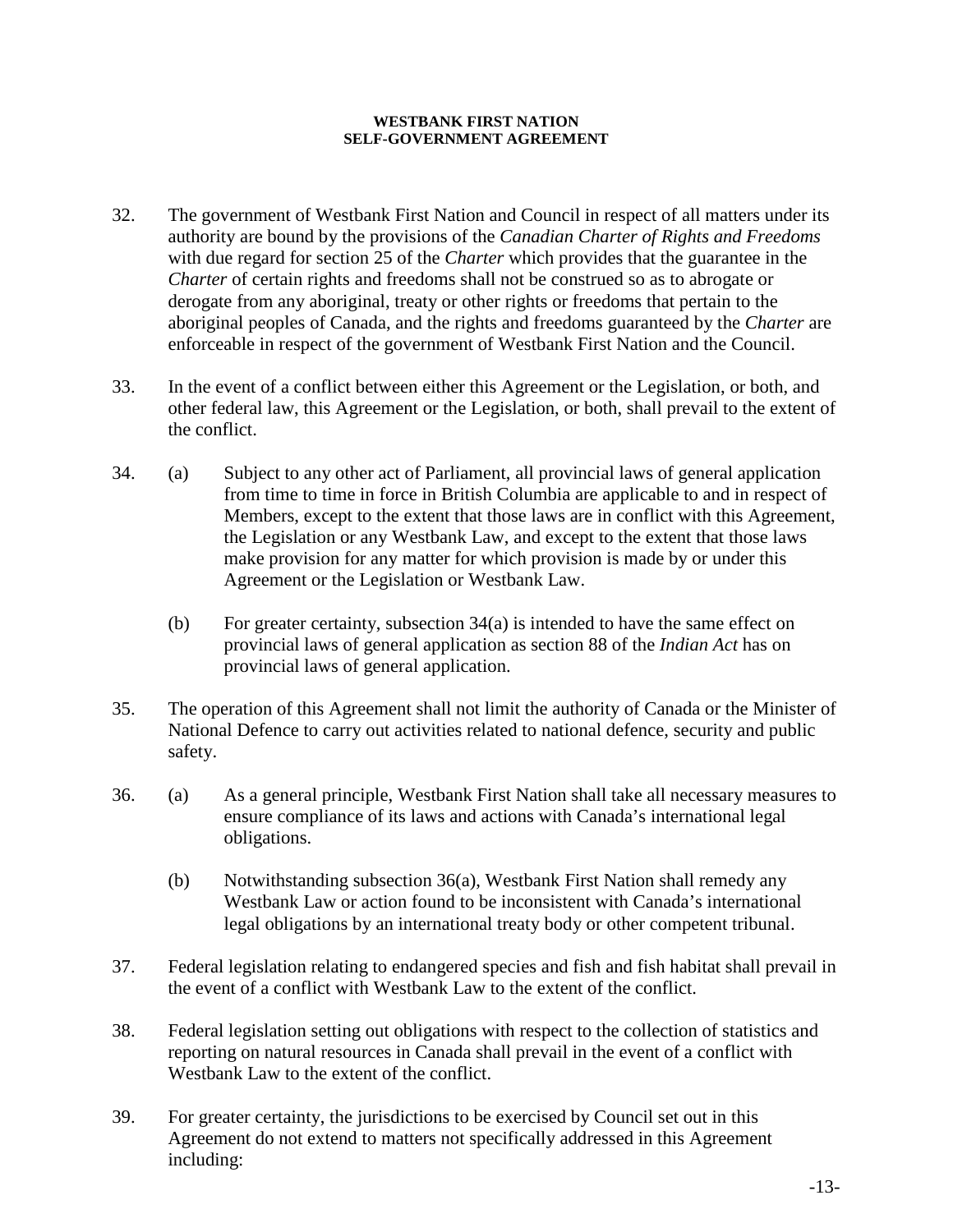- (a) criminal law, including the procedure in criminal matters;
- (b) protection of the health and safety of all Canadians;
- (c) intellectual property, in respect of all matters within federal jurisdiction; and
- (d) broadcasting and telecommunications.
- 40. Nothing in this Agreement shall affect the applications of Crown prerogatives and Crown immunities.
- 41. In the event of a conflict between a provision of this Part and any other provision in the Agreement, the provision of this Part shall prevail to the extent of the conflict. **PART VI**

## **STRUCTURES AND PROCEDURES OF GOVERNMENT**

- 42. There shall be a Constitution. The Constitution shall be consistent with this Agreement.
- 43. The Constitution shall provide for the following matters:
	- (a) that the Council shall act on behalf of Westbank First Nation in exercising jurisdiction in accordance with this Agreement;
	- (b) for democratic elections of Council by Members, rules for composition of Council, tenure of Council members and provision for the removal of Council members;
	- (c) internal financial management and accountability to Members in accordance with Part IX;
	- (d) conflict of interest rules;
	- (e) procedures for the passage and amendment of laws for Westbank First Nation;
	- (f) appeal mechanisms;
	- (g) an amending procedure for the Constitution;
	- (h) provisions for public notification of Westbank Law;
	- (i) rules governing membership in the Westbank First Nation in accordance with Part VII;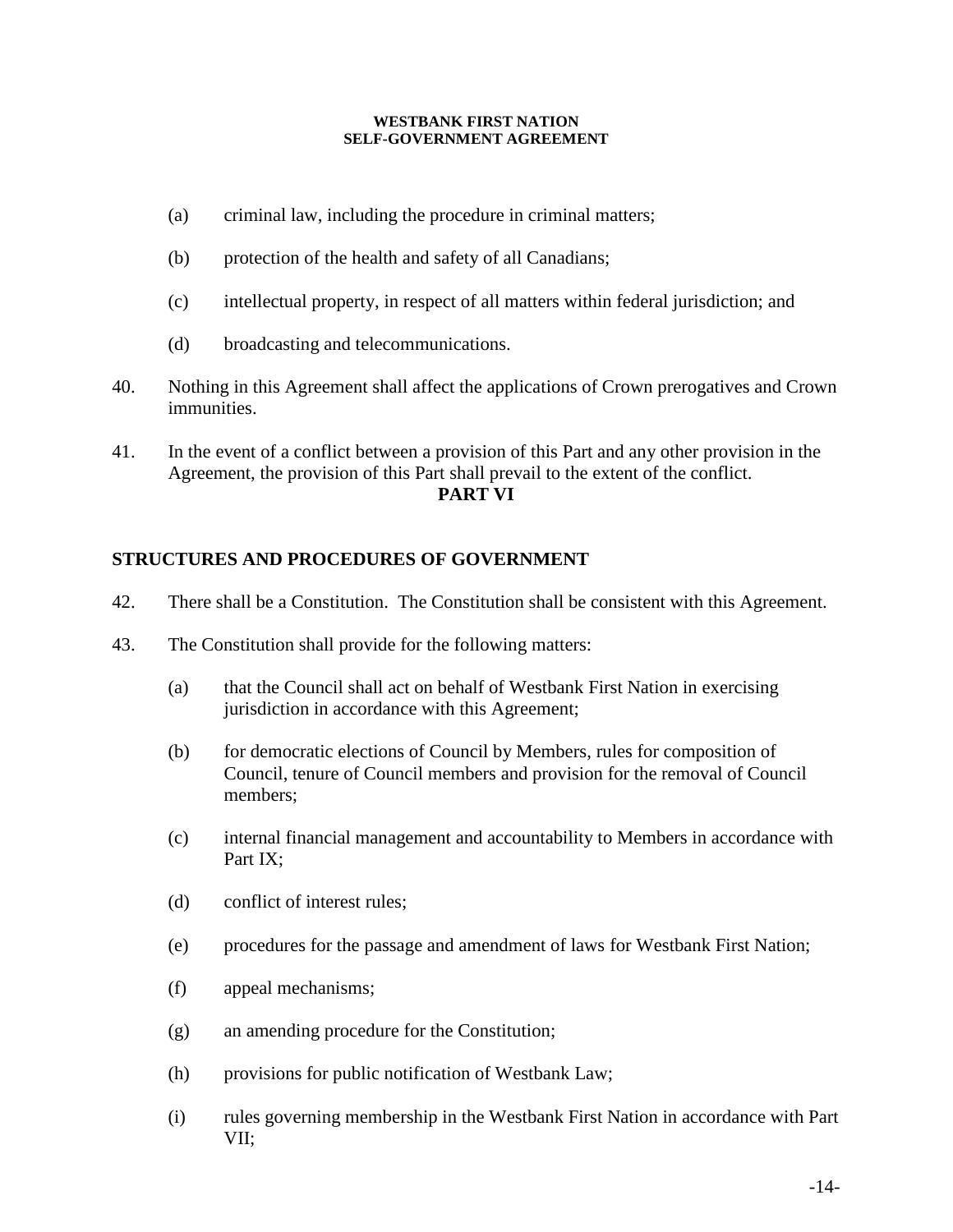- (j) land rules in accordance with Part X;
- (k) referendum procedures; and
- (l) provisions in relation to other matters over which Westbank First Nation has jurisdiction as set out in this Agreement which are determined by Westbank First Nation to be of sufficient importance to be included in the Constitution.
- 44. (a) The provisions of the Constitution referred to in section 43 shall be ratified by Westbank First Nation at the same time and in the same manner as ratification of this Agreement.
	- (b) The Constitution ratified in accordance with Part XXXII shall come into force on the Effective Date.
- 45 (a) Except as otherwise provided in this agreement, in the event of a conflict between a provision of the Constitution in relation to a matter set out in subsection 43(a) to (k) and federal law, the Constitution prevails to the extent of the conflict.
	- (b) In the event of a conflict between a provision of the Constitution provided for in accordance with subsection 43(l) and federal law, the conflict of laws provision in the Agreement in relation to that subject matter of the conflicting provision of the Constitution shall apply.
- 46. The Chief and Councillors of Westbank First Nation holding office at the time this Agreement comes into effect shall form the Council until such time as elections are held pursuant to the Constitution.
- 47. Westbank Law may establish administrative boards, tribunals, commissions or other administrative bodies for carrying out functions under Westbank Law including the determination of matters or rights under Westbank Law except with respect to matters or rights the Constitution requires determined in a specific manner.

## **Judicial Review**

- 48. (a) The *Judicial Review Procedure Act* of British Columbia shall apply to the Westbank First Nation.
	- (b) For the purpose of applying the *Judicial Review Procedure Act* of British Columbia, an "enactment" shall mean Westbank Law.
	- (c) Applications for judicial review shall be brought before the Supreme Court of British Columbia in accordance with the *Judicial Review Procedure Act* of British Columbia.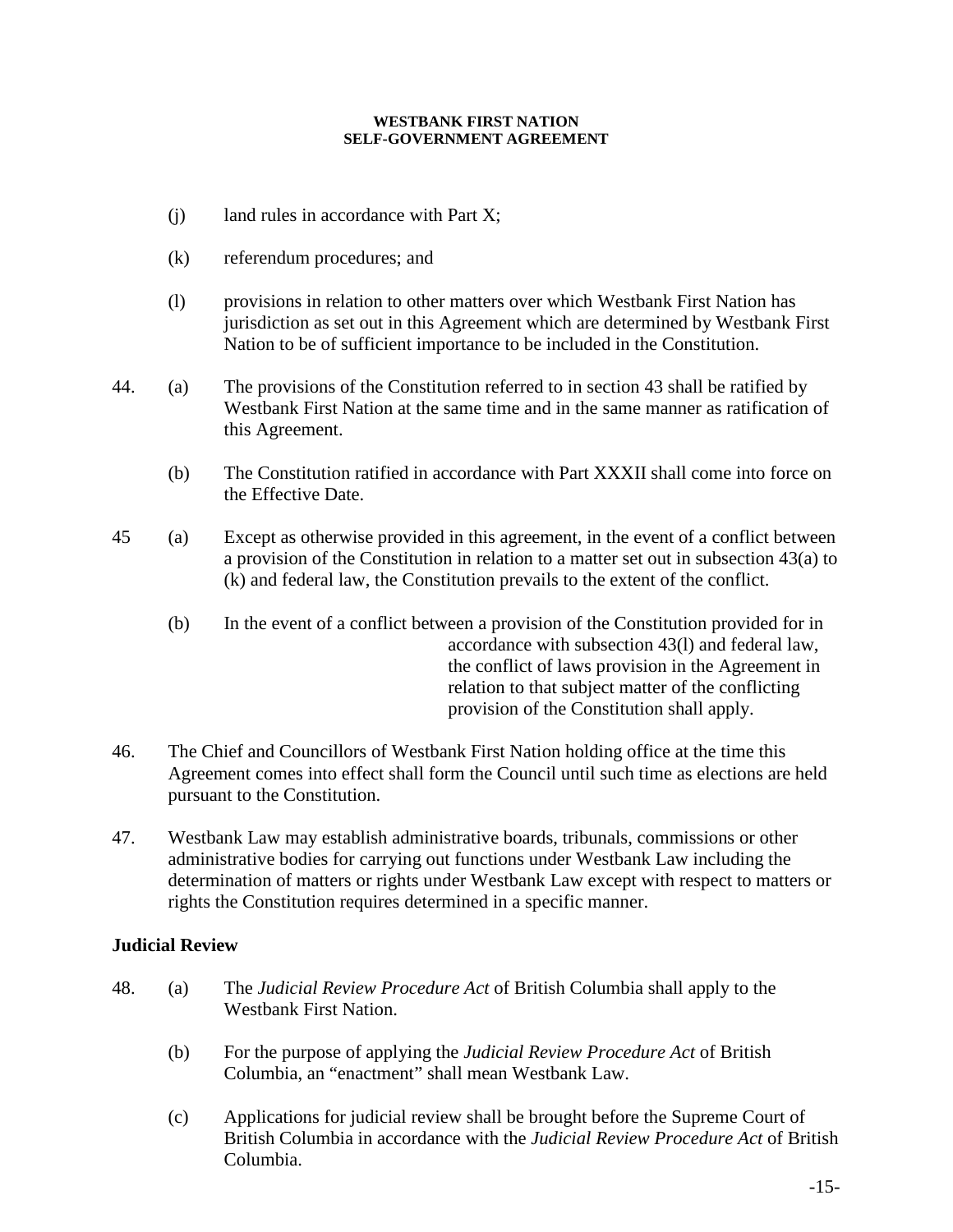## **Delegation**

- 49. Any jurisdiction of Westbank First Nation may be delegated, consistent with the Constitution and Agreement, in whole or in part to a tribal, regional or national body established by First Nations subject to:
	- (a) the delegatee body acting under an implemented self-government agreement with Canada that provides for the exercise of such jurisdiction; or
	- (b) a court recognizing the right of that delegatee body to exercise such jurisdiction.
- 50. In the exercise of jurisdiction set out in this Agreement, Westbank First Nation may delegate authority, other than law-making authority, to any tribal council, regional body or national body established by First Nations or to any other legal entity in Canada.
- 51. Any delegation made by Westbank First Nation pursuant to sections 49 or 50 is not valid except by written agreement with the delegatee.
- 52. Westbank First Nation may delegate any of its authority, other than law-making authority or authority in relation to matters the Constitution requires determined in a specific manner, to a department, institution, agency or official of Westbank First Nation government.

### **Governance**

53. Should Westbank First Nation enter into governance arrangements with other First Nations that would establish another level of First Nation government, Canada, Westbank First Nation and the other level of government shall address which functions of the government of Westbank First Nation should remain at the individual First Nation's level, which functions should be transferred to the other level of government and what changes may be required to the existing Agreement, financial transfer agreement and implementation plan in order to ensure the stable and efficient operation of both levels of government.

### **Non-Member Representation**

- 54. (a) Non-Members living on Westbank Lands or having an interest in Westbank Lands shall be provided in Westbank Law with mechanisms through which they may have input into proposed Westbank Law and proposed amendments to Westbank Law that directly and significantly affect such non-Members.
	- (b) Westbank Law providing the mechanisms required under subsection 54(a) shall be enacted prior to any new Westbank Law being enacted by Council after the Effective Date, or within 30 days of the Effective Date, whichever is sooner.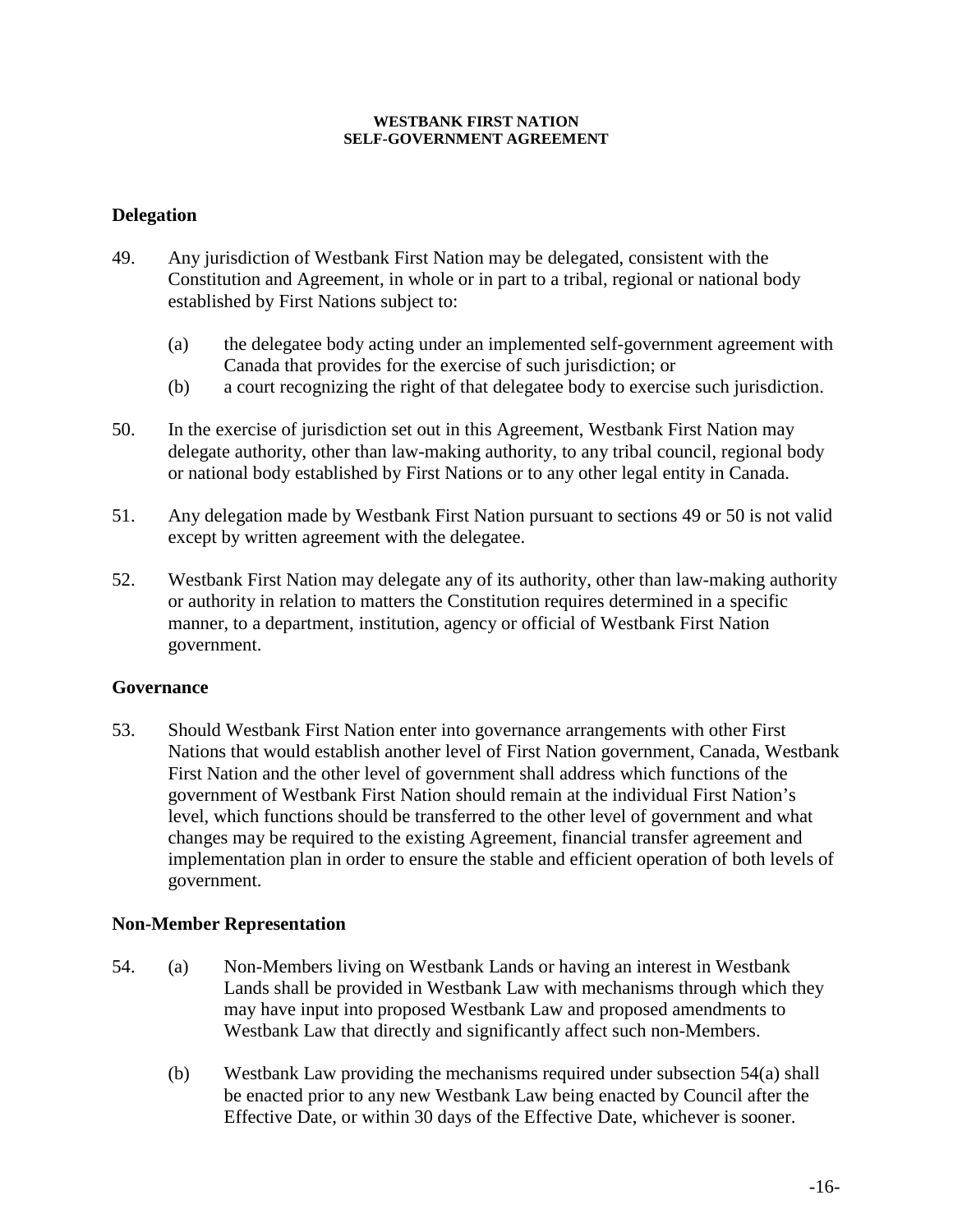- (c) Westbank Law enacted to meet the obligation referred to in subsection 54(a) shall only be amended or replaced with the consent of the non-Members living on Westbank Lands or having an interest in Westbank Lands.
- (d) Westbank Law enacted to meet the obligations under subsection 54(a) shall provide for the process by which the consent of the non-Members shall be obtained for the purposes in subsection 54(c).

## **Accountability**

55. Financial accountability standards of Westbank First Nation shall be at least comparable to those of other public governments providing similar public services.

## *Indian Act, Indian Oil and Gas Act, First Nations Land Management Act*

- 56. Except as provided for in this Agreement, the *Indian Act* shall no longer apply to Westbank First Nation, Council, Members and Westbank Lands.
- 57. The *Indian Oil and Gas Act* and regulations thereunder shall no longer apply to Westbank First Nation, Council, Members and Westbank Lands.
- 58. (a) Upon the Effective Date, the Framework Agreement on First Nation Land Management, the *First Nations Land Management Act,* shall no longer apply to Westbank First Nation, Council, Members and Westbank Lands.
	- (b) Any interest in Westbank Lands approved, created, granted or any action undertaken in accordance with the *First Nations Land Management Act* and existing as of the Effective Date shall continue to have effect in accordance with its terms and conditions.
	- (c) Any law enacted by Westbank First Nation in accordance with the *First Nations Land Management Act* shall be deemed to be in force as a Westbank Law.
	- (d) If the *First Nations Governance Act* (Bill C- 7) receives Royal Assent, upon the Effective Date the *First Nations Governance Act* shall no longer apply to Westbank First Nation, Council, Members and Westbank Lands.
- 59. Westbank First Nation bylaws enacted pursuant to the *Indian Act* shall be deemed to be in force as a Westbank Law where the subject matter of such bylaws is a subject matter in relation to which Westbank First Nation has jurisdiction pursuant to this Agreement.
- 60. For greater certainty, with respect to bylaws enacted by Westbank First Nation pursuant to those provisions of the *Indian Act* that continue to apply, such bylaws shall remain in force as amended from time to time.

## **Notification to Canada of Westbank Law**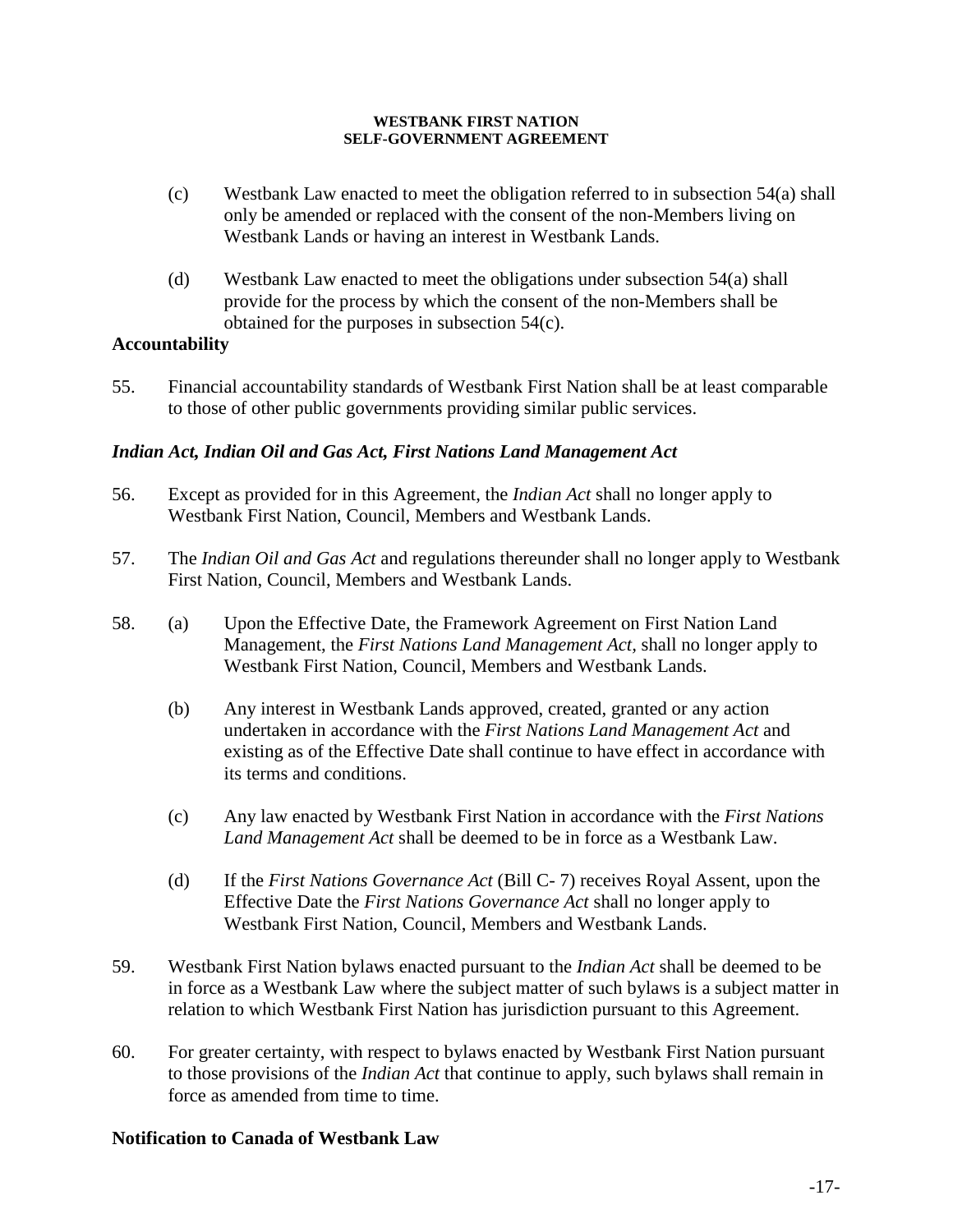- 61. Following the enactment of the first Westbank Law pursuant to Parts VII to XXIII, Westbank First Nation shall notify Canada at least 60 days prior to the first Westbank Law coming into force for each of Parts VII to XXIII.
- 62. Westbank First Nation shall provide Canada with copies of Westbank Law for Canada's internal information purposes.
- 63. No Westbank Law shall be considered void, invalid or unenforceable, nor shall any person's liability under Westbank Law be affected by reason only of a defect in the form or a failure to comply with sections 61 and 62.

## **Westbank Public Register**

- 64. Westbank Law must be in writing and available to the public.
- 65. Westbank First Nation shall maintain a Westbank First Nation public register of all Westbank Law.
- 66. On the enactment of a Westbank Law, the original thereof shall be deposited in the Westbank First Nation's public register of Westbank Law.

## **Validity of Westbank Law**

- 67. The *Statutory Instruments Act* shall not apply to Westbank Law.
- 68. A Westbank Law enacted after the Effective Date shall come into force at the beginning of the day following its enactment or such later time as is specified therein.
- 69. In any proceedings, a copy of a Westbank Law appearing to be certified as a true copy by an officer of the government of Westbank First Nation is, without proof of that officer's signature or official character, evidence of its enactment on the date specified in the Westbank Law.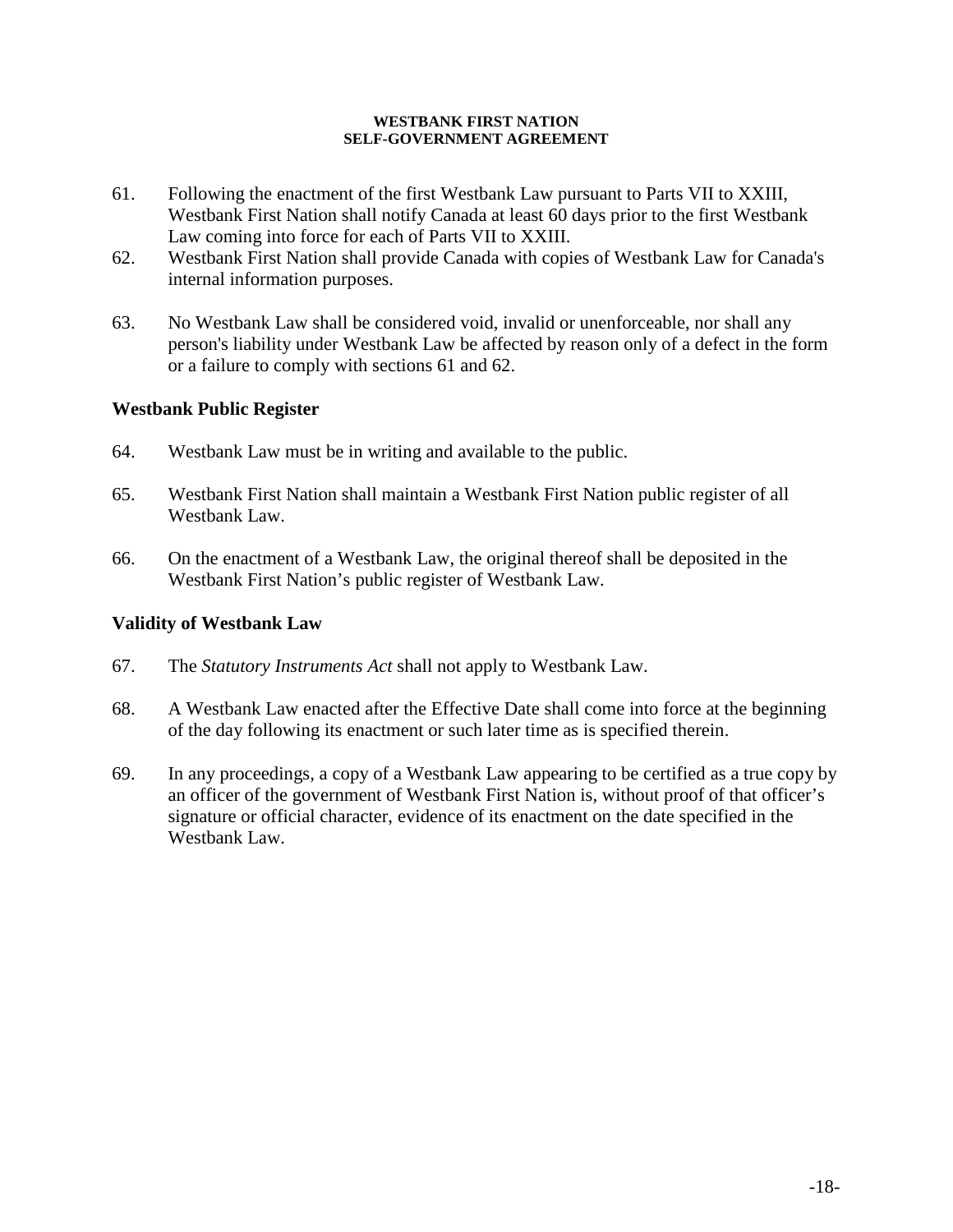## **PART VII**

## **WESTBANK FIRST NATION MEMBERSHIP**

- 70. Westbank First Nation has jurisdiction in relation to membership of Westbank First Nation.
- 71. Membership in Westbank First Nation does not purport to confer or deny rights of entry into Canada or to grant Canadian citizenship.
- 72. The membership rules in the Constitution and Westbank Laws in relation to membership shall not deprive any person who had the right to have his or her name entered in the Band List, as defined in the *Indian Act*, for Westbank First Nation, immediately prior to the Effective Date, of the right to be a Member by reason only of a situation that existed or an action that was taken before the Effective Date.
- 73. All Members entitled to be registered as Indians under the *Indian Act* shall continue to be entitled to be registered as Indians under the *Indian Act.*
- 74. This Agreement shall not preclude Westbank First Nation from using its best efforts to establish a process whereby all Members who are not registered as Indians shall be entitled to be registered as Indians under the *Indian Act*.
- 75. No member of another band or First Nation in Canada may, at the same time, be a Member.
- 76. The Constitution shall include a procedure for reviewing decisions made pursuant to the Constitution.
- 77. Except as otherwise provided in this Agreement, in the event of a conflict between Westbank Law in relation to Membership and federal law, Westbank Law shall prevail to the extent of the conflict.

## **PART VIII**

### **WILLS AND ESTATES**

- 78. (a) Westbank First Nation has jurisdiction in relation to the wills and estates of Members ordinarily resident on Westbank Lands who are Indians as defined under the *Indian Act*.
	- (b) For greater certainty, the reference to "estates" in this Part means the property of deceased persons, Mentally Incompetent persons and infants.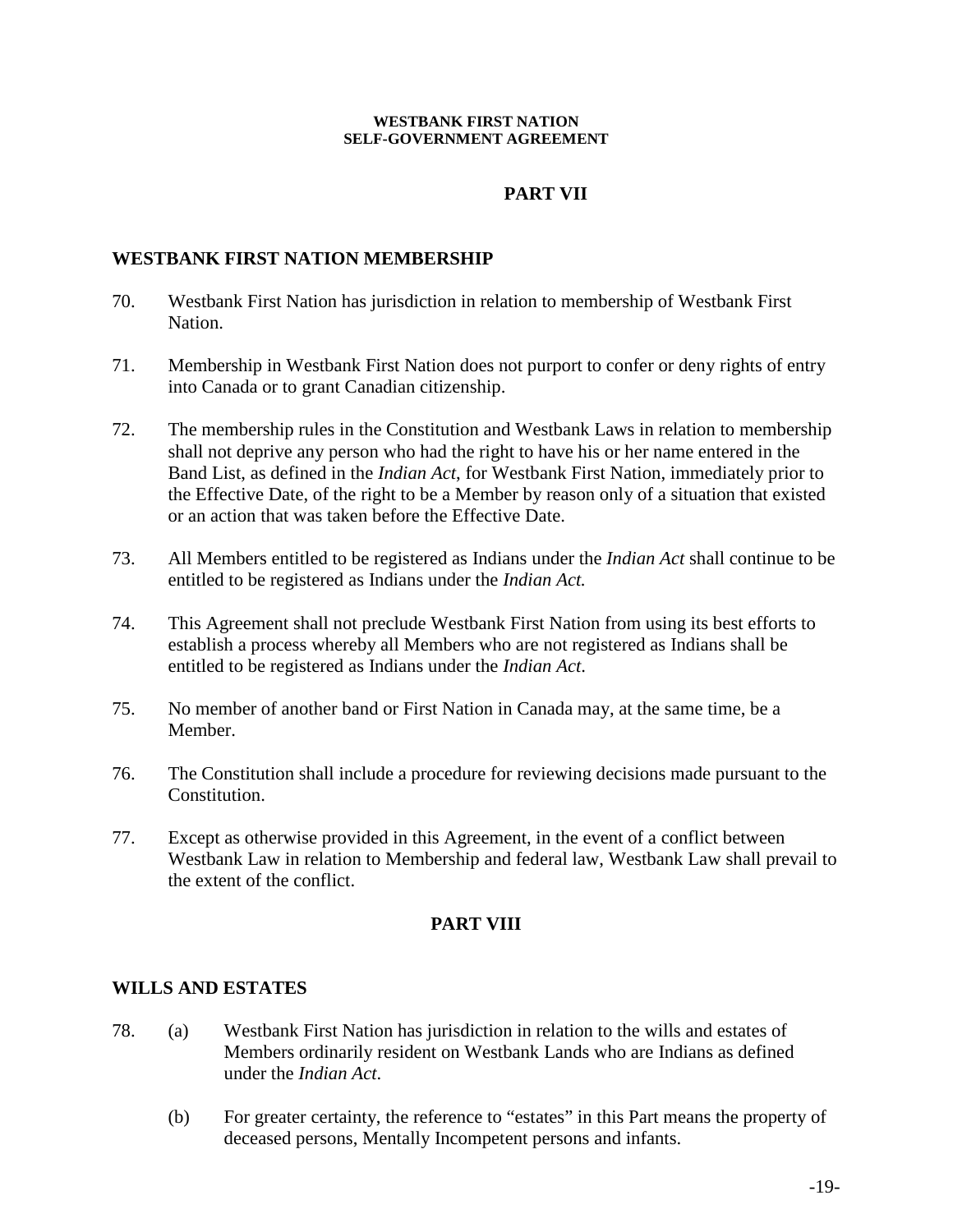- 79. (a) Until such time as the coming into force of the first Westbank Law enacted pursuant to the jurisdiction described in this Part, the definitions of "child", "estate", and "mentally incompetent Indian" referred to in section 2 of the *Indian Act* and sections 43 to 48, subsections 50(1) to 50(3) and sections 51 to 52.5 of the *Indian Act* continue to apply.
	- (b) Until such time as the coming into force of any Westbank Law enacted pursuant to the jurisdiction described in this Part, section 42 of the *Indian Act* and regulations thereunder shall continue to apply to the extent of any conflict with Westbank Law passed under other jurisdictions set out in this Agreement.
	- (c) Notwithstanding section 78 and subsection 79(a), wills and estates under administration prior to the exercise of jurisdiction by Westbank First Nation under this Part shall continue to be administered under the provisions of the *Indian Act*.
	- (d) For greater certainty, wills and estates of individuals who die after the enactment of Westbank Law pursuant to subsection 78(a) shall be administered in accordance with Westbank Law.
- 80. The jurisdiction referred to in subsection 78(a) shall not extend to immoveable property off Westbank Lands.
- 81. Except as otherwise provided in this Agreement, in the event of a conflict between Westbank Law in relation to wills and estates and federal law, Westbank Law shall prevail to the extent of the conflict.

## **PART IX**

## **FINANCIAL MANAGEMENT**

- 82. Westbank First Nation has jurisdiction in relation to internal financial management of Westbank First Nation.
- 83. Moneys raised by taxation, fees, permits or other means by Westbank First Nation shall be administered in accordance with the Constitution and Westbank Laws in relation to internal financial management and, for financial transfer agreement funds, shall be administered in accordance with the provisions of the financial transfer agreement.
- 84. Without limiting the generality of the foregoing, Westbank First Nation may:
	- (a) receive moneys from the federal or provincial governments and from other entities;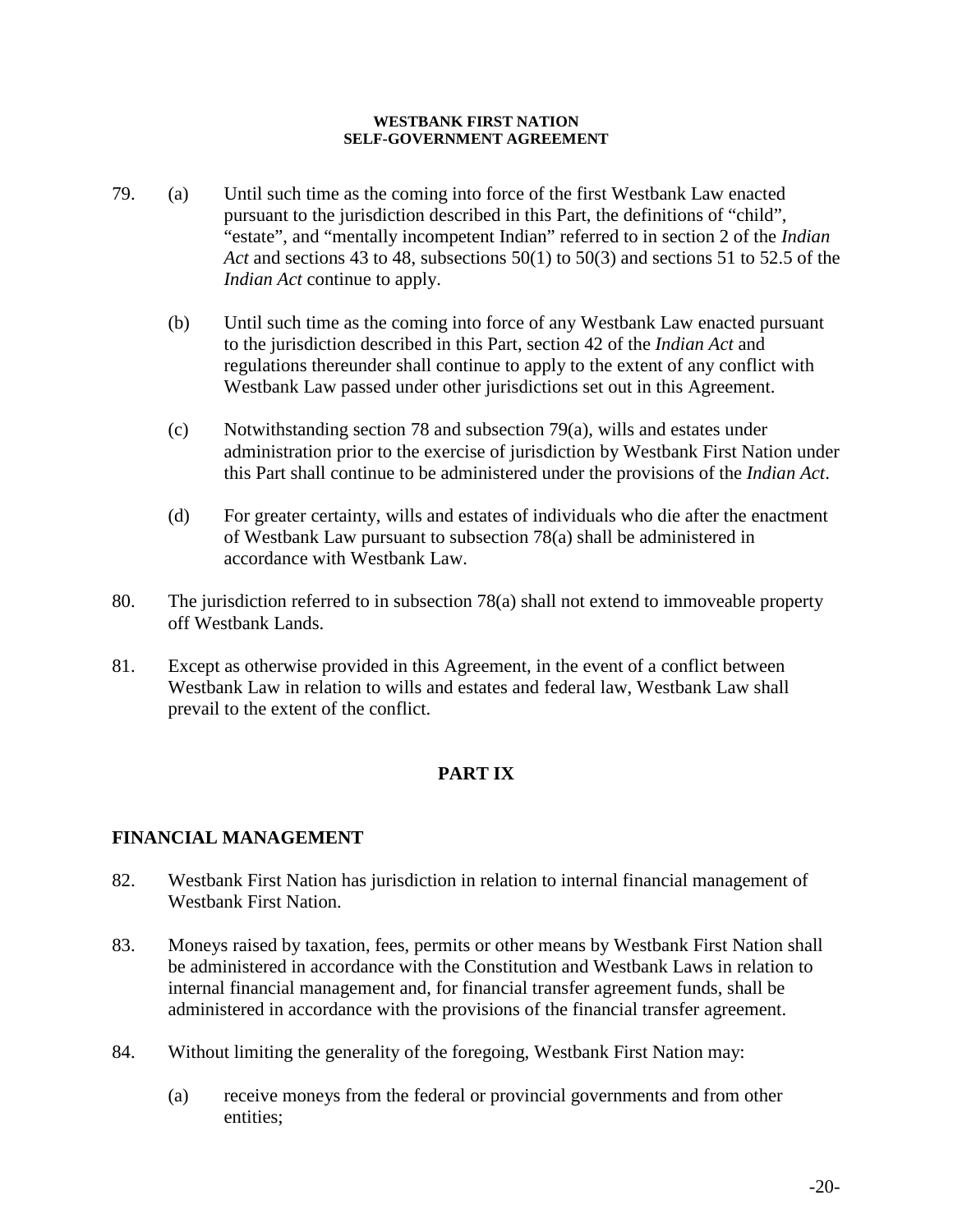- (b) expend, invest, assign or commit moneys received;
- (c) borrow moneys, including issuing treasury bills, temporary debentures, promissory notes or similar forms of obligations; and
- (d) perform such other functions regarding financial management and administration as may be required from time to time.
- 85. For greater certainty, financial obligations assumed by Westbank First Nation pursuant to this Part shall not imply or impose any liability on Canada.
- 86. Except as provided in this Agreement, in the event of a conflict between Westbank Law in relation to internal financial management procedures of Westbank First Nation and federal law, Westbank Law shall prevail to the extent of the conflict.

## **PART X**

## **WESTBANK LANDS AND LAND MANAGEMENT**

## **Title and Interests in Westbank Lands**

- 87. Title to all Westbank Lands shall continue to be held in the name of Her Majesty the Queen in Right of Canada for the use and benefit of Westbank First Nation.
- 88. Subject to sections 90 and 91, Licences and interests in Westbank Lands approved, created, granted or issued pursuant to the *Indian Act* and existing as of the Effective Date shall continue to have effect in accordance with their terms and conditions.
- 89. Subject to this Agreement, Westbank First Nation shall have the rights, powers, responsibilities and privileges of an owner in relation to Westbank Lands and may grant Licences and interests in Westbank Lands.
- 90. As of the Effective Date, the rights and obligations of Canada as grantor in respect of Licences and interests in Westbank Lands are transferred to Westbank First Nation.
- 91. Interests in Westbank Lands held on the Effective Date by Members pursuant to allotments under subsection 20(1) of the *Indian Act* are subject to the provisions of Westbank Law governing interests in Westbank Lands and sharing in natural resource revenues.

## **Exchange of Lands**

92. Subject to sections 111 to 131, Westbank Lands shall not be alienated except for exchange of land in circumstances where: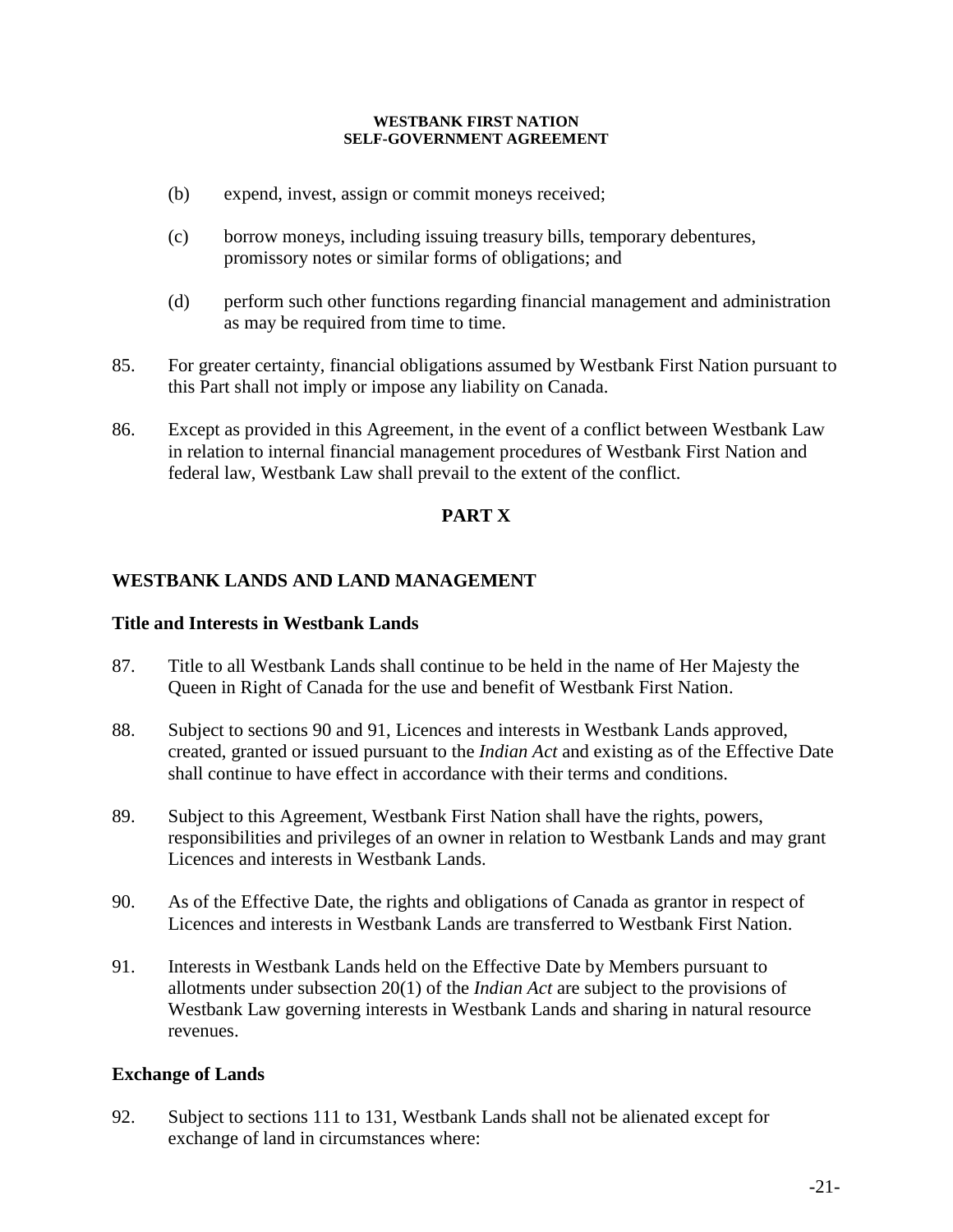- (a) Westbank First Nation shall receive lands of greater or equivalent size or value in consideration for the exchange taking into account all of its interests involved;
- (b) Canada is willing to set apart the lands received in exchange as a reserve defined under the *Indian Act* and as subsection 91(24) lands as set out in the *Constitution Act, 1867*;
- (c) Council has made full disclosure to its Members of all the circumstances surrounding the exchange. At least three community meetings shall be held where the proposed transactions are disclosed; and
- (d) the Members have approved the exchange in accordance with an approval process to be established in the Constitution for this purpose.
- 93. (a) Where the criteria in section 92 have been satisfied, Westbank First Nation can execute an authorization and direction to Canada to exchange title to the land.
	- (b) Upon Canada receiving authorization and direction to exchange Westbank Land, Canada shall take the necessary steps to transfer and acquire the relevant titles to the lands in accordance with:
		- (i) the authorization;
		- (ii) the terms and conditions of the exchange; and
		- (iii) procedural requirements applicable to acquisitions and dispositions of federal Crown lands.
- 94. Westbank First Nation shall be responsible for determining whether the criteria referred to in section 92 have been fulfilled. Westbank First Nation's determination shall be definitive and can be relied upon as such by Canada.
- 95. For greater certainty, the land alienated in accordance with sections 92 and 93 shall no longer be "Lands reserved for the Indians" under subsection 91(24) of the *Constitution Act, 1867.*

## **Register**

- 96. (a) Westbank First Nation has jurisdiction to establish a lands register for Westbank Lands. Any register for Westbank Lands established by Westbank First Nation shall be at least equivalent to the register referred to in subsubsection 96(b)(i) existing prior to the exercise of this jurisdiction.
	- (b) Until such time as Westbank First Nation exercises its jurisdiction to establish a lands register, interests in Westbank Lands are to be registered in: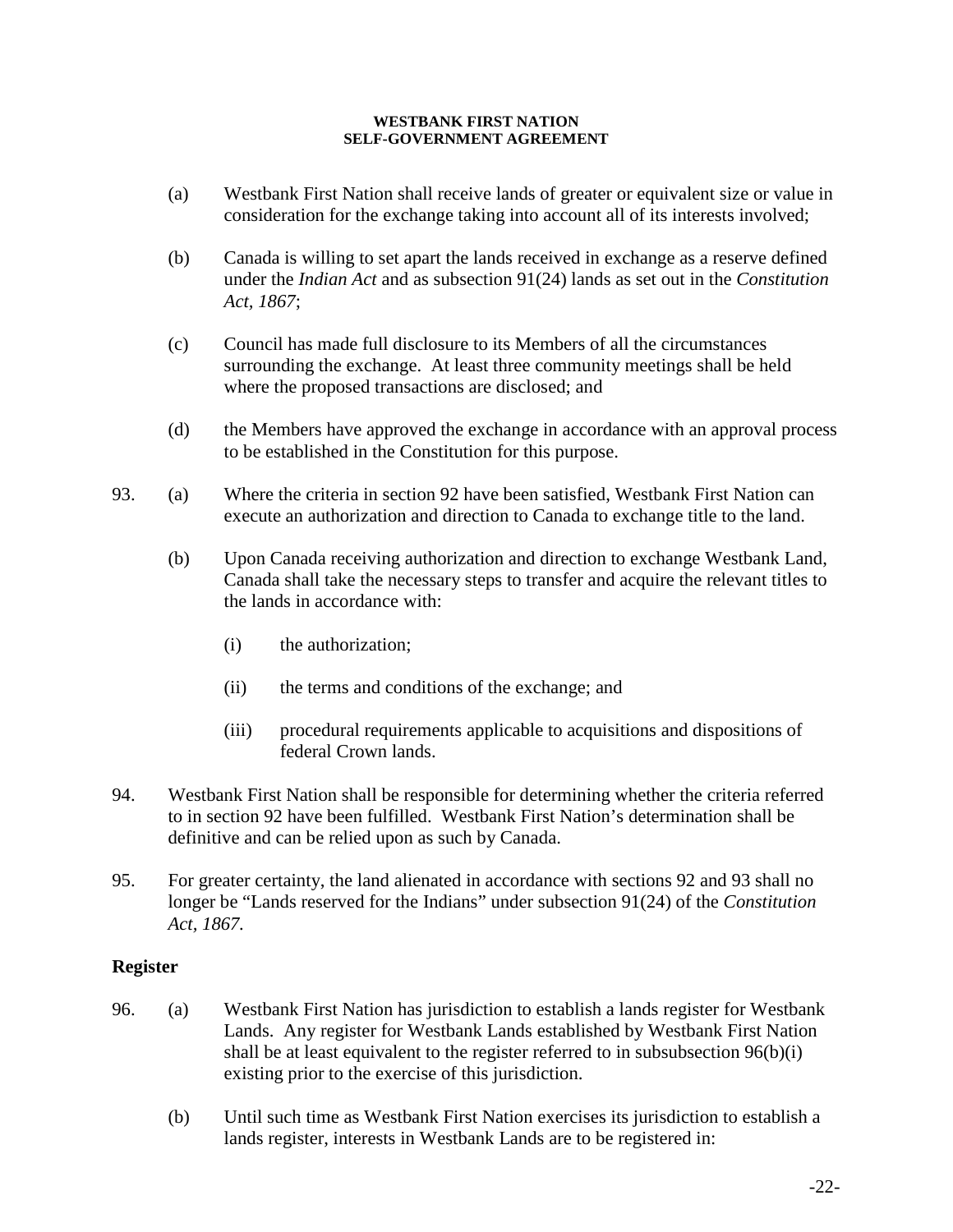- (i) a register to be known as the Westbank Lands Register established by Canada for the registration of interests in Westbank Lands, to be administered, subject to subsubsection 96(b)(ii), in the same manner as the Reserve Land Register established under the *Indian Act*; or
- (ii) in an alternative register system established for the registration of interests in Westbank Lands pursuant to an agreement between Westbank First Nation and Canada.
- (c) In the event that an alternative register system has been established pursuant to subsubsection 96(b)(ii), the Westbank Lands Register referred to in subsubsection 96(b)(i) shall no longer register interests in Westbank Lands.
- 97. Either Westbank Lands register referred to in subsection 96(b) shall accommodate the registration of interests not accommodated specifically in the *Indian Act,* in accordance with criteria or procedures to be agreed upon by Canada and Westbank First Nation.
- 98. Document processing shall take place at a Westbank First Nation land registry office. Original documents concerning transactions affecting interests in Westbank Lands, once processed, shall be forwarded to the Westbank Lands Register or its successor referred to in subsubsection 96(b)(ii) for registration until Westbank First Nation exercises jurisdiction under subsection 96(a) to establish a lands register.
- 99. Interests in Westbank Lands existing as of the Effective Date shall be recognized and recorded in the Westbank Lands Register or its successor referred to in subsubsection 96(b)(ii).
- 100. Until such time as the coming into force of the Westbank Law enacted pursuant to jurisdiction described in subsection 96(a), section 21 of the *Indian Act* continues to apply.
- 101. Until the coming into force of the first Westbank Law enacted pursuant to subsection 96(a), any improvements to the Reserve Land Register administered under the *Indian Act* shall be applied to the Westbank Lands Register.

## **Additional Reserve Lands**

102. Subject to Canada's policy for additions to reserve, as amended from time to time, lands acquired by Westbank First Nation may be transferred to Canada for the purpose of being set apart as lands reserved for Indians under subsection 91(24) of the *Constitution Act, 1867* and as reserves for the use and benefit of Westbank First Nation within the meaning of that term under the *Indian Act*.

## **Governance of Westbank Lands**

103. Westbank First Nation has jurisdiction in relation to the management, administration, government, control, regulation, use and protection of Westbank Lands. This jurisdiction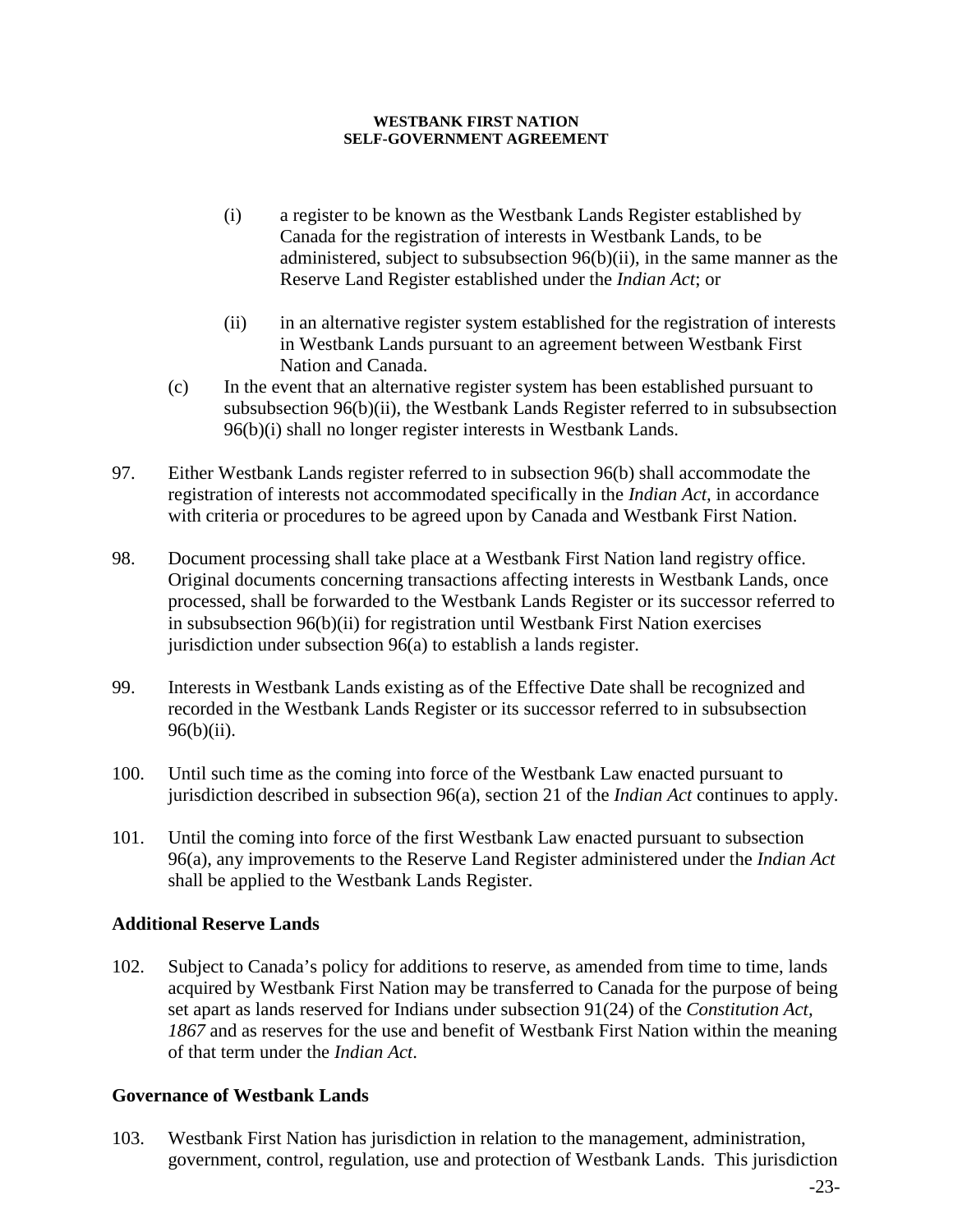includes jurisdiction over foreshore and waterbeds where these areas form part of Westbank Lands, but does not include Minerals which are addressed in Part XII. This jurisdiction includes:

- (a) the creation of interests in Westbank Lands;
- (b) procedures for the transfer or disposition of interests in Westbank Lands;
- (c) procedures in accordance with the Constitution for encumbering interests in Westbank Lands, including rules affecting the exemption referred to in section 89 of the *Indian Act;*
- (d) expropriation of interests in Westbank Lands for community purposes in accordance with section 105;
- (e) treatment of interests in Westbank Lands on marriage breakdown in accordance with section 108:
- (f) zoning and land use planning;
- (g) use, construction, maintenance, repair and demolition of buildings and other structures;
- (h) access to Westbank Lands subject to sections 106 and 107;
- (i) trespass on Westbank Lands; and
- (j) residency on Westbank Lands.
- 104. Westbank First Nation may cause surveys to be made of Westbank Lands in accordance with the *Canada Lands Surveys Act* and the *Canada Lands Surveyors Act*.

## **Expropriation for Community Purposes**

- 105. Westbank First Nation has jurisdiction in relation to expropriation of interests in Westbank Lands for a Community Purpose subject to the following principles:
	- (a) Westbank First Nation shall provide fair compensation to the interest holder and a mechanism to resolve disputes in relation to compensation it pays; and
	- (b) the following interests in Westbank Lands are not subject to Westbank expropriations:
		- (i) interests obtained pursuant to section 35 of the *Indian Act*; and
		- (ii) interests in Westbank Lands held by Canada.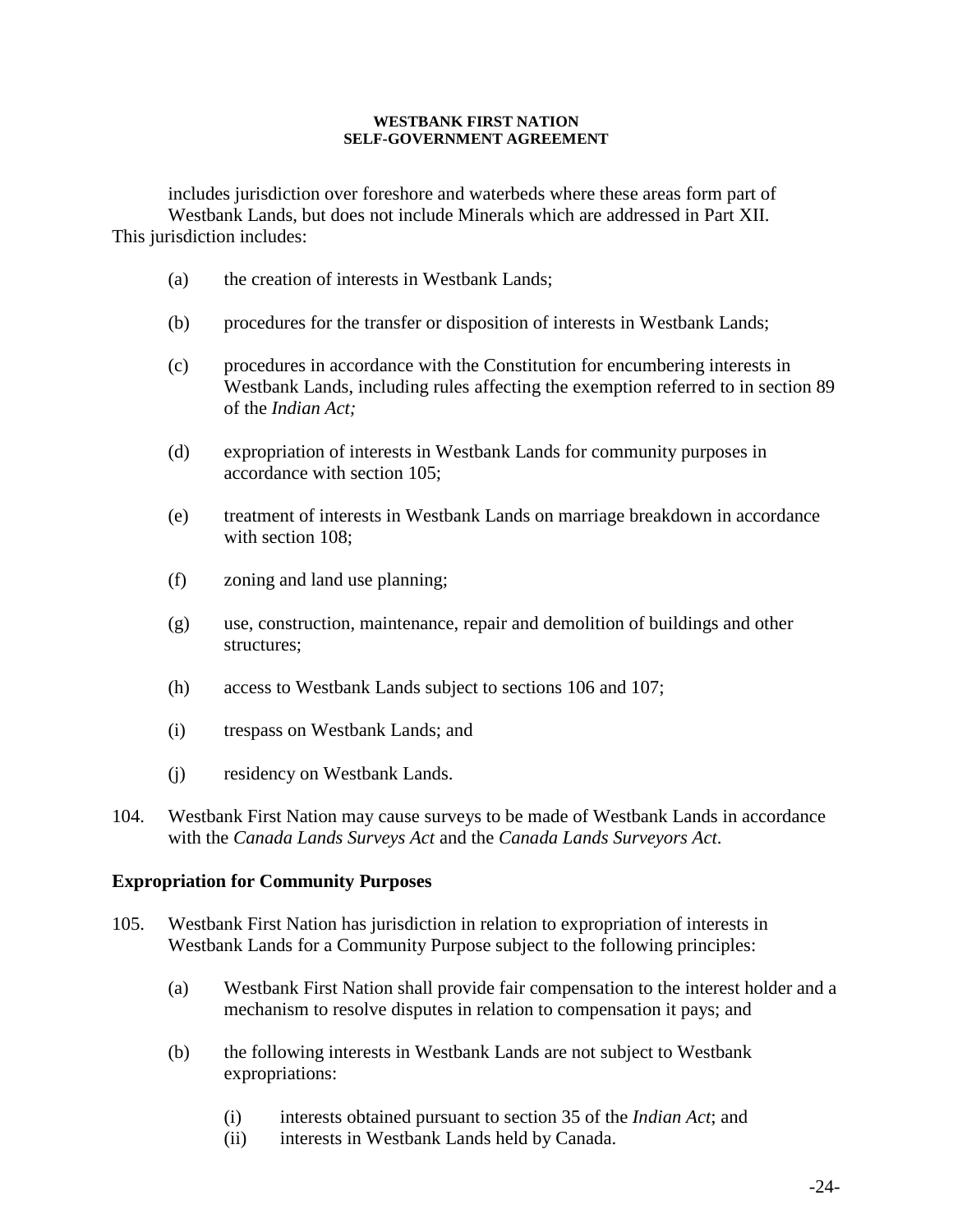## **Access**

- 106. The exercise of jurisdiction by Westbank First Nation in relation to access to Westbank Lands shall not prevent those persons with rights or interests in Westbank Lands from being able to access those lands associated with those rights or interests.
- 107. (a) Persons acting in an official capacity pursuant to lawful authority shall have access to Westbank Lands. Such access shall be without charge except as provided for under the lawful authority for access. Such persons shall comply with Westbank Law enacted pursuant to subsection 103(h) where such compliance does not unduly interfere with the carrying out of their duties. Subject to subsection107(b), Canada shall give prior notice of the exercise of such access to Council when it is reasonable to do so.
	- (b) Peace officers, federal investigators and law enforcement officers carrying out duties under the law of Canada are not required to provide notice as referred to in subsection 107(a).

## **Treatment of Interests in Westbank Lands on Marriage Breakdown**

- 108. (a) Westbank First Nation has jurisdiction in relation to treatment of interests in Westbank Lands on marriage breakdown involving at least one Member and shall enact a law within twelve months of the Effective Date setting out rules and procedures applicable on the breakdown of a marriage to use, occupancy and possession of Westbank Lands and the division of interests in these lands.
	- (b) For greater certainty, the laws referred to in subsection 108(a) shall not discriminate on the basis of sex but may distinguish as between Members and non-Members for the purpose of determining what type of interest in Westbank Lands may be held by an individual.
	- (c) Any dispute between Canada and Westbank First Nation in respect of this section shall be subject to arbitration following the rules provided in section 271.

### **Procedures to Transfer by Testamentary Disposition or Succession**

- 109. (a) The Constitution shall include procedures that apply to the transfer, by testamentary disposition or succession, of any interest in Westbank Lands.
	- (b) For greater certainty, the procedures in the Constitution referred to in subsection 109(a) shall not be considered an exercise of jurisdiction under Part VIII.

## **Priority of Land and Land Management Law**

110. Except as otherwise provided in this Agreement, in the event of a conflict between Westbank Law in relation to Westbank Lands and land management and federal law, Westbank Law shall prevail to the extent of the conflict.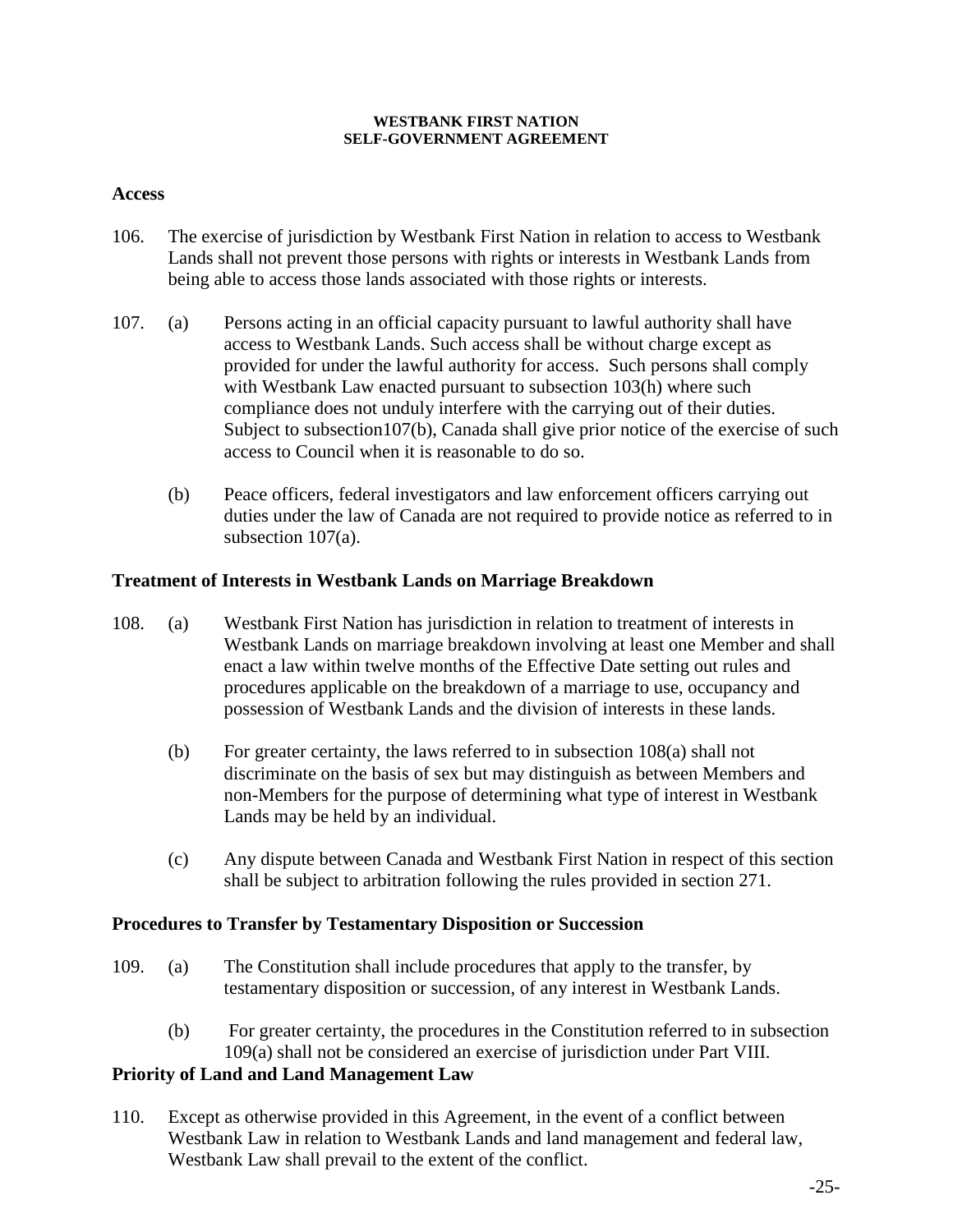### **Federal Expropriation**

- 111. The Parties declare that it is of fundamental importance to maintain the amount and integrity of Westbank Lands, and they therefore agree, as a general principle, that Westbank Lands will not be expropriated.
- 112. Notwithstanding the general principle against expropriation, interests in Westbank Lands may be expropriated in accordance with federal legislation:
	- (a) only with the consent of the Governor-in-Council; and
	- (b) only for the use of a federal department, agency or other entity as described in the legislation.
- 113. The Governor-in-Council shall only consent to an expropriation of interests in Westbank Lands if the expropriation is justifiable in accordance with section 114 and necessary for a federal public purpose that serves the national interest.
- 114. The Governor in Council shall not consent to an expropriation unless satisfied that:
	- (a) alternatives to expropriation have been considered and such alternatives are not reasonably feasible;
	- (b) there are no non-Westbank Lands reasonably available;
	- (c) reasonable efforts have been made to acquire the interest in land through agreement with Westbank First Nation;
	- (d) the interest being taken is the smallest reasonably necessary and the term for which it is taken is the shortest reasonably required; and
	- (e) Westbank First Nation has been provided with information relevant to the expropriation.
- 115. Prior to the Governor-in-Council issuing an order consenting to the expropriation of Westbank Lands, Canada shall make public a report on the reasons justifying the expropriation and the steps taken in satisfaction of this expropriation procedure and shall provide a copy of the report to Westbank First Nation.
- 116. Where Westbank First Nation objects to a proposed expropriation, it may refer the issue to a mediator under Part XXX within 60 days of receiving a copy of the report referred to in section 115.
- 117. An order of the Governor-in-Council consenting to the expropriation shall not be issued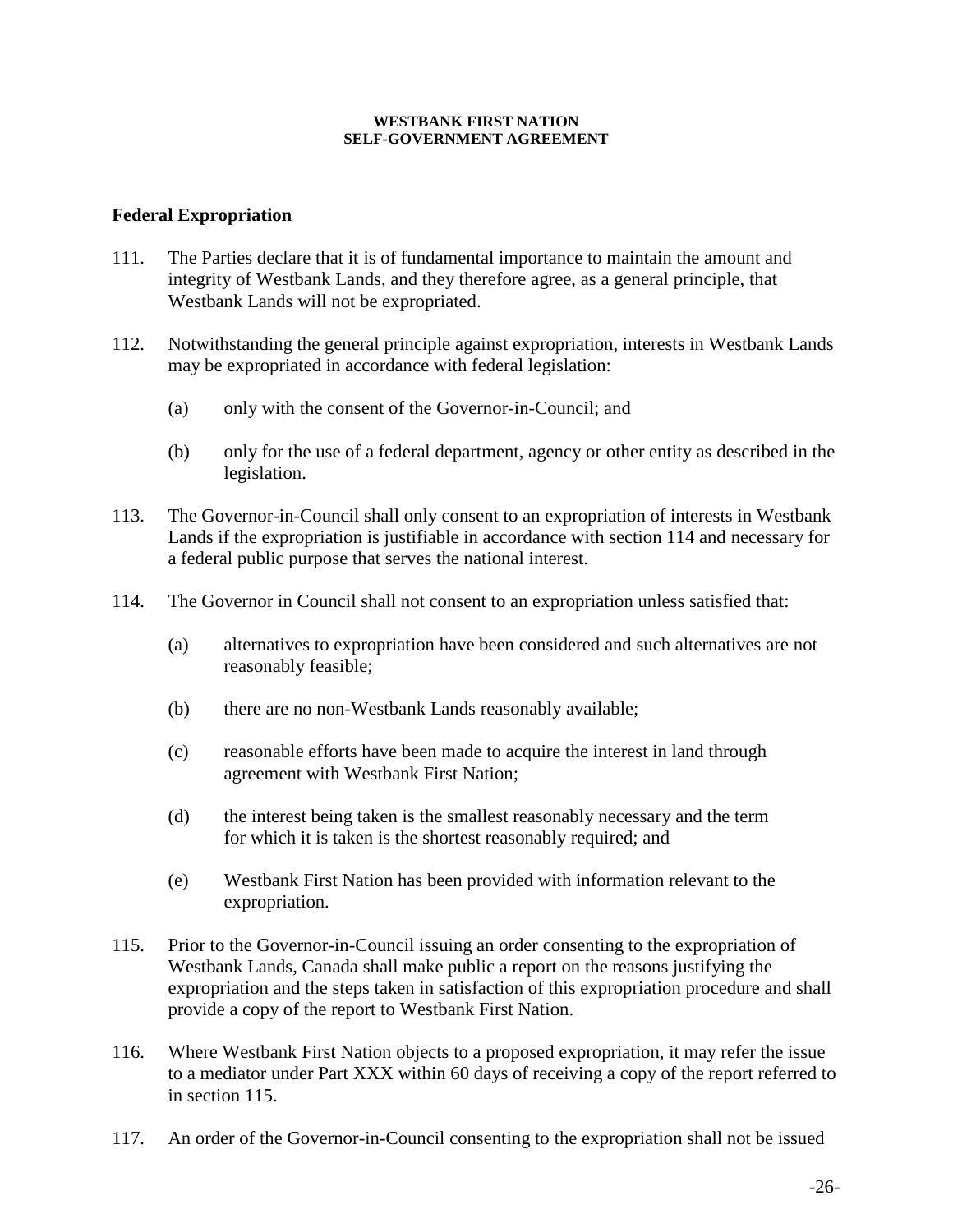earlier than:

- (a) the end of the 60 day period referred to in section 116; and
- (b) the day the opinion or recommendation of the mediator is released, where Westbank First Nation referred the proposed expropriation to a mediator under section 116.

## **Compensation by Canada**

- 118. Where an interest in Westbank Lands is expropriated under sections 111 to 117, compensation shall be provided to Westbank First Nation consisting of:
	- (a) land; and
	- (b) any additional compensation required to achieve the total compensation determined under section 120.
- 119. Land provided to Westbank First Nation as compensation may be of an area that is less than the area of the land in which an interest has been expropriated only if the total area of the land comprised in Westbank Lands is not less following the expropriation than at the Effective Date.
- 120. The total compensation shall be determined taking into account the following factors:
	- (a) the market value of the expropriated interest or of the land in which an interest has been expropriated;
	- (b) the replacement value of any improvement to the land;
	- (c) any expenses or losses resulting from a disturbance attributable to the expropriation;
	- (d) any reduction in the value of any interest in Westbank Lands that is not expropriated;
	- (e) any adverse effect on any cultural or other special value of the land to the Westbank First Nation; and
	- (f) the value of any special economic advantage arising out of or incidental to the occupation or use of the land to the extent that value is not otherwise compensated.
- 121. If the value and nature of the compensation cannot be agreed upon by Canada or the entity described in subsection 112(b) and Westbank First Nation, either party may refer a dispute on compensation to binding arbitration under Part XXX, other than for expropriation under the *National Energy Board Act*.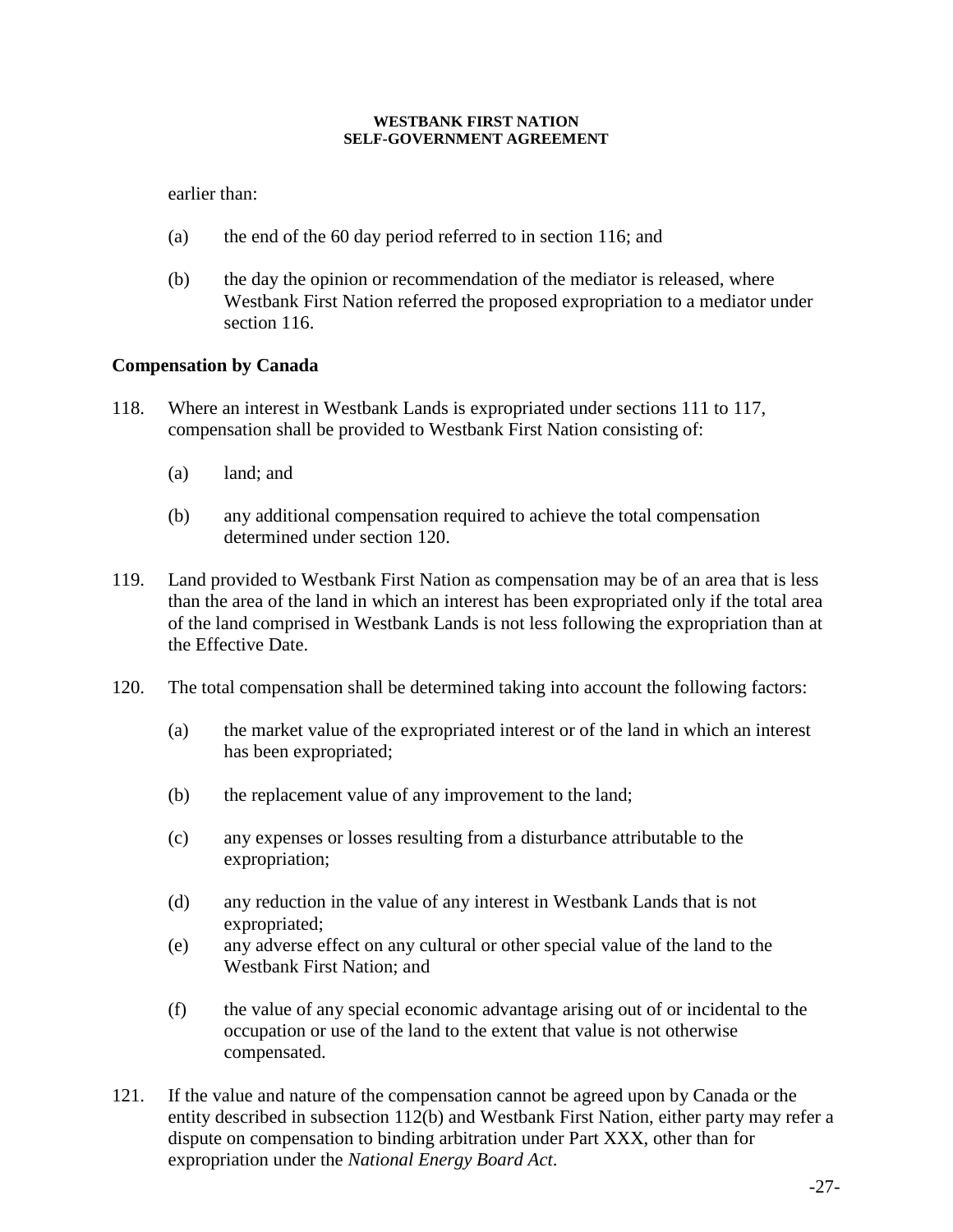## 122. For expropriation under the *National Energy Board Act*:

- (a) disputes over compensation shall be referred to a board, committee, panel or other body authorized by the *National Energy Board Act* to settle disputes in respect of expropriation;
- (b) the board, committee, panel or other body referred to under subsection 122(a) shall include at least one nominee of Westbank First Nation; and
- (c) the board, committee, panel or other body referred to under subsection  $122(a)$ shall be comprised of persons who have knowledge of, and experience related to the criteria set out in section 120.
- 123. Any claim or encumbrance in respect of the interest expropriated may only be claimed against the amount of compensation that is otherwise payable to the person or entity whose interest is being expropriated.
- 124. Interest on the compensation is payable from the date the expropriation takes effect, at the same rate as for prejudgment interest in the Supreme Court of British Columbia.

## **Status of Westbank Lands**

- 125. Where less than the full interest of the Westbank First Nation in Westbank Lands is expropriated:
	- (a) the land retains its status as Westbank Lands;
	- (b) the land remains subject to Westbank Law that is otherwise applicable, except to the extent that such Westbank Law is inconsistent with the expropriation; and,
	- (c) Westbank First Nation may continue to use and occupy the land, except to the extent the use or occupation is inconsistent with the expropriation.
- 126. Alternate lands accepted by Westbank First Nation from Canada as part of the compensation shall become Westbank Lands and shall be set apart by Canada as a reserve within the meaning of that term defined in the *Indian Act,* and as subsection 91(24) lands as set out in the *Constitution Act, 1867*.

### **Reversion of Interest in Westbank Lands**

127. Where an expropriated interest in Westbank Lands, which is less than the full interest of Westbank First Nation in Westbank Lands, is no longer required by Canada or the entity described in section 112(b) for the purpose for which it was expropriated, the interest in land shall revert to Westbank First Nation.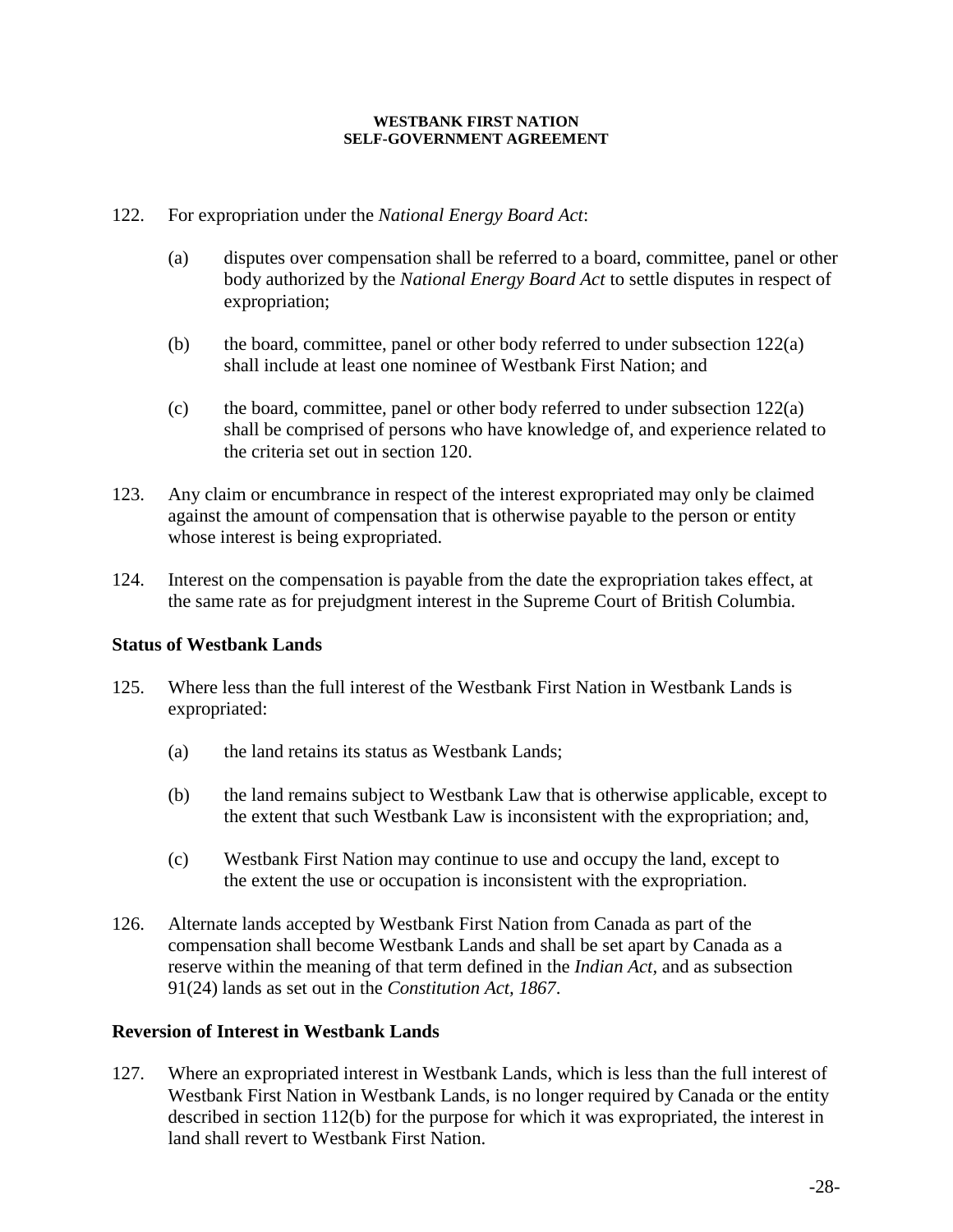128. The Minister responsible for the expropriating department or agency may, without the consent of the Governor-in-Council, decide that the land is no longer required and determine the disposition of any improvements.

### **Return of Full Interest in Westbank Lands**

- 129. Where an interest in Westbank Lands was expropriated but is no longer required by Canada or the entity described in the legislation for the purpose for which it was expropriated, the land shall be returned to Westbank First Nation on terms negotiated by Westbank First Nation and Canada, and where appropriate, the entity described in the legislation.
- 130. Where the terms and conditions of the return cannot be agreed upon by Westbank First Nation and Canada and, where appropriate, the entity described in the legislation, either party may refer the dispute to arbitration under Part XXX.
- 131. The Minister responsible for the expropriating department or agency may, without the consent of the Governor-in-Council, decide that the land is no longer required and determine the disposition of any improvements.

## **Application of** *Expropriation Act*

132. Any provisions of the *Expropriation Act* that are applicable to an expropriation of Westbank Lands by Canada continue to apply unless inconsistent with this Agreement. **PART XI**

## **LANDLORD AND TENANT**

- 133. Westbank First Nation has jurisdiction in relation to landlord and tenant matters with respect to Westbank Lands and premises on Westbank Lands. This shall include jurisdiction in relation to residential premises, commercial premises, manufactured home parks and agricultural land for matters including:
	- (a) remedies for breach of agreements;
	- (b) procedures for rent increases;
	- (c) notice provisions;
	- (d) termination and regaining of possession;
	- (e) procedures for manufactured home installation;
	- (f) compliance with health and safety codes;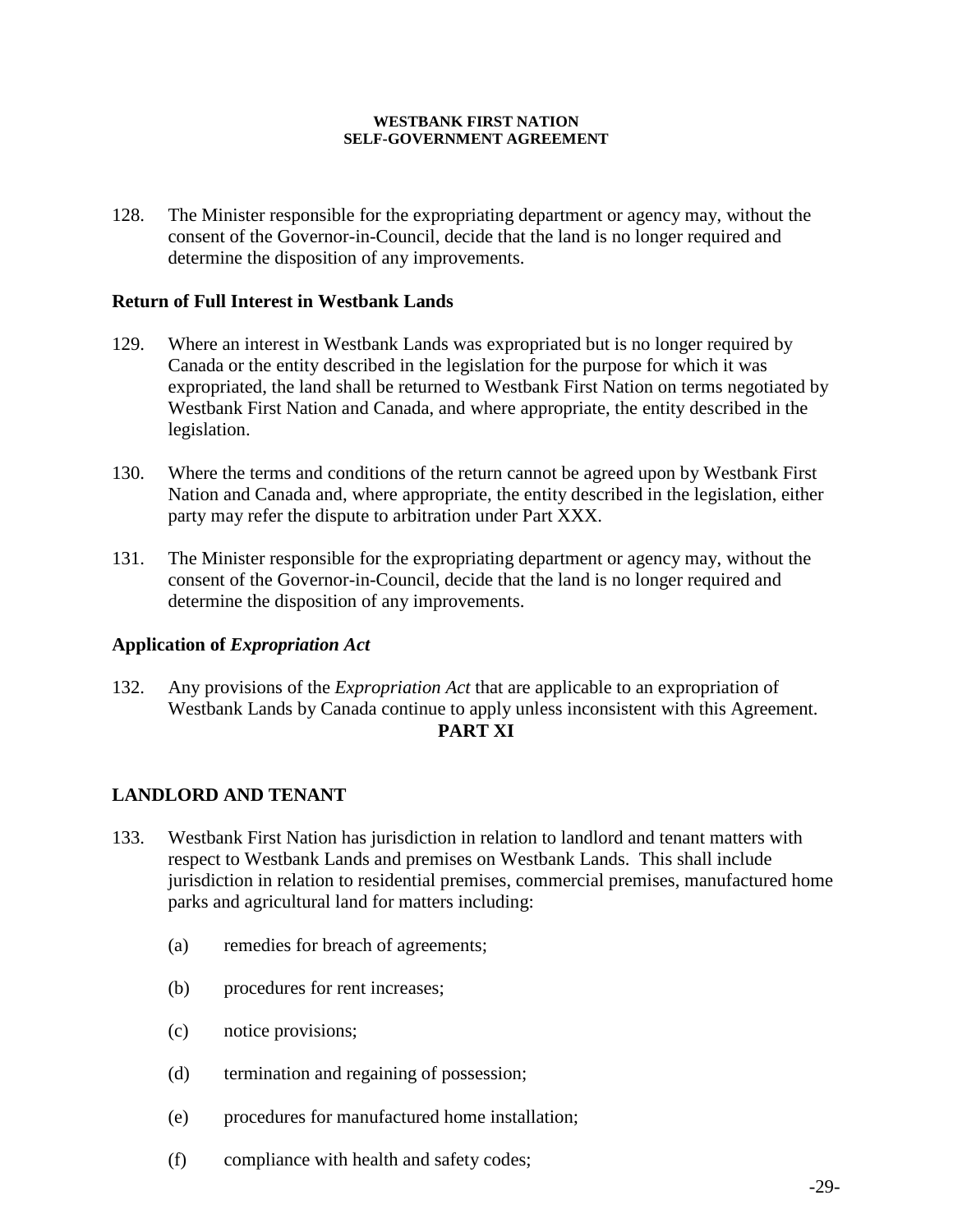- (g) dispute resolution and appeal mechanisms;
- (h) procedures for amendment of agreements; and
- (i) requirements for creation of agreements.
- 134. Subject to the provisions of this Agreement, in the event of a conflict between Westbank Law in relation to landlord and tenant matters and federal law, Westbank Law shall prevail to the extent of the conflict.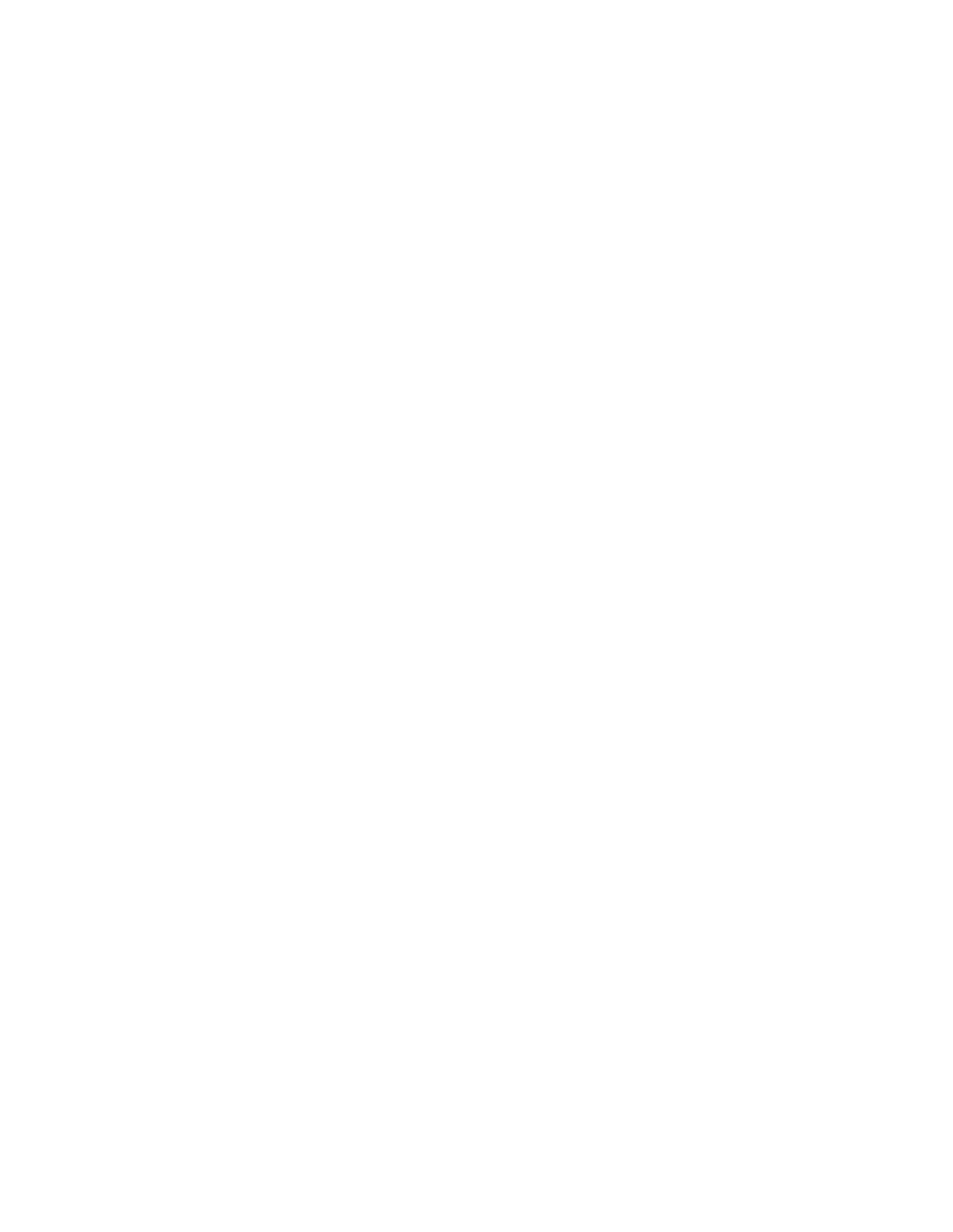## **PART XII**

## **RESOURCE MANAGEMENT**

### **Renewable Resources**

- 135. Westbank First Nation has jurisdiction in relation to renewable resources situated on, under or above Westbank Lands including protection, conservation, management, development and disposition of renewable resources, except water which is addressed in section 136; this jurisdiction includes:
	- (a) preservation and management of wildlife, including game, birds, fur bearing animals, and their natural habitat;
	- (b) hunting and trapping of wildlife; and
	- (c) preservation and management of the forest resource, including forest enhancement and pest control;

but does not include fish and fish habitat.

- 136. To the extent that Westbank First Nation has rights over water as recognized by federal or provincial legislation or by operation of law, Council has jurisdiction to manage and regulate water use.
- 137. Where there are conservation concerns of either Party relating to migratory birds, Westbank First Nation and Canada shall cooperate to establish appropriate comanagement arrangements where necessary to address conservation concerns.

### **Non-Renewable Resources**

- 138. Westbank First Nation has jurisdiction on Westbank Lands in relation to non-renewable resources, including but not limited to:
	- (a) oil, oil shales and gas; and
	- (b) gravel, clay, sand, soil, stone, peat, coal, bitumen, limestone, marble, gypsum, ash, marl, any building stones mined for building purposes or any other element forming part of the agricultural surface of Westbank Lands;

but not including Minerals and uranium mining, refining and handling.

139. Without limiting the generality of section 138, the jurisdiction referred to in section 138 includes the authority to make laws in relation to the non-renewable resources listed therein respecting: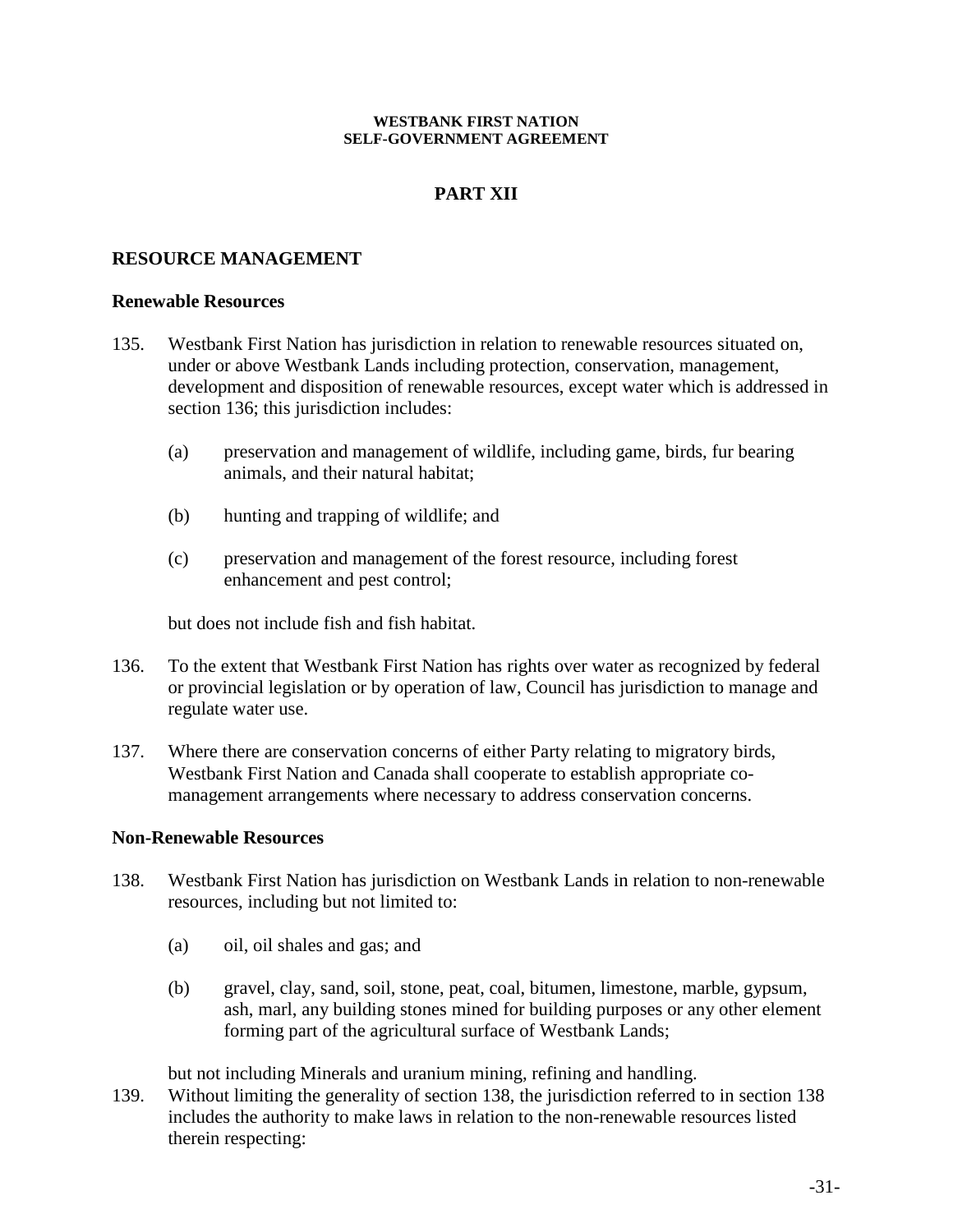- (a) management, exploration, exploitation, development and disposition of those resources;
- (b) issuance of permits and leases for development and disposition of those resources and regulation of conditions, including suspension and revocation of those permits or leases; and
- (c) control of administrative functions including revenue collection in relation to permits or leases for exploration, development and disposition of resources.

## **Priority of Law in Relation to Resource Management**

140. Except as otherwise provided in this Agreement, in the event of a conflict between Westbank Law in relation to resource management and federal law, Westbank Law shall prevail to the extent of the conflict.

## **PART XIII**

## **AGRICULTURE**

- 141. Westbank First Nation has jurisdiction in relation to agriculture on Westbank Lands.
- 142. (a) In the event of a conflict between either provincial laws of general application in relation to agriculture or federal laws in relation to agriculture and Westbank Law enacted in accordance with any of the provisions of this Agreement, the provincial law of general application and the federal law shall prevail to the extent of the conflict.
	- (b) For greater certainty, subsection  $142(a)$  is not intended to expand or increase the application of provincial laws on or to Westbank Lands, or to impose provincial processes, structures or standards on Westbank Lands where they would not otherwise be applicable.
- 143. Until such time as the coming into force of the first Westbank Law enacted pursuant to the jurisdiction described in this Part, paragraph 73(1)(b) and any regulation made thereunder, and subsections 58(1) and (2) of the *Indian Act* shall continue to apply.
- 144. For greater certainty, the jurisdiction referred to in section 141 does not include jurisdiction in relation to interprovincial and international trade and commerce in agricultural goods.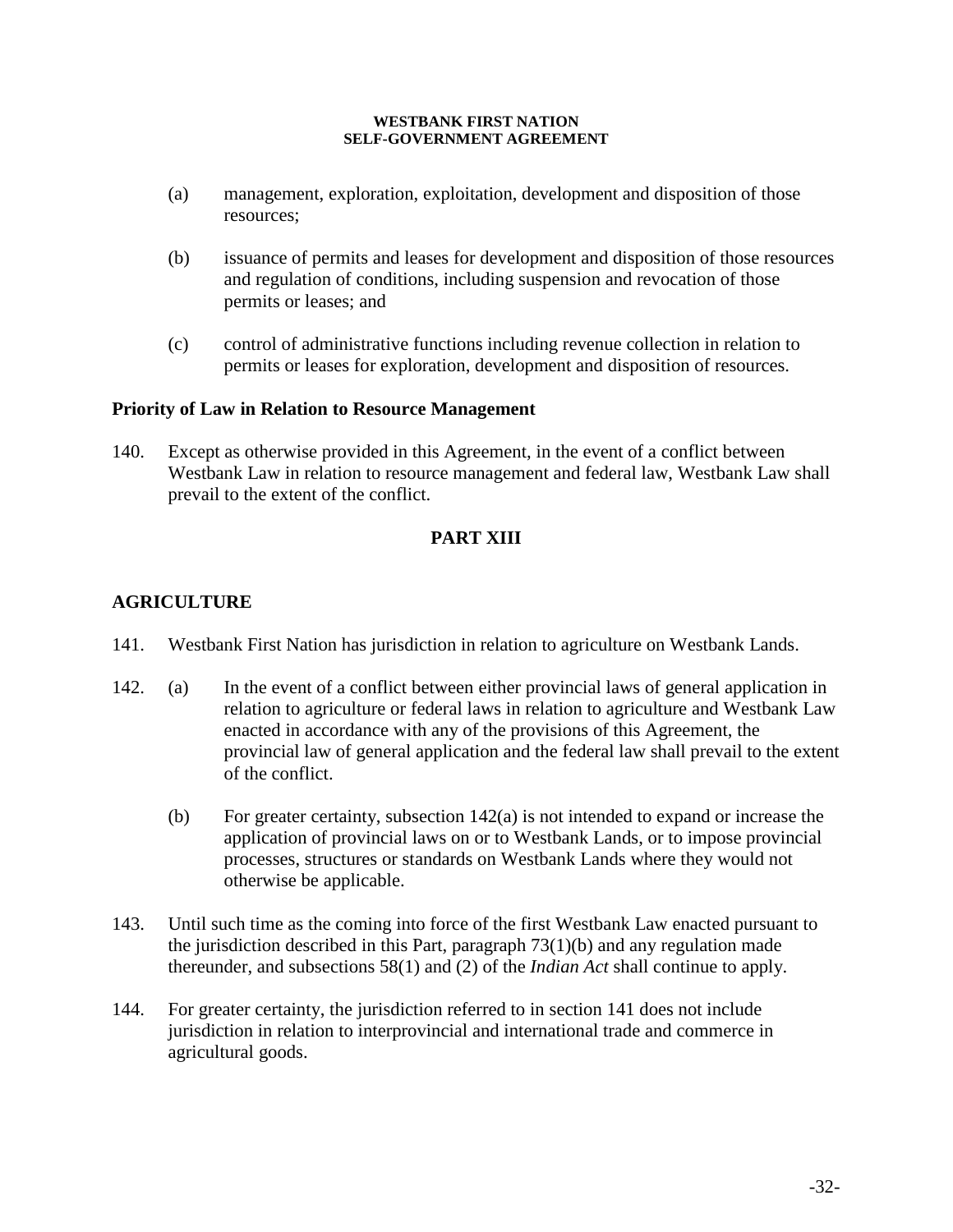## **PART XIV**

## **ENVIRONMENT**

- 145. For environmental protection and conservation provisions of this Agreement, the definitions of "analyst", "environment" and "inspector" shall be as set out in the *Canadian Environmental Protection Act*.
- 146. "Environmental Emergency" means an uncontrolled, unplanned or accidental release, or a release in contravention of laws or regulations, of a substance into the environment, or the reasonable likelihood of such a release into the environment, that:
	- (a) has or may have an immediate or long-term harmful effect on the environment;
	- (b) constitutes, or may constitute, a danger to the environment on which humans depend; or
	- (c) constitutes, or may constitute, a danger in Canada to human life or health.
- 147. "Pollution prevention" means the use of processes, practices, materials, products or energy that avoid or minimize the creation of pollutants and wastes and reduce the overall risk to the environment or human health.

### **Environmental Protection**

- 148. Westbank First Nation has jurisdiction in relation to the protection and conservation of the environment on Westbank Lands.
- 149. (a) The laws and regulations created pursuant to section 148 shall be designed to be at least equivalent in standard to those set out under federal law and provincial laws of general application, including provisions for emergency measures, which could be enforced on Westbank Lands.
	- (b) For greater certainty, subsection 149(a) is not intended to expand or increase the application of provincial laws on Westbank Lands or to impose provincial processes, structures or standards on Westbank Lands, where they would not be otherwise applicable.
- 150. In the event of a conflict between federal law in relation to the protection and conservation of the environment and Westbank Law enacted in accordance with any provisions of this Agreement, the federal law shall prevail to the extent of the conflict.
- 151. The Parties to this Agreement recognize that Canada and Westbank First Nation retain their respective authority and discretion to prosecute violations and otherwise enforce their respective environmental laws on Westbank Lands.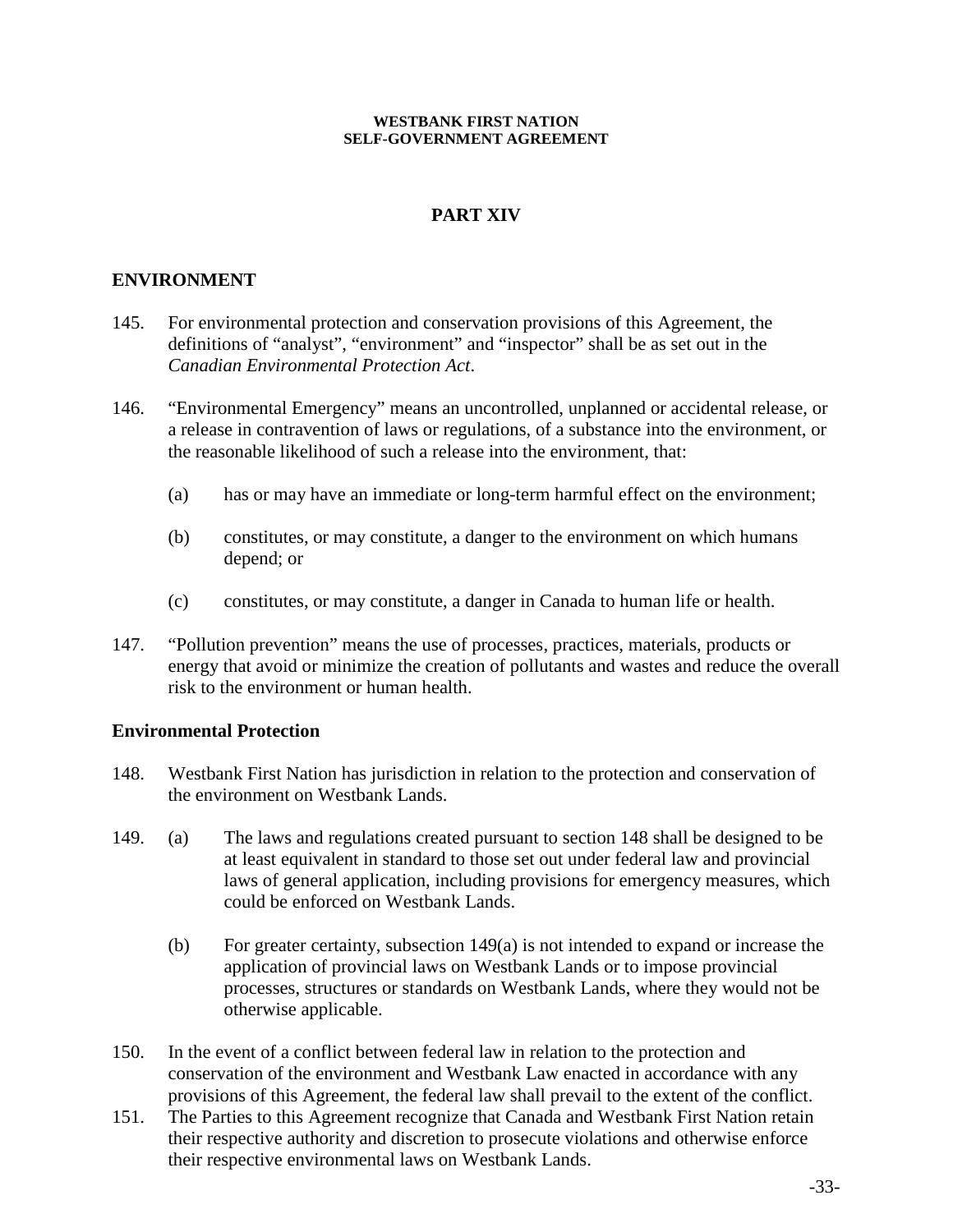- 152. Until such time as the coming into force of any Westbank Law enacted pursuant to the jurisdiction referred to in section 148, paragraph 73(1)(k) of the *Indian Act* and any regulations made thereunder continue to apply.
- 153. Westbank First Nation may enter into agreements with Canada or other governments to enhance cooperation and coordination in the development and implementation of their respective environment functions on Westbank Lands.
- 154. (a) If the Party who has primary responsibility to respond to an Environmental Emergency does not respond or is unable to respond to an Environmental Emergency in a timely manner, the other Party may respond to the Environmental Emergency.
	- (b) The responding Party will notify the Party with primary responsibility as soon as practicable of the Environmental Emergency, and of the measures taken by the responding Party to prevent, correct or respond to the Environmental Emergency.

## **Enforcement of Westbank Environment Laws**

- 155. Westbank First Nation has jurisdiction to enforce Westbank Law enacted under this Part on Westbank Lands and the jurisdiction to create laws with powers and mechanisms comparable to but not greater than those available under federal environmental legislation. Government of Westbank First Nation enforcement officers shall have powers and authority at least comparable to but not greater than similar officers under federal environmental legislation.
- 156. Westbank First Nation environmental legislation and regulations may provide for enforcement measures and capacities including:
	- (a) appointment of inspectors or other enforcement officers;
	- (b) assignment of powers to inspectors including the following:
		- (i) require that information be provided to them;
		- (ii) copy information and recover information electronically stored on computer systems or otherwise; and
	- (iii) such other powers as necessary to effectively enforce Westbank Law; (c) appointment of analysts;
	- (d) assignment of powers to analysts when they are accompanied by an inspector including: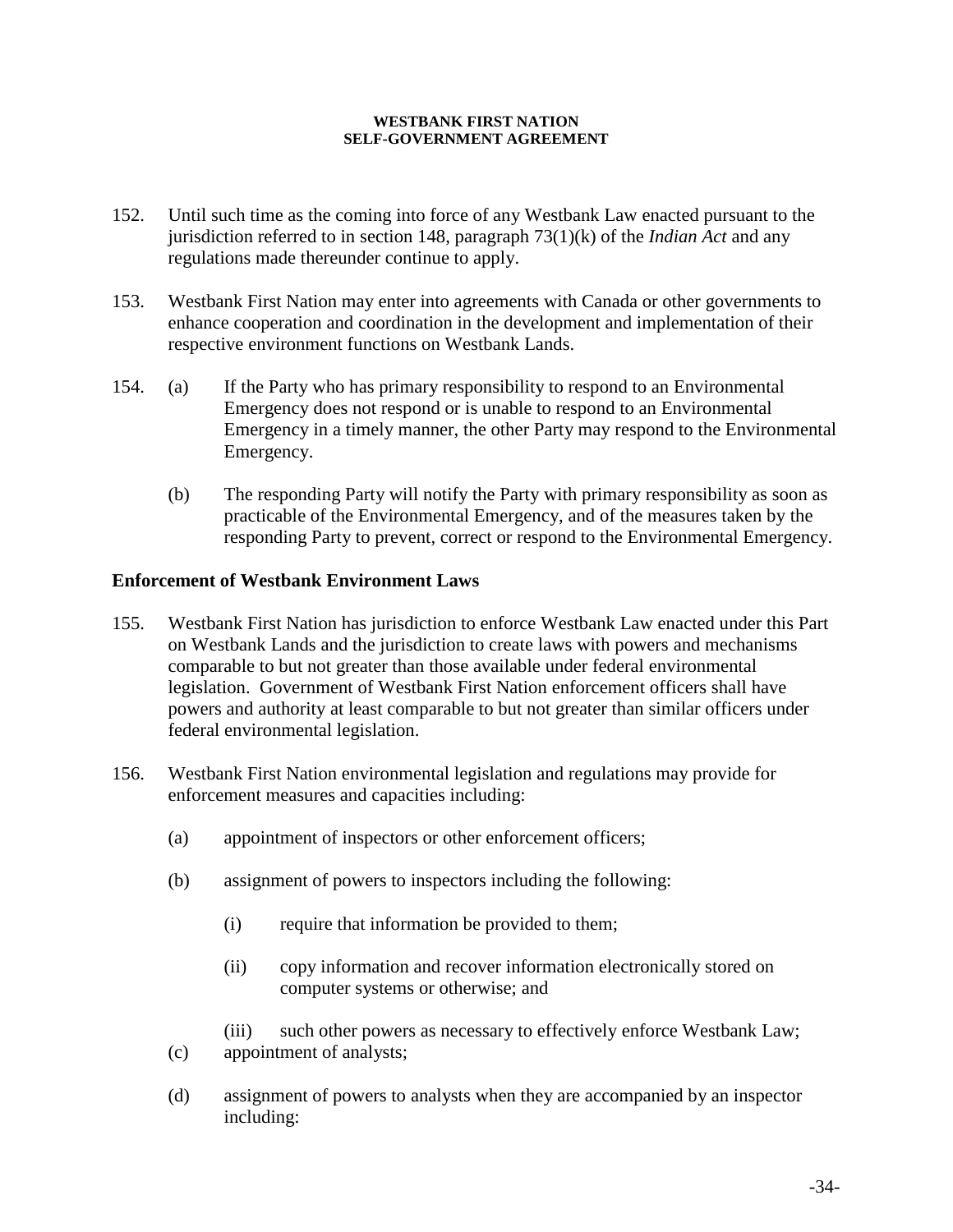- (i) enter a place;
- (ii) open receptacles and containers;
- (iii) take samples and measurements; and
- (iv) conduct tests;
- (e) for the purpose of inspection, the obligation of those who are subject to Westbank First Nation environmental laws to provide all reasonable assistance to enforcement officers and analysts who may accompany them;
- (f) subject to subsection 197(b), the setting of penalties and orders which a court of

competent jurisdiction can impose for violations of Westbank First Nation environmental laws and regulations including:

- (i) monetary fines;
- (ii) imprisonment;
- (iii) payments to funds created to restore damaged environment or take other corrective measures, including clean-up or disposal of toxic or other substances;
- (iv) orders to publish the facts of a violation or to notify, at the offender's cost, any person, company or government adversely affected by a violation of Westbank Law;
- (v) orders directing:
	- (A) correction of the environmental damage;
	- (B) community service;
	- (C) payment of a performance bond;
	- (D) prohibition of any activity that may result in continuation or repetition of the violation;
	- (E) suspension of work on the project;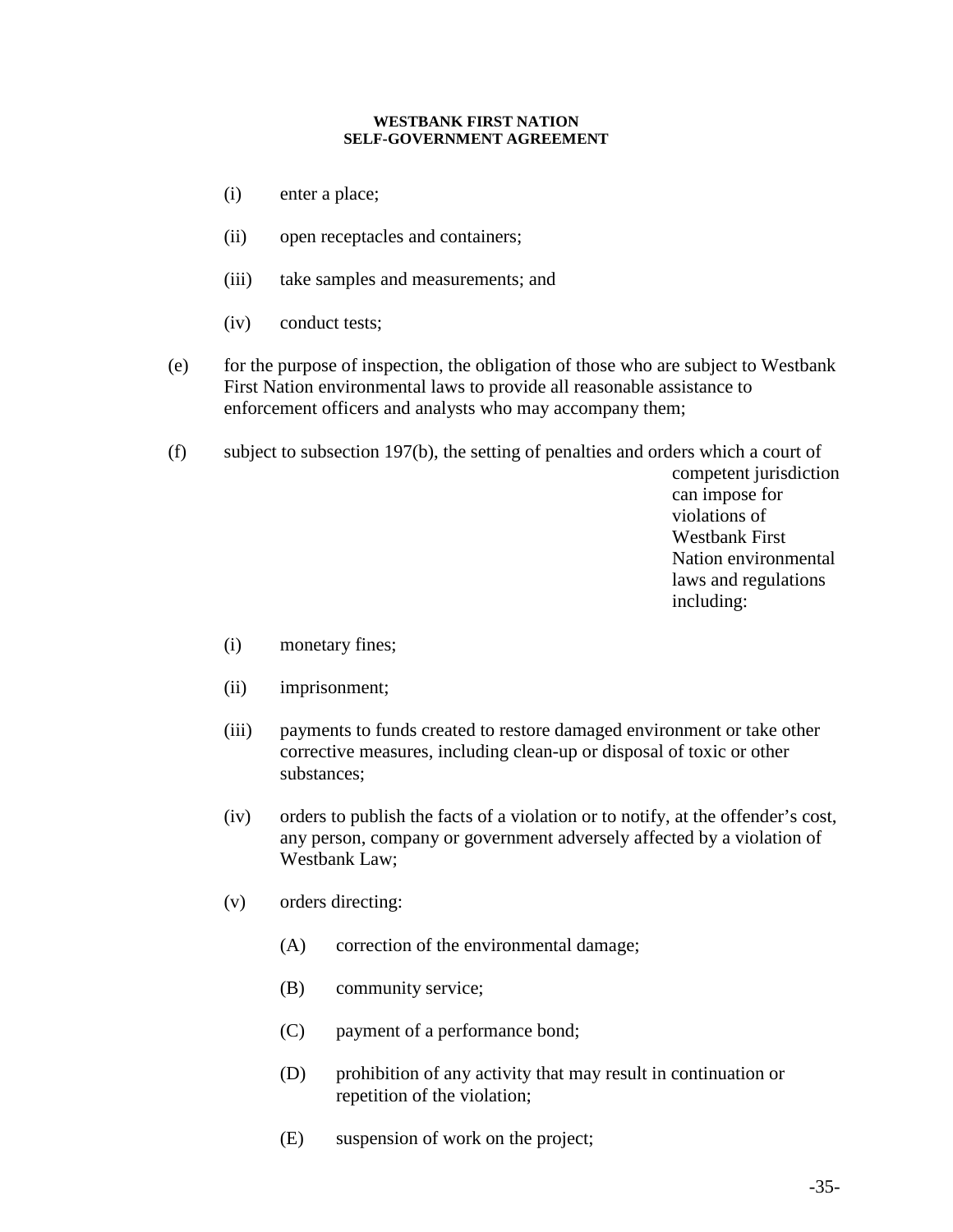- (vi) orders imposing negotiated settlements and other appropriate orders in situations of violation;
- (g) the establishment of capacities for the effective enforcement of such laws and regulations enacted under any of the authorities related to environmental protection and environmental assessment identified in this Agreement.
- 157. Westbank First Nation may set up mechanisms for it to apply to a court of competent jurisdiction for injunction orders consistent with those under federal legislation in relation to environment.

## **Environmental Assessment**

- 158. For the environmental assessment provisions of this Agreement, the definitions of :
	- (a) "environment", "environmental effect", "mediation" and "proponent" shall be as set out in the *Canadian Environmental Assessment Act*;
	- (b) the definition of "project" shall be:
		- (i) as set out in part (a) of the definition of "project" as set out in *Canadian Environmental Assessment Act*; or
		- (ii) any proposed physical activity not relating to a physical work that is prescribed or is within a class of physical activities that is prescribed pursuant to Westbank Law; and
	- (c) "review panel" means a body established to hold public hearings in a manner that offers the public an opportunity to participate in the environmental assessment of the project.
- 159. Westbank First Nation has jurisdiction in relation to environmental assessment for projects on Westbank Lands.
- 160. Westbank Law in relation to environmental assessment shall provide for a determination of projects on Westbank Lands that are subject to an environmental assessment.
- 161. The Westbank First Nation environmental assessment process shall provide that projects subject to an environmental assessment, as determined under the laws and regulations created pursuant to section 159, cannot be authorized until such an environmental assessment has been conducted and the proper authorization has been obtained by the proponent.
- 162. Any laws and regulations created pursuant to section 159 establishing an environmental assessment process shall maintain or exceed the requirements of the *Canadian*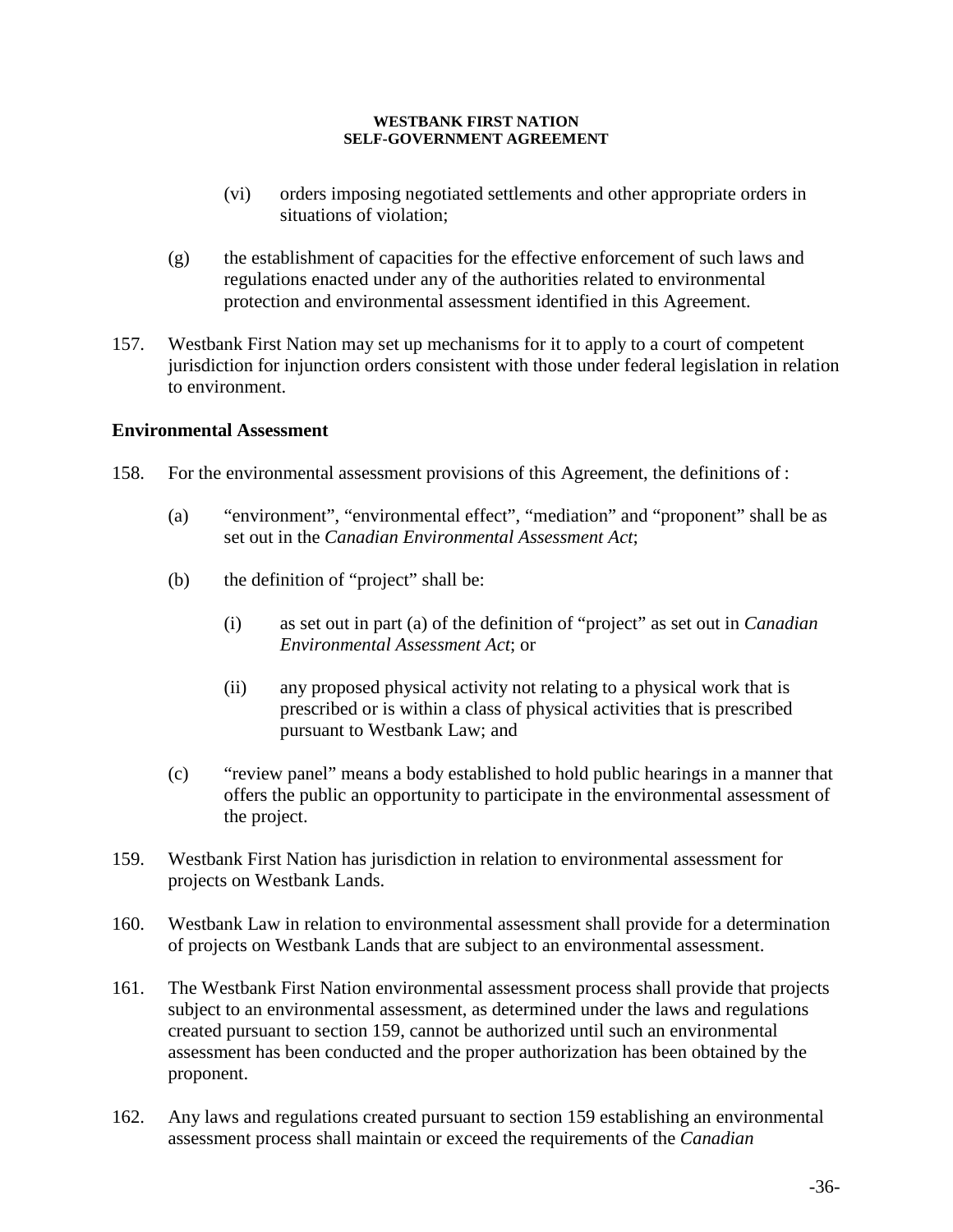*Environmental Assessment Act*.

- 163. For greater certainty, where the following requirements are contained in the *Canadian Environmental Assessment Act*, the Westbank First Nation environmental assessment process established pursuant to section 159 shall provide:
	- (a) that the following factors are taken into consideration in the environmental assessment process:
		- (i) the environmental effects of the project, including the environmental effects of malfunctions or accidents that may occur in connection with the project and any cumulative environmental effects that are likely to result from the project in combination with other projects or activities that have been or will be carried out;
		- (ii) the significance of the environmental effects;
		- (iii) comments from the public received in accordance with Westbank First Nation environmental assessment laws;
		- (iv) measures that are technically and economically feasible and would mitigate any significant adverse environmental effects of the project; and
		- (v) where projects are likely to have significant adverse environmental effects, provide for the consideration of the following additional factors:
			- (A) the purpose of the project;
			- (B) alternative means of carrying out the project that are technically feasible and the environmental effects of any such alternative means;
			- (C) the need for, and the requirements of, any follow-up program in respect of the project; and
			- (D) the capacity of renewable resources that are likely to be significantly affected by the project to meet the needs of the present and those of the future;
	- (b) where appropriate, for public participation and public access to the environmental assessment information in the assessment of the project;
	- (c) the opportunity for mediation or establishment of a review panel where a project is likely to have significant adverse environmental effects;
	- (d) for a requirement that decision makers take the environmental assessment report,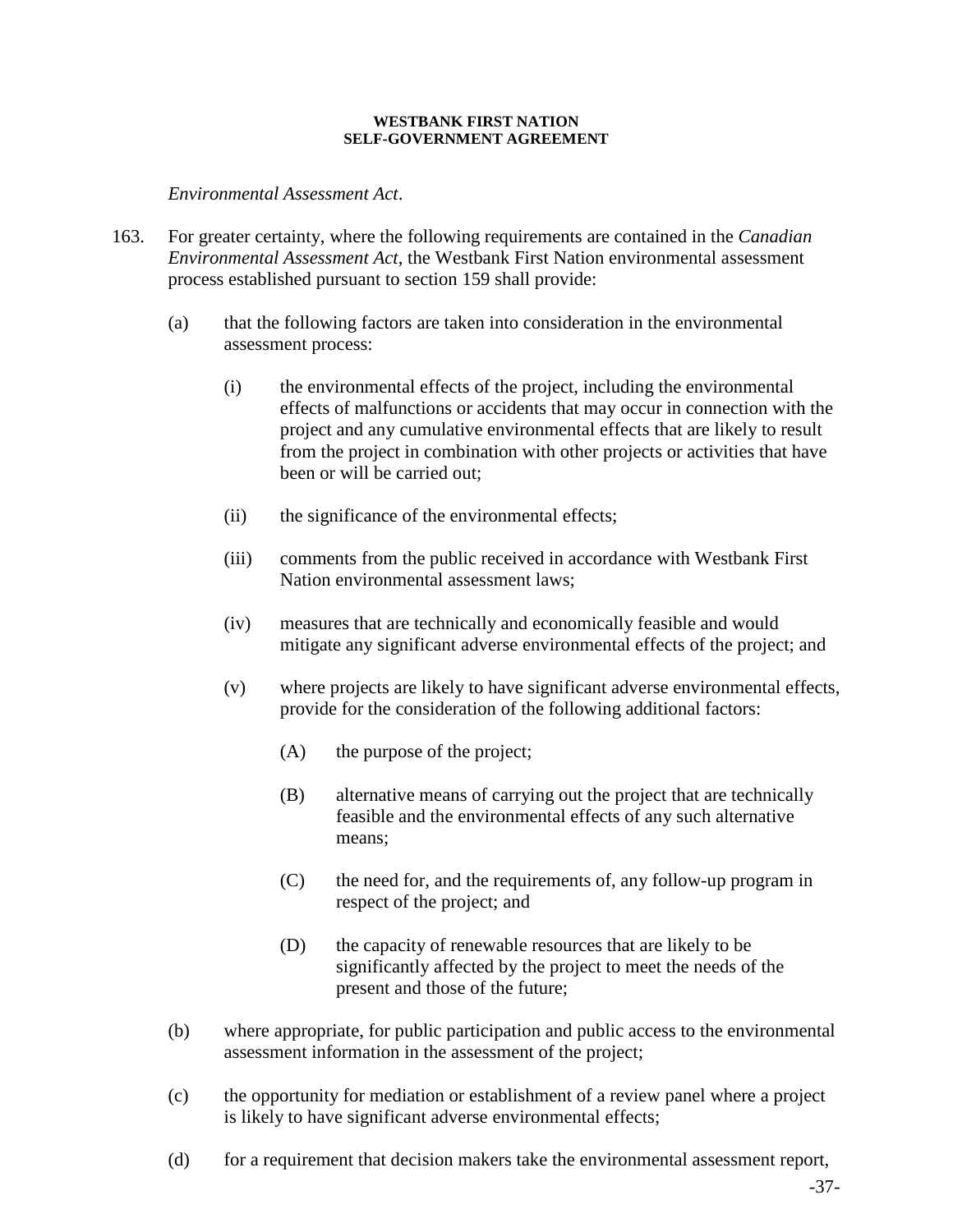and, where applicable, the implementation of the mitigation measures into consideration prior to taking any action or making any decision that would enable the project to be carried out in whole or in part;

- (e) for any decision-making authority in relation to the project to ensure that the mitigation measures are implemented; and
- (f) for any other activities or principles that facilitate an effective and efficient assessment.
- 164. The Westbank First Nation environmental assessment process shall be structured to promote the implementation of the "proponent pays principle" which establishes that proponents are responsible for costs associated with the environmental assessment process including the preparation of the environmental assessment report, mitigation measures, follow-up programs and public consultation.
- 165. For greater certainty, any laws created under section 159 shall not diminish the federal government's ability to set and implement national standards, voluntary and regulatory, for environmental assessments.
- 166. In the event of a conflict between federal law in relation to environmental assessment and Westbank Law enacted in accordance with any provisions of this Agreement, the federal law shall prevail to the extent of the conflict.
- 167. Any person, body, commission or entity established by and accountable to Council to carry out the environmental assessment process may delegate any responsibility or authority, other than decision-making authority that would determine whether a project would be carried out or referred to a review panel, to another person, body, commission or entity.
- 168. Where there is an environmental assessment subject to a review panel pursuant to Westbank First Nation environmental assessment law, the review panel shall:
	- (a) have the power to summon witnesses and compel them to give evidence and produce documents the review panel considers necessary for conducting its assessment of the project;
	- (b) have the same power to enforce the attendance of witnesses and to compel them to give evidence and produce documents and other things as is vested in a court of record;
	- (c) hold the review in public in whole, or to the extent necessary to protect the witness, in part, where a review panel is satisfied after representations made by a witness that specific, direct and substantial harm would be caused to the witness by the disclosure of the evidence, documents or other things that the witness is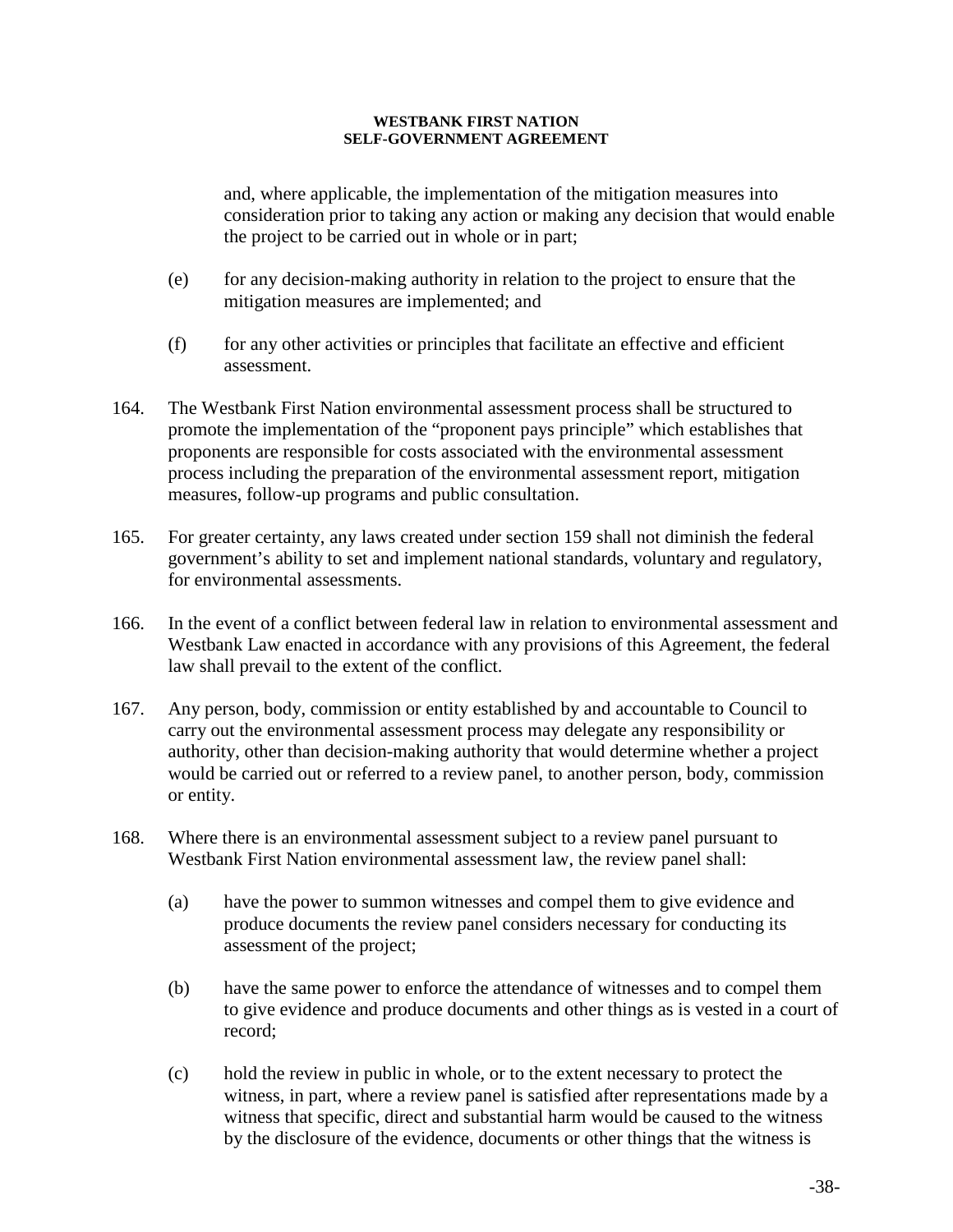ordered to give or produce;

- (d) have any summons issued by the review panel pursuant to the power set out in subsection 168(a), for the purpose of enforcement, be made a summons of a court of competent jurisdiction by following the usual practice and procedure of that court;
- (e) not be subject to any legal action or other proceeding against it or a person on it for or in respect of anything done or omitted to be done, during the course of, and for the purposes of, the assessment by the review panel; and
- (f) have other powers and authority comparable to but not greater than similar bodies or panels under federal environmental assessment legislation.
- 169. Where a project is subject to the Westbank First Nation environmental assessment process, Council may, by order, prohibit the proponent from undertaking any work in advance of the completion of the environmental assessment pursuant to Westbank Law.
- 170. Canada and Westbank First Nation agree to negotiate and attempt to reach agreement on harmonizing their respective environmental assessment regimes and processes, with the involvement of the province where the province agrees to participate, to promote effective and consistent environmental assessment regimes and processes and to avoid uncertainty and duplication.
- 171. Where a project is subject to the Westbank First Nation environmental assessment process and that of the *Canadian Environmental Assessment Act*, Canada and Westbank First Nation shall, where possible, pursuant to any harmonization agreement resulting from section 170, implement the principle that the Westbank First Nation environmental assessment procedures and time periods relating to environmental assessment shall be used.
- 172. (a) Where Canada undertakes a public review pursuant to the *Canadian Environmental Assessment Act* for a project which is likely to have significant adverse environmental effects on Westbank Lands, Westbank First Nation shall be entitled to nominate a person to the panel.
	- (b) Where a project is subject to the *Canadian Environmental Assessment Act* and is likely to have significant adverse environmental effects on Westbank Lands, Canada shall ensure that Westbank First Nation:
		- (i) receives timely notice of, and relevant information in Canada's possession on, the project and the potential environmental effects, subject to relevant privacy legislation; and
		- (ii) is consulted and provided with an opportunity to participate in the environmental assessment applicable to the project.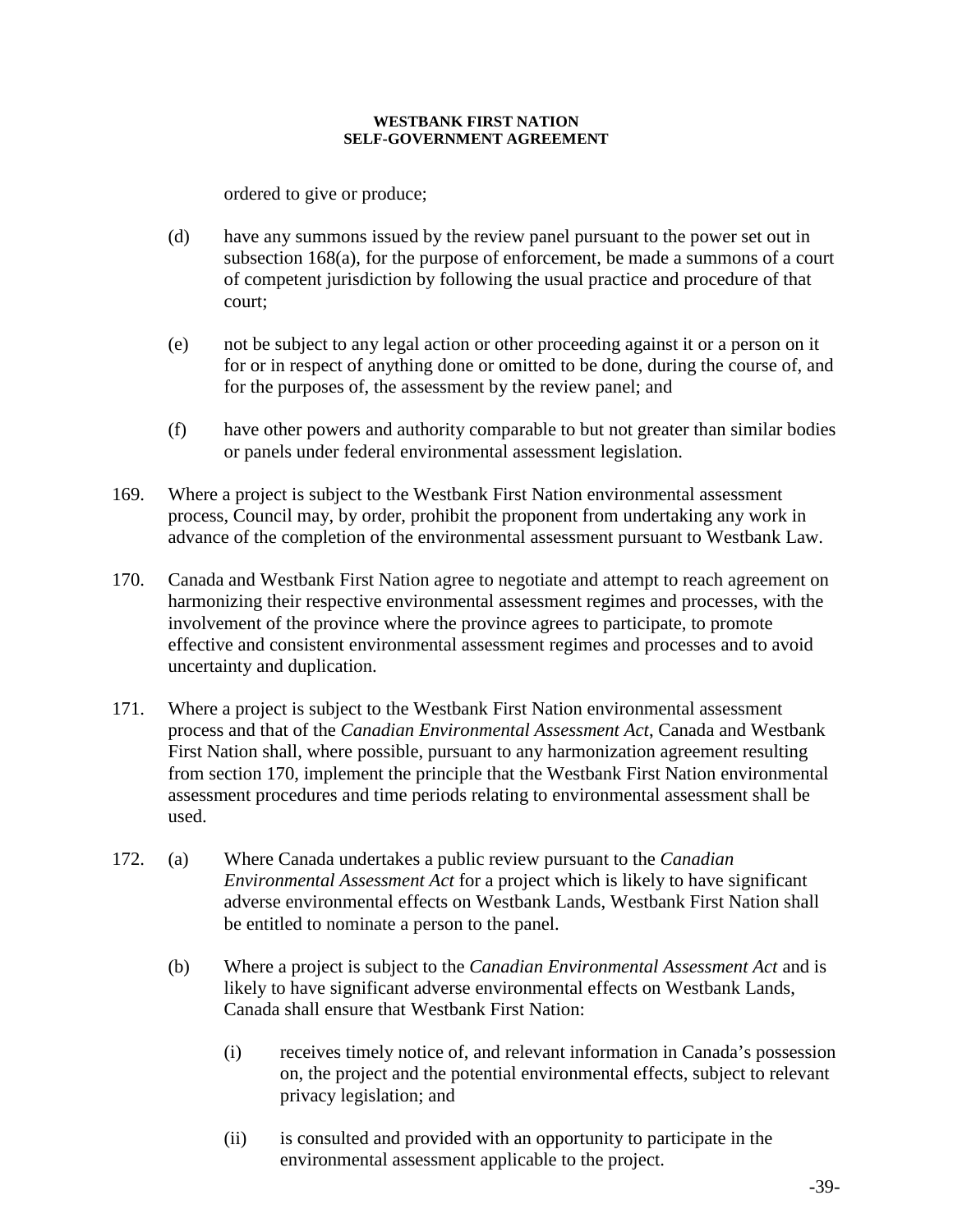- (c) Where Westbank First Nation undertakes a public review pursuant to its environmental assessment process for a project that is likely to have significant adverse environmental effects on other federal Crown land, Canada shall be entitled to nominate a person to the panel.
- (d) Where a project subject to the Westbank First Nation environmental assessment process is likely to have significant adverse environmental effects on other federal Crown lands, Westbank First Nation shall ensure that Canada:
	- (i) receives timely notice of, and relevant information in Westbank First Nation's possession on, the project and the potential environmental effects, subject to relevant privacy legislation; and
	- (ii) is consulted and provided with an opportunity to participate in the environmental assessment applicable to the project.
- 173. In addition to section 170, for legislative bodies other than Canada and the province that have environmental assessment processes, Westbank First Nation shall consider harmonization of environmental assessment processes with the other legislative bodies.
- 174. Westbank First Nation shall enact laws establishing a Westbank First Nation environmental assessment process in accordance with this Part. These laws shall come into force within 12 months of the Effective Date.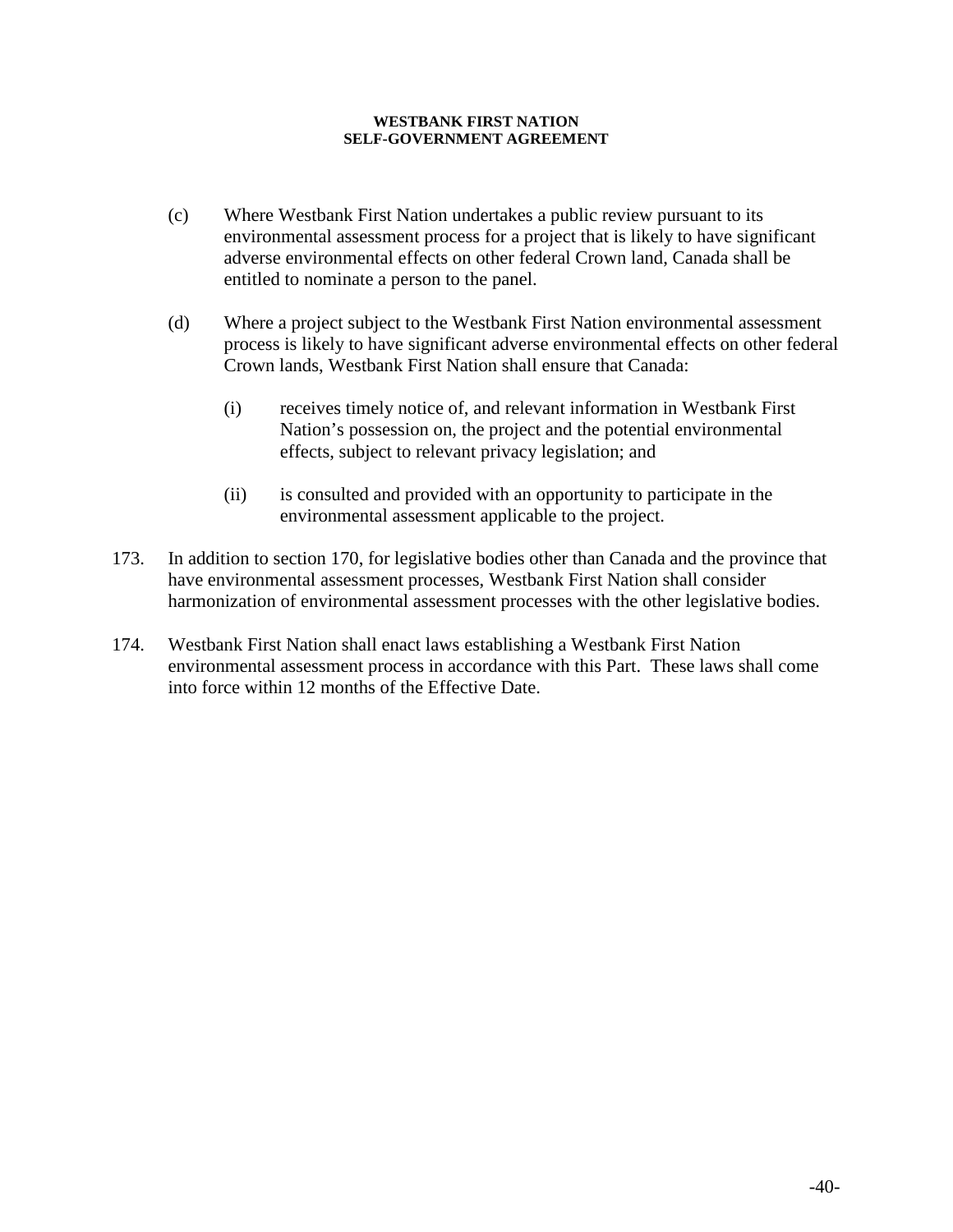# **PART XV**

## **CULTURE AND LANGUAGE**

- 175. Westbank First Nation has jurisdiction in relation to preservation, promotion and development of Okanagan culture and language on Westbank Lands including:
	- (a) the management, preservation and protection of archaeological sites on Westbank Lands including the issuance of permits and licences for excavation of archaeological sites;
	- (b) the management, disposal and development of, and access to burial sites and heritage sites which are located on Westbank Lands and which are of spiritual or religious significance to Members;
	- (c) the conservation, management and disposal of objects on Westbank Lands which are of religious or cultural significance to Members;
	- (d) use, preservation and promotion of Okanagan language; and
	- (e) authorization or accreditation for the use, reproduction and representation of Okanagan cultural symbols and practices and the teaching of Okanagan language on Westbank Lands.
- 176. Except as otherwise provided in this Agreement, in the event of a conflict between Westbank Law in relation to Okanagan language and culture on Westbank Lands and federal law, Westbank Law shall prevail to the extent of the conflict.
- 177. Canada and Westbank First Nation recognize the integral role of Okanagan artifacts in the continuation of Okanagan culture, values and spiritual practices for Westbank First Nation.
- 178. Canada and Westbank First Nation recognize Westbank First Nation's traditional and sacred connection with Okanagan artifacts regardless of whether such artifacts are held by Westbank First Nation or the Canadian Museum of Civilization.
- 179. (a) Canada has no human remains as documented as having come from Westbank Lands. In the event that human remains having come from Westbank Lands are discovered in Canada's possession, Canada shall treat those remains in accordance with existing federal legislation, policies and procedures.
	- (b) Canada and Westbank First Nation shall negotiate and attempt to reach agreement regarding the possible return of Okanagan artifacts reasonably attributable to Westbank First Nation held by the Canadian Museum of Civilization to Westbank First Nation.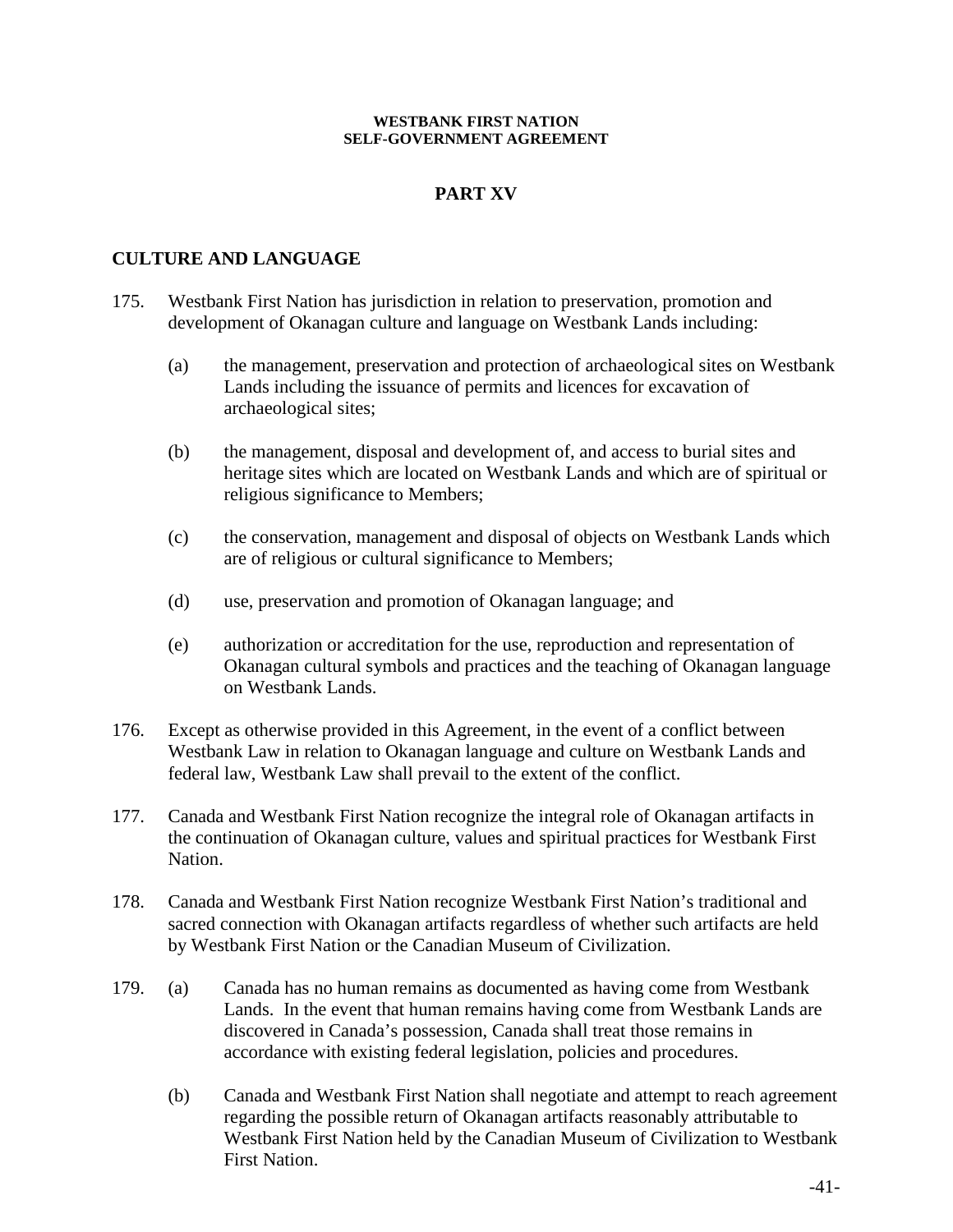- (c) The Canadian Museum of Civilization and Westbank First Nation shall negotiate and attempt to reach agreements to establish the custodial arrangements in respect of Okanagan artifacts reasonably attributable to Westbank First Nation still remaining with the Canadian Museum of Civilization.
- (d) The agreements negotiated pursuant to subsection 179(c) shall respect the special relationship of the Westbank First Nation and the Okanagan cultural material reasonably attributable to Westbank First Nation and shall comply with federal law and the statutory mandate of the Canadian Museum of Civilization, and may include:
	- (i) identification of the Okanagan artifacts reasonably attributable to Westbank First Nation to be in the possession of Westbank First Nation or the Canadian Museum of Civilization at the commencement of any particular agreement;
	- (ii) conditions of maintenance, storage and handling of the Okanagan artifacts reasonably attributable to Westbank First Nation;
	- (iii) conditions of access to and use, including study, display and reproduction, of the Okanagan artifacts reasonably attributable to Westbank First Nation and associated records by the public, researchers and scholars;
	- (iv) provision for incorporating new information into catalogue records and displays of the Okanagan artifacts reasonably attributable to Westbank First Nation; and
	- (v) provision for enhancing public knowledge of the Westbank First Nation through the participation of the Westbank First Nation in public programs and activities at the Canadian Museum of Civilization.
- 180. Canada shall use reasonable efforts to facilitate Westbank First Nation's access to Okanagan artifacts held in other public and private collections.
- 181. Westbank First Nation shall be treated as a public authority designated pursuant to subsection 32(2) of the *Cultural Property Export and Import Act* subject to:
	- (a) availability of a Westbank First Nation facility which meets accepted Canadian museological standards for long term storage and display of donated cultural artifacts; or
	- (b) availability, through long term agreement between Westbank First Nation and an institution or public authority designated pursuant to subsection 32(2) of the *Cultural Property Export and Import Act*, of facilities for long term storage and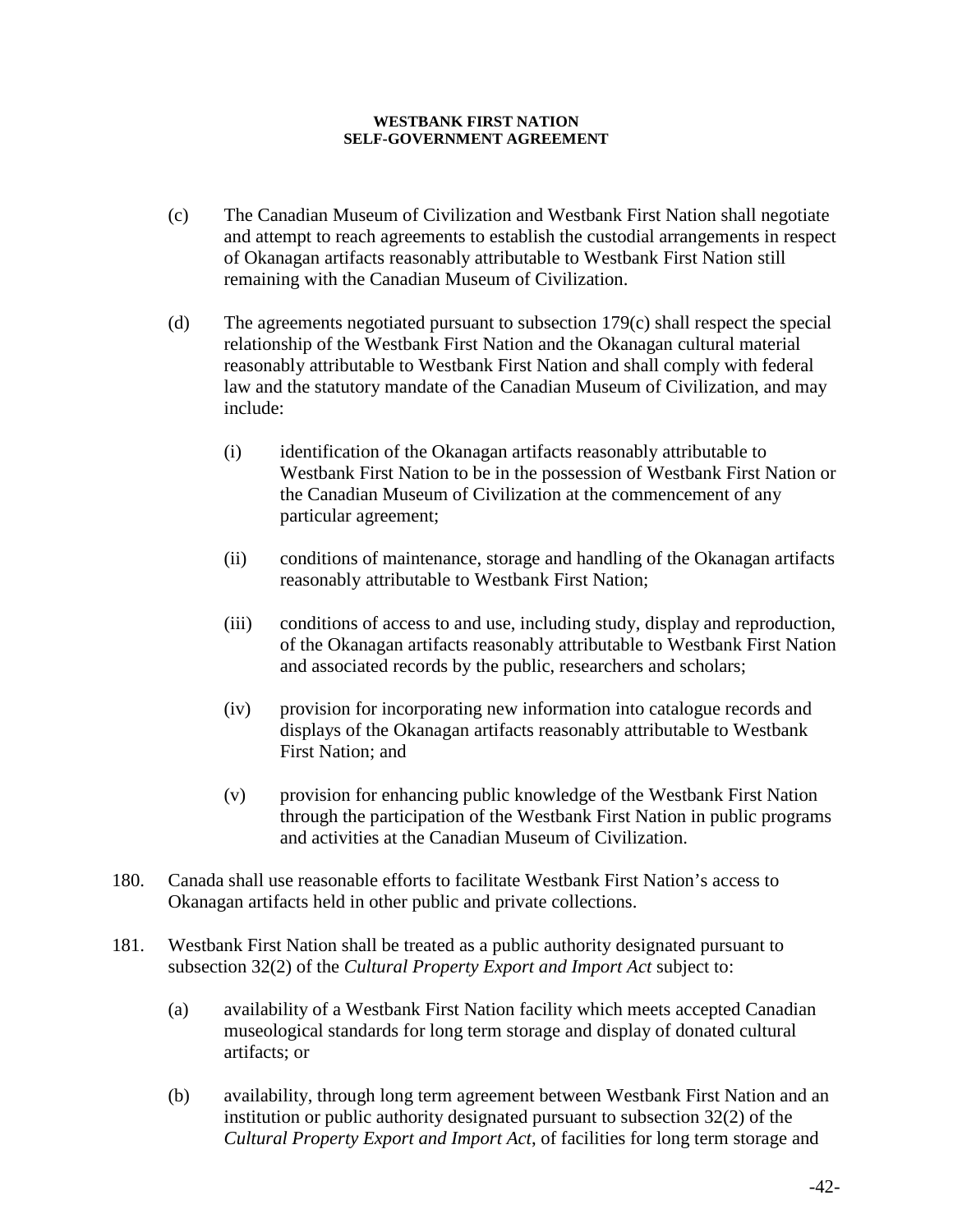display of donated cultural artifacts.

- 182. The official language of Westbank First Nation is Okanagan. Westbank Law and other business of Westbank First Nation government shall be written and conducted, as the case may be, in the English language. At the discretion of Westbank First Nation, the Constitution may also be written in the Okanagan language.
- 183. Services provided by a federal institution, as defined in the *Official Languages Act*, shall be provided in accordance with that Act and that Act shall prevail over Westbank Law to the extent of any conflict.
- 184. For greater certainty, a federal institution, as defined by the *Official Languages Act*, does not include Westbank First Nation, Council or other body established to perform a governmental function in relation to Westbank First Nation.
- 185. Until such time as the coming into force of the first Westbank Law enacted pursuant to the jurisdiction described in this Part, section 91 of the *Indian Act* shall continue to apply.

# **PART XVI**

## **EDUCATION**

- 186. (a) Westbank First Nation has jurisdiction in relation to kindergarten, elementary and secondary education on Westbank Lands for Members.
	- (b) The Westbank First Nation education systems shall be designed to permit transfers between education systems without academic penalty to the same extent as transfers are effected between other education jurisdictions in Canada.
- 187. Without limiting the generality of section 186, Westbank First Nation has the authority to:
	- (a) enter into tuition, post-secondary support, capital, curricular, recreational, special needs and other arrangements;
	- (b) create administrative bodies to administer any education program;
	- (c) enter into agreements regarding children of Members who attend school off Westbank Lands;
	- (d) enter into agreements with the province concerning the delivery of provincial services or the application of provincial standards including:
		- (i) curriculum development;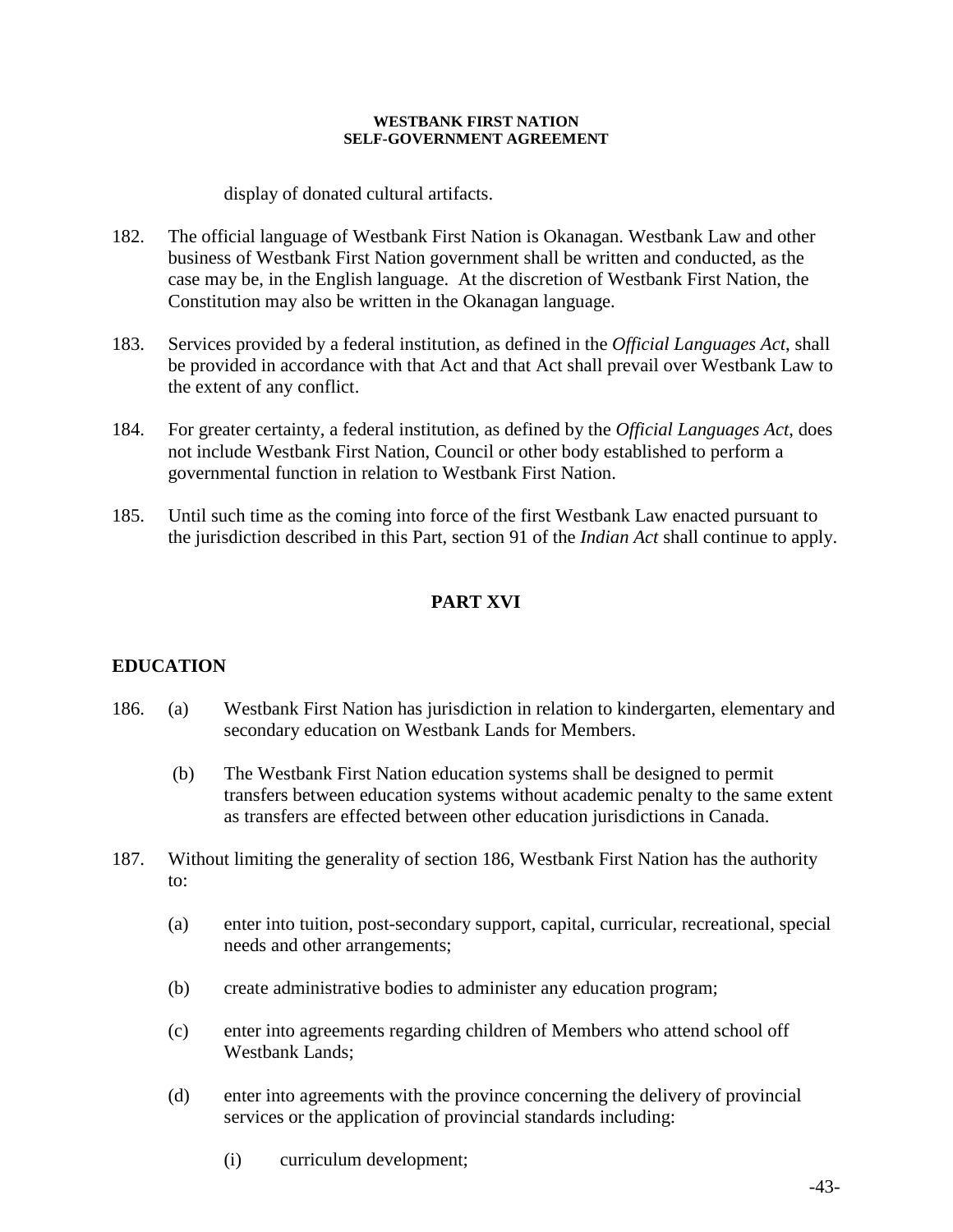- (ii) education level equivalencies;
- (iii) teaching methodologies;
- (iv) programs and standards;
- (v) teacher certification;
- (vi) teacher training and development; and
- (vii) evaluation of the education systems;
- (e) administer post-secondary student support funding for Members living on or off Westbank Lands.
- 188. Westbank First Nation's exercise of jurisdiction in education shall recognize the importance of compatibility with other education authorities while maintaining Westbank First Nation's right to protect its culture, identity, language and traditions.
- 189. Until such time as the coming into force of the first Westbank Law enacted pursuant to the jurisdiction described in this Part, sections 114 to 122 of the *Indian Act* shall continue to apply.
- 190. Except as otherwise provided in this Agreement, in the event of a conflict between Westbank Law in relation to education and federal law, Westbank Law shall prevail to the extent of the conflict.

# **PART XVII**

## **HEALTH SERVICES**

- 191. Westbank First Nation has jurisdiction in relation to:
	- (a) the regulation of the practice of traditional Okanagan medicine on Westbank Lands; and
	- (b) the regulation of practitioners of traditional Okanagan medicine on Westbank Lands.
- 192. For greater certainty, the jurisdiction referred to in section 191 shall not:
	- (a) include jurisdiction to regulate products or substances that are regulated under provincial laws of general application or federal law; or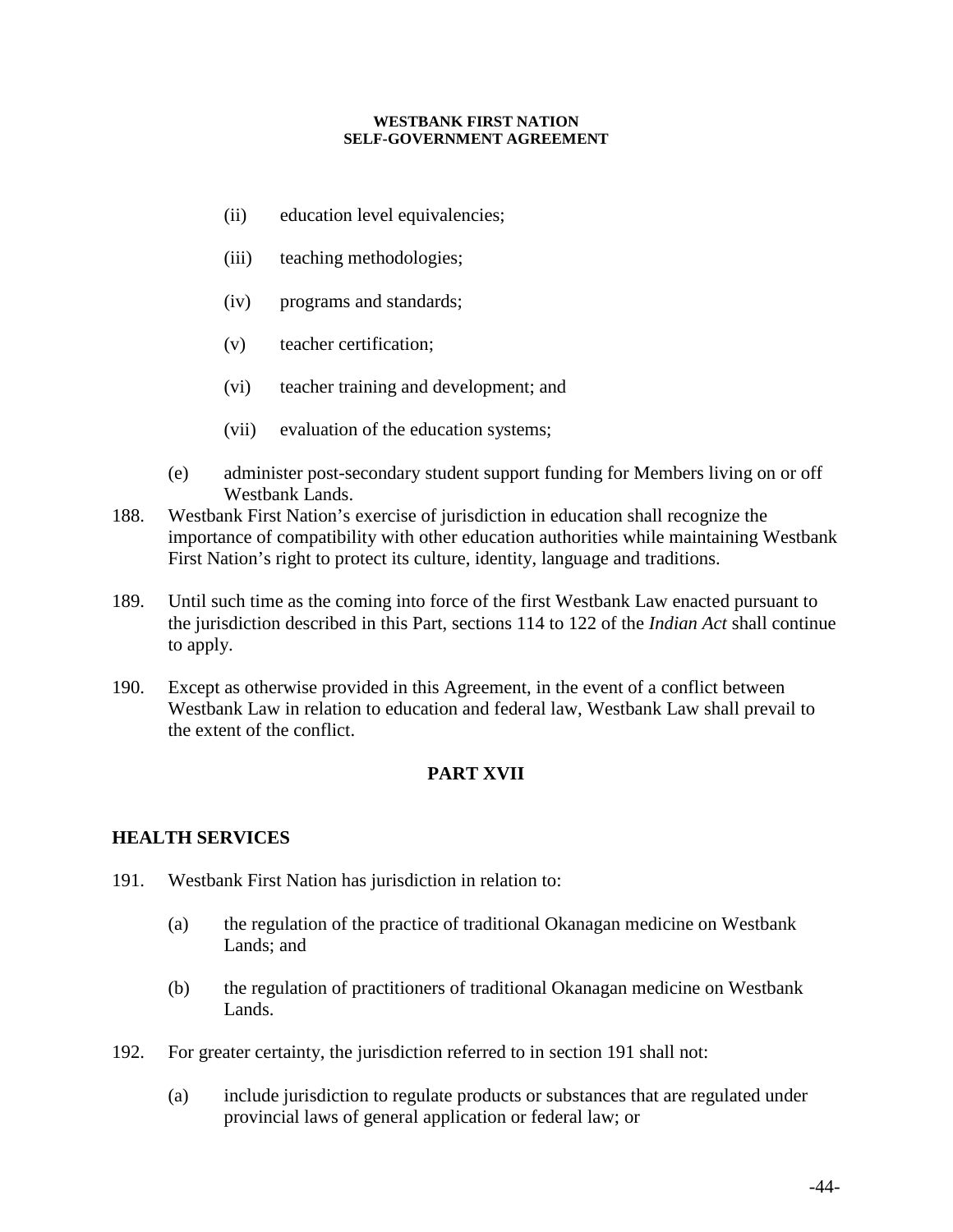- (b) affect the regulation of medical or health practitioners that require licensing or certification under provincial laws of general application.
- 193. Except as otherwise provided in this Agreement, in the event of a conflict between Westbank Law made pursuant to the jurisdiction referred to in section 191 and federal law, Westbank Law shall prevail to the extent of the conflict.
- 194. Westbank First Nation may enter into agreements with any level of government, including any government agency or entity or any other national, regional or local entity, group or organization, concerning delivery of health services or the application of provincial or other health standards.

## **PART XVIII**

## **ENFORCEMENT OF WESTBANK LAW**

### **Enforcement Officials**

- 195. Westbank First Nation has jurisdiction to:
	- (a) appoint and assign duties to Westbank First Nation government officials for the enforcement of Westbank Law on Westbank Lands; and
	- (b) appoint officials as Commissioners for taking of oaths in relation to matters under the jurisdiction, as referred to in this Agreement, of Westbank First Nation.
- 196. (a) Subject to any assignment of duties by Westbank First Nation pursuant to subsection 195(a):
	- (i) the Royal Canadian Mounted Police shall render such services as are necessary for enforcement of offences established by Westbank Law when such services are appropriate to the effective and efficient delivery of policing services in the province; and
	- (ii) such services shall be rendered in accordance with either:
		- (A) the Memorandum of Agreement dated April 1, 1992 between the government of Canada and the government of British Columbia (Provincial Policing Services Agreement) or its successors; or
		- (B) the Memorandum of Agreement Providing a Framework for Community Tripartite Agreements for the Royal Canadian Mounted Police - First Nations Community Police Service dated April 1, 1993 or its successors;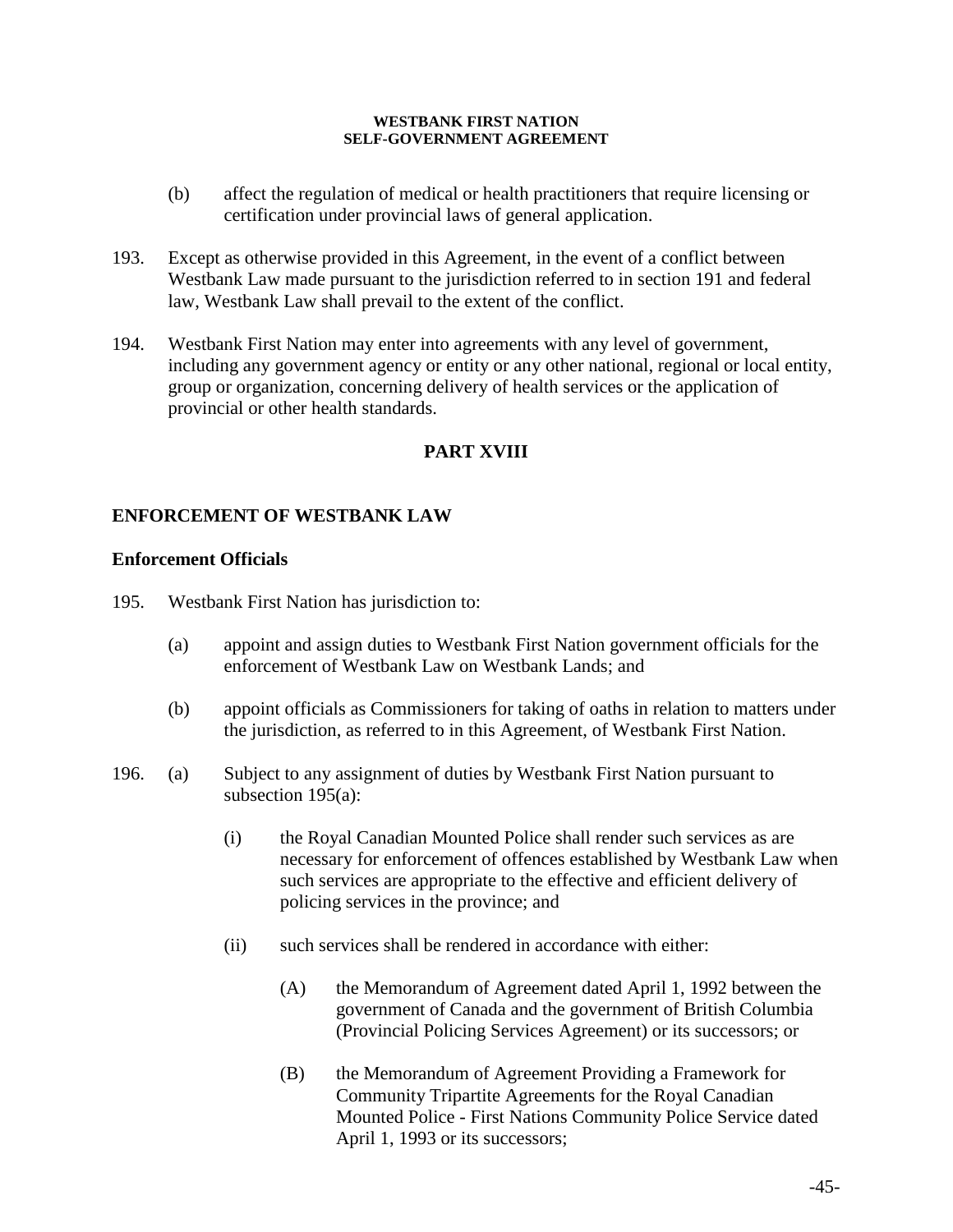whichever is applicable.

(b) Nothing in this Agreement alters the arrangement for the enforcement of federal or provincial law on Westbank Lands by duly empowered federal or provincial officers as set out in the applicable Memorandum referred to in subsubsection 196(a)(ii).

## **Offences**

- 197. (a) Subject to subsection 197(b), Council may make laws to provide for the imposition of penalties on persons convicted of violations of Westbank Law, including laws to provide for the imposition of a term of imprisonment or a fine, or both.
	- (b) Terms of imprisonment or fines for a violation of Westbank Law may be no greater than those that may be imposed under section 787(1) of the *Criminal Code of Canada*, except that:
		- (i) a Westbank Law may provide for a fine of up to \$10,000.00 or the amount applicable to summary conviction offences under section 787(1) of the *Criminal Code of Canada*, whichever is greater; and
		- (ii) a Westbank Law in relation to environmental protection may provide for a fine that is no greater than the fine that may be imposed for offences punishable upon summary conviction under federal environmental legislation.
	- (c) Where there is a conviction for violation of Westbank Law, in addition to any other remedy or penalty, the Provincial Court of British Columbia in which the conviction is entered or the superior court of criminal jurisdiction having jurisdiction in any appeal, may make an order:
		- (i) prohibiting the continuation or repetition of the offence by the convicted person;
		- (ii) revoking or suspending any permit or other document issued under Westbank Law in respect of which the contravention was committed;
		- (iii) requiring the demolition of any structure erected in contravention of Westbank Law;
		- (iv) requiring the quarantine or destruction of any animal in respect of which the contravention was committed;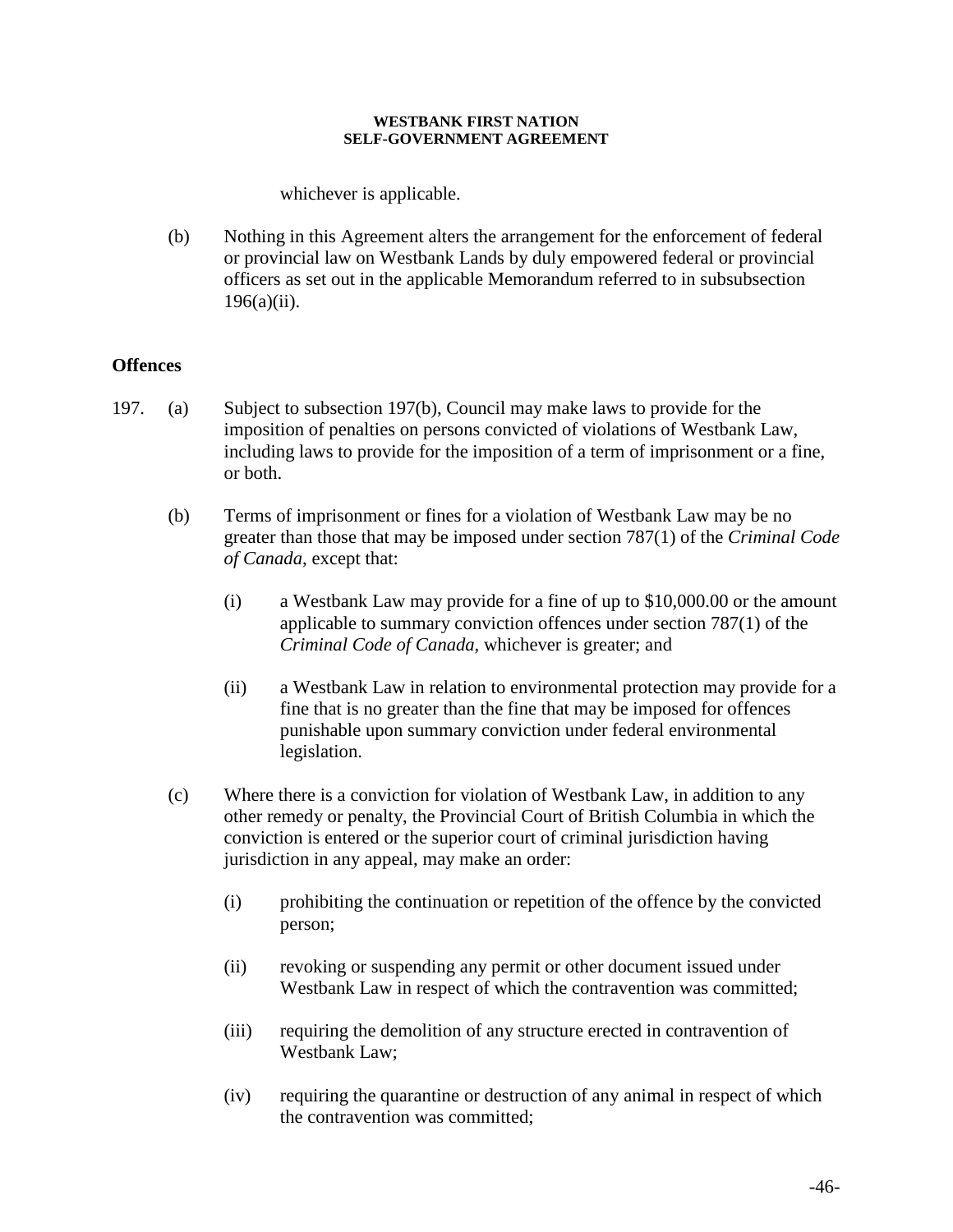(v) for the forfeiture of and/or disposition of goods or chattels by means of which or in relation to which the offence was committed.

## **Enforcement Procedures for Westbank Law**

- 198. (a) Westbank First Nation has jurisdiction to establish under Westbank Law comprehensive enforcement procedures comparable to, but not greater than, those set out in similar federal or provincial legislation on similar subject matters, including inspections, searches, seizures and compulsory sample testing and production of information.
	- (b) Council may, by law, adopt the laws of the Province relating to proceedings in respect of offences that are created by a law of the Province, with such modifications as may be required.
- 199. (a) Westbank First Nation has jurisdiction to designate Westbank Law in respect of which enforcement officials have powers to issue a notice of violation as set out in subsection 199(b), and to fix the amount of fines with respect to that Westbank Law.
	- (b) An enforcement official appointed by Westbank First Nation who believes on reasonable grounds that an offence has been committed under a Westbank Law designated under subsection 199(a), may issue to the accused a notice of violation requiring that he or she pay at the offices of Westbank First Nation an amount set out in the notice of violation.
	- (c) A notice of violation issued under subsection 199(b) shall include:
		- (i) the charge against the accused;
		- (ii) the period within which and the manner in which payment may be made;
		- (iii) the address of the offices of Westbank First Nation to which payment may be made; and
		- (iv) an explanation of the consequences of payment and of not making payment, including the issuance of a summons or other process.
	- (d) On payment of a fine within the period and in the manner set out in the notice of violation, no further action may be taken against the accused in respect of the offence.

## **Prosecutions**

200. For the purpose of prosecuting offences, Westbank First Nation shall follow one or more of these options: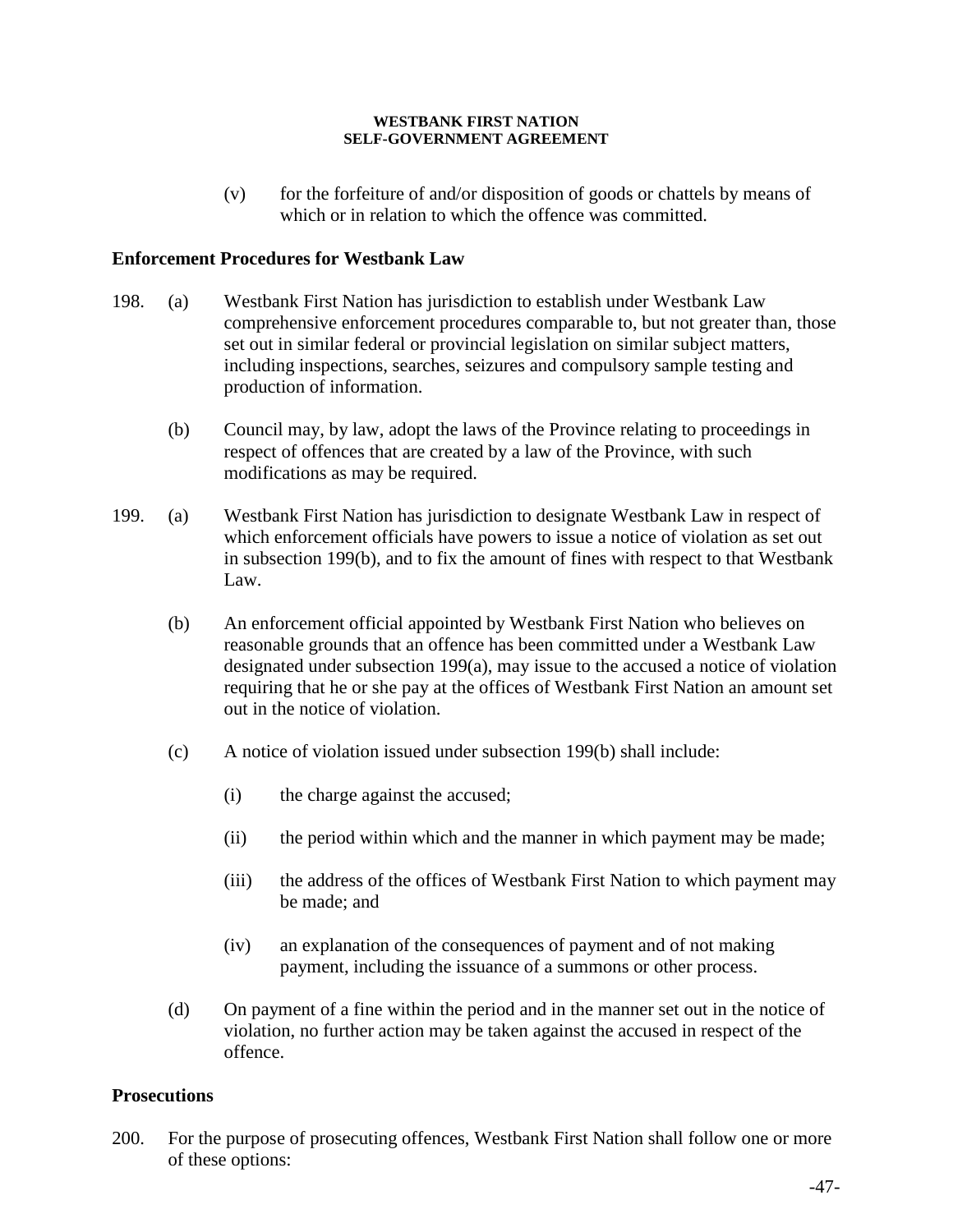- (a) retain its own prosecutor;
- (b) enter into an agreement with Canada to arrange for a federal agent to prosecute these offences; and
- (c) enter into an agreement with Canada and the province to arrange for a provincial prosecutor.
- 201. (a) Prosecutions involving Westbank Law shall be heard before the Provincial Court of British Columbia.
	- (b) The summary conviction procedures of Part XXVII of the *Criminal Code* shall apply to prosecution of offences of Westbank Law.
- 202. Subject to any agreement with the province or a competent authority of the province containing provisions to the contrary, every fine, penalty or forfeiture imposed as a result of contravention of Westbank Law belongs to Westbank First Nation.
- 203. Except as otherwise provided in this Agreement, in the event of a conflict between Westbank Law in relation to the jurisdictions referred to in this Part and federal law, Westbank Law shall prevail to the extent of the conflict.

## **PART XIX**

## **LICENSING, REGULATION AND OPERATION OF BUSINESSES**

- 204. Subject to section 205, Westbank First Nation has jurisdiction in relation to:
	- (a) licensing of businesses;
	- (b) regulation of the operation of businesses; and
	- (c) prohibition of the operation of businesses

on Westbank Lands.

- 205. For greater certainty:
	- (a) the jurisdiction referred to in section 204 does not include jurisdiction in relation to banking, bankruptcy and insolvency, interprovincial and international trade and incorporation; and
	- (b) the jurisdiction referred to in section 204 includes the raising of revenues by non-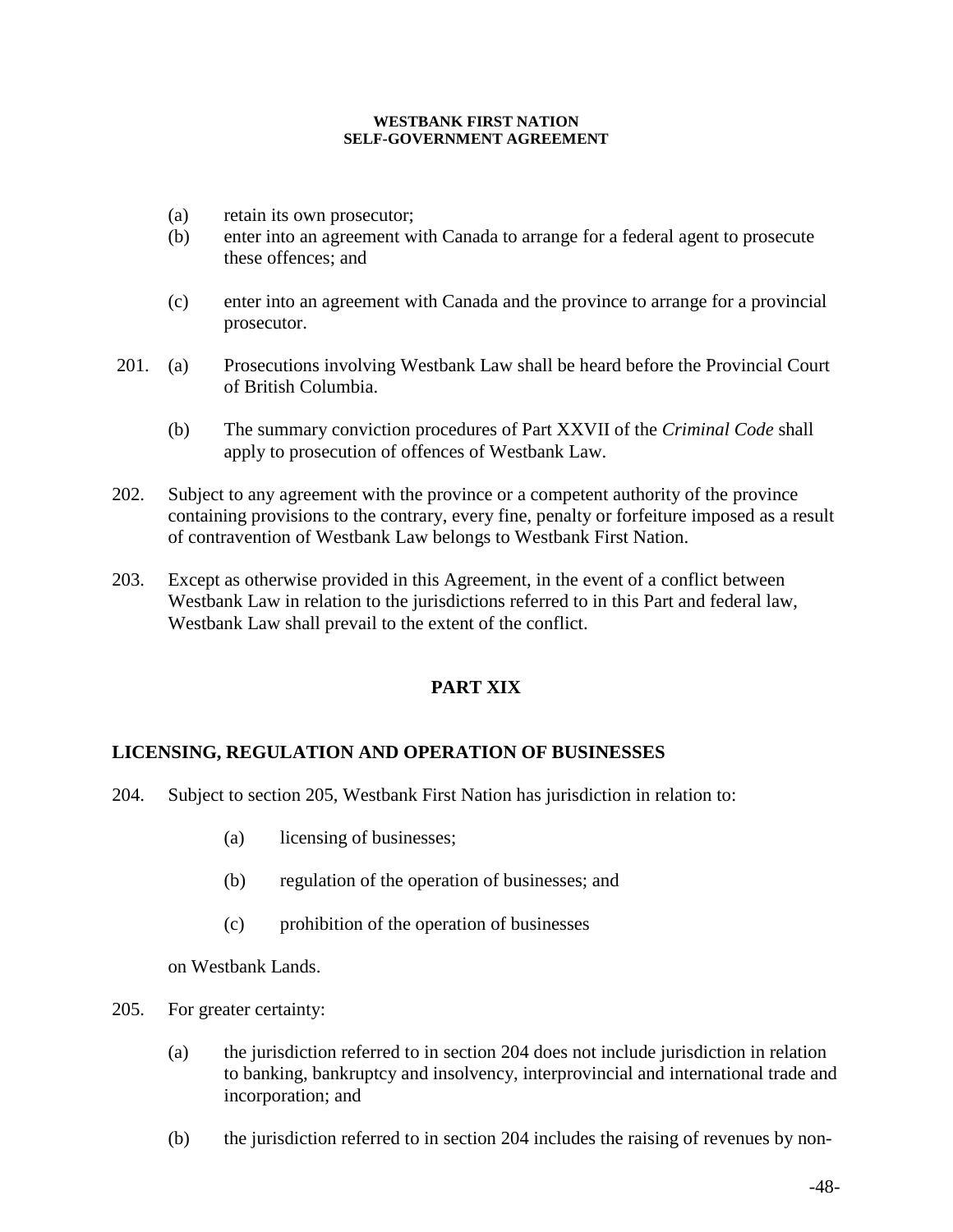tax means.

- 206. Until such time as the coming into force of the first Westbank Law enacted pursuant to the jurisdiction described in this Part, paragraph 73(1)(e), and any regulations made thereunder, of the *Indian Act* shall continue to apply.
- 207. Except as otherwise provided in this Agreement, in the event of a conflict between Westbank Law in relation to the jurisdiction referred to in section 204 and federal law, Westbank Law shall prevail to the extent of the conflict.

## **PART XX**

## **TRAFFIC AND TRANSPORTATION**

- 208. (a) Westbank First Nation has jurisdiction in relation to the regulation and control of ground traffic and transportation, and the design, construction, management and maintenance of the ground transportation infrastructure on Westbank Lands.
	- (b) For greater certainty, the exercise of the jurisdiction referred to in subsection 208(a) shall be designed to be at least equivalent in effect to federal and provincial regulations, safety standards and technical codes for the same subject matter.
- 209. For greater certainty, the jurisdiction referred to in section 208 does not include jurisdiction in relation to navigation and shipping.
- 210. Until such time as the coming into force of the first Westbank Law enacted pursuant to the jurisdiction described in this Part, paragraph  $73(1)(c)$ , and any regulations made thereunder, of the *Indian Act* shall continue to apply.
- 211. In the event of a conflict between federal law in relation to traffic and transportation and Westbank Law enacted in accordance with any of the provisions of this Agreement, the federal law shall prevail to the extent of the conflict.

# **PART XXI**

## **PUBLIC WORKS, COMMUNITY INFRASTRUCTURE AND LOCAL SERVICES**

- 212. Westbank First Nation has jurisdiction in relation to Westbank public works, community infrastructure and local services on Westbank Lands including works and services in relation to:
	- (a) the collection, conveyance and treatment and disposal of sewage;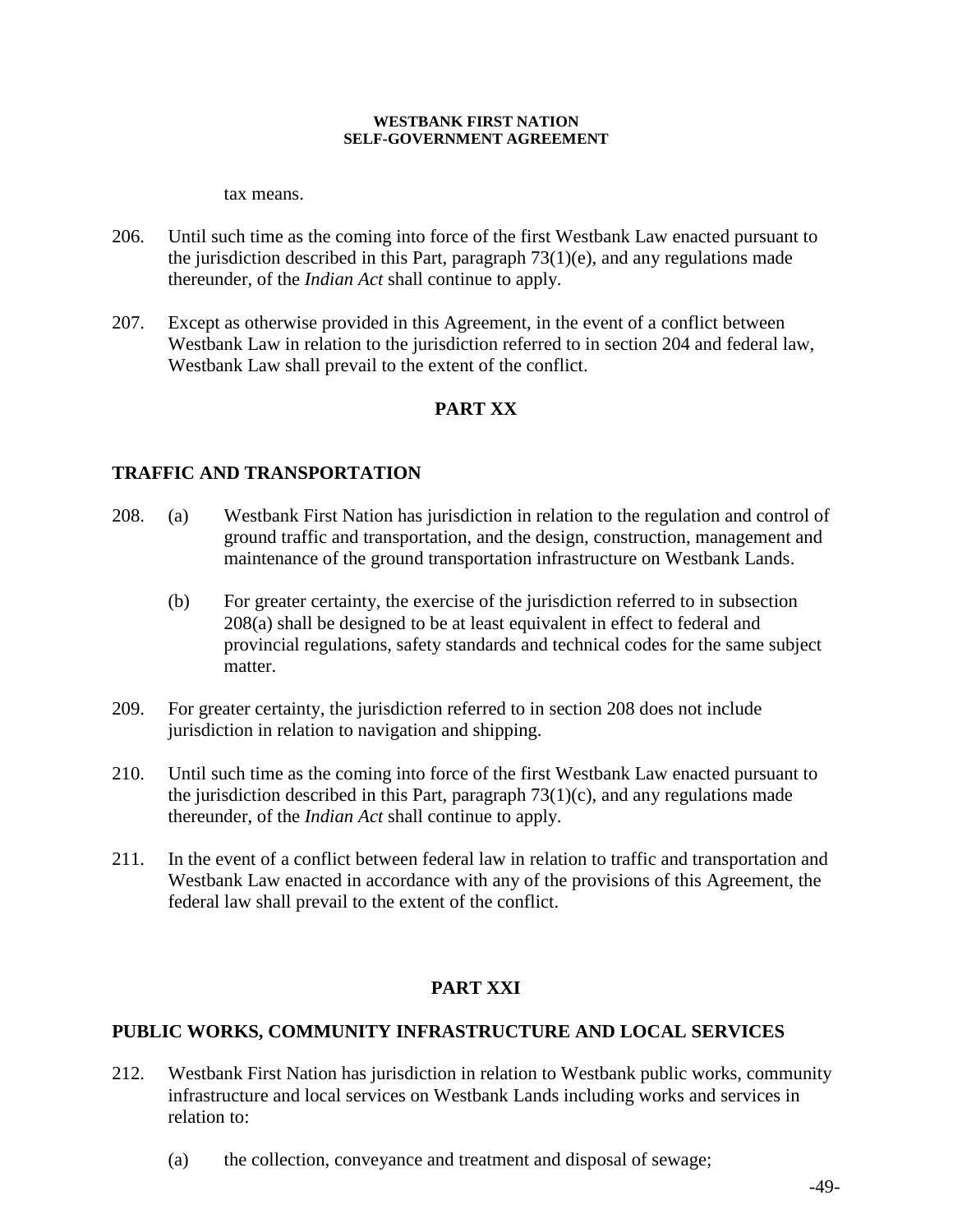- (b) the supply, treatment, conveyance, storage and distribution of water;
- (c) the collection, removal and disposal of waste and noxious, offensive or unwholesome substances;
- (d) the regulation, storage and management of solid waste and recyclable material, including the regulation of facilities and commercial vehicles used in relation to these matters;
- (e) community parks and buildings;
- (f) services for pleasure, recreation and other community use, including art galleries, museums, historic sites, arenas, theatres, sports complexes and other public buildings or facilities for exhibition;
- (g) fire prevention and suppression and the provision of assistance in response to other classes of circumstances specified by Westbank Law that may cause harm to persons or property;
- (h) street lighting systems;
- (i) transit, including transit for persons with special needs;
- (j) the inspection, for health and safety purposes, of private residences and any other buildings or structures on Westbank Lands;
- (k) animal control;
- (l) control of pollution, nuisances, pests, noxious weeds, noise and unsightly premises;
- (m) regulation of fire alarm systems and other security alarm systems; and
- (n) programs in preparation for emergencies.
- 213. For greater certainty, the jurisdiction referred to in section 212 does not include jurisdiction in relation to postal services and aeronautics.
- 214. Westbank First Nation has jurisdiction in relation to the levying and collection of development cost charges, user fees and development permit fees to provide for public works, community infrastructure and local services on Westbank Lands.
- 215. Until such time as the coming into force of the first Westbank Law enacted pursuant to the jurisdiction described in this Part, paragraphs  $73(1)(i)$  and (l), and any regulations made thereunder, of the *Indian Act* shall continue to apply.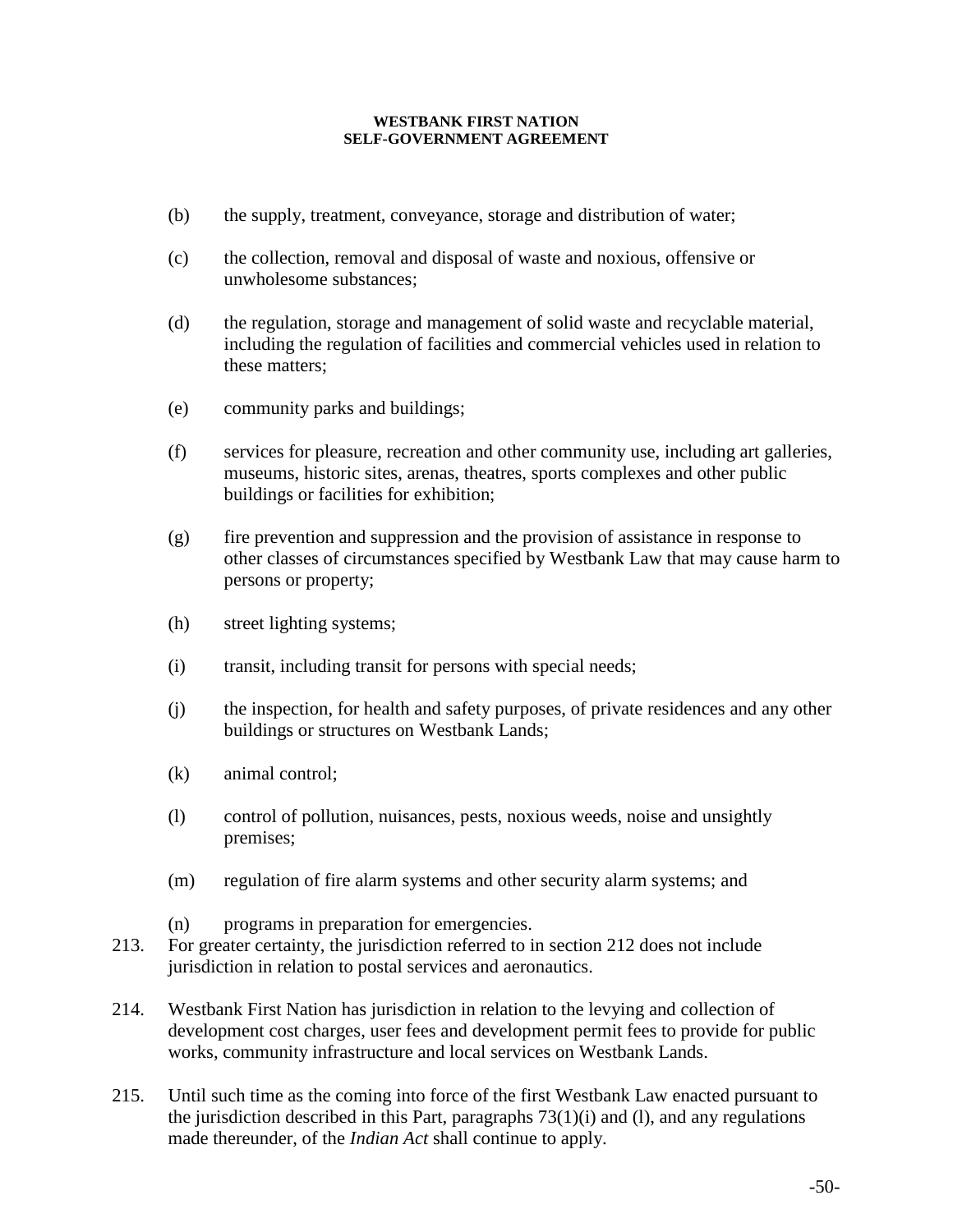216. Except as otherwise provided in this Agreement, Westbank Law with respect to public works, community infrastructure and local services shall prevail over federal law to the extent of any conflict, so long as Westbank First Nation health and safety standards and technical codes regarding public works, community infrastructure and local services are at least equivalent to federal health and safety standards and technical codes.

# **PART XXII**

## **PUBLIC ORDER, PEACE AND SAFETY**

- 217. (a) Westbank First Nation has jurisdiction in relation to public order, peace, safety, or a danger to public health on Westbank Lands.
	- (b) In the event of a conflict between a federal law or provincial laws of general application in relation to public order, peace, safety or a danger to public health, and a Westbank Law enacted in accordance with any of the provisions of this Agreement, the federal law or the provincial laws of general application shall prevail to the extent of the conflict.
	- (c) Notwithstanding subsection 217(b), in the event of a conflict between provincial laws of general application in relation to public order, peace, safety or a danger to public health and a Westbank Law enacted pursuant to Part XXIII, the Westbank Law shall prevail to the extent of the conflict.
- 218. Current procedures and responsibilities in relation to emergency preparedness and emergency response shall continue to apply until a subsequent agreement is completed with Westbank First Nation, Canada and the province.
- 219. Until such time as the coming into force of the first Westbank Law enacted pursuant to the jurisdiction described in this Part, paragraphs  $73(1)(d)$  and (j), and any regulations made thereunder, of the *Indian Act* shall continue to apply.

### **PART XXIII**

### **PROHIBITION OF INTOXICANTS**

- 220. (a) Westbank First Nation has jurisdiction to prohibit the:
	- (i) sale;
	- (ii) barter;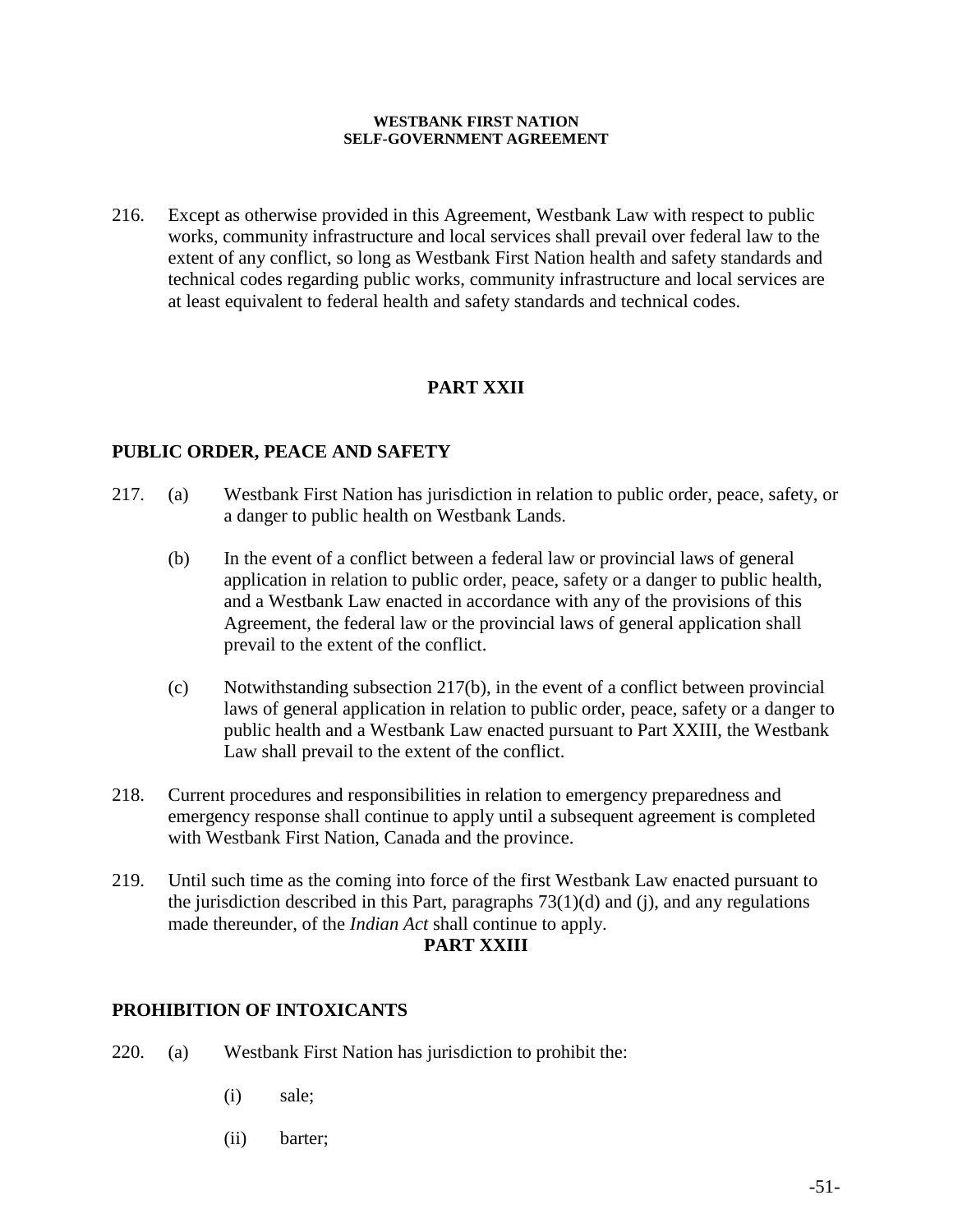- (iii) supply;
- (iv) manufacture; or
- (v) possession

of intoxicants on Westbank Lands.

- (b) Westbank First Nation has jurisdiction for exemptions in relation to possession of intoxicants on Westbank Lands.
- 221. Except as otherwise provided in this Agreement, in the event of a conflict between Westbank Law in relation to prohibition of intoxicants and federal law, the Westbank Law shall prevail to the extent of the conflict.

## **PART XXIV**

## **FUTURE NEGOTIATIONS**

- 222. It is the intention of Westbank First Nation to seek further negotiations with the province and Canada to set out jurisdictional arrangements with respect to the following subject areas:
	- (a) health, in addition to what is provided for with respect to traditional aboriginal medicine in this Agreement;
	- (b) regulation of intoxicants in addition to what is provided for in this Agreement;
	- (c) labour relations on Westbank Lands;
	- (d) social services, family and child welfare law as it relates to Members;
	- (e) education of Members off Westbank Lands;
	- (f) gaming;
	- (g) minerals;
	- (h) water in addition to what is provided for in this Agreement; and
	- (i) the establishment of a Westbank First Nation court.

## **PART XXV**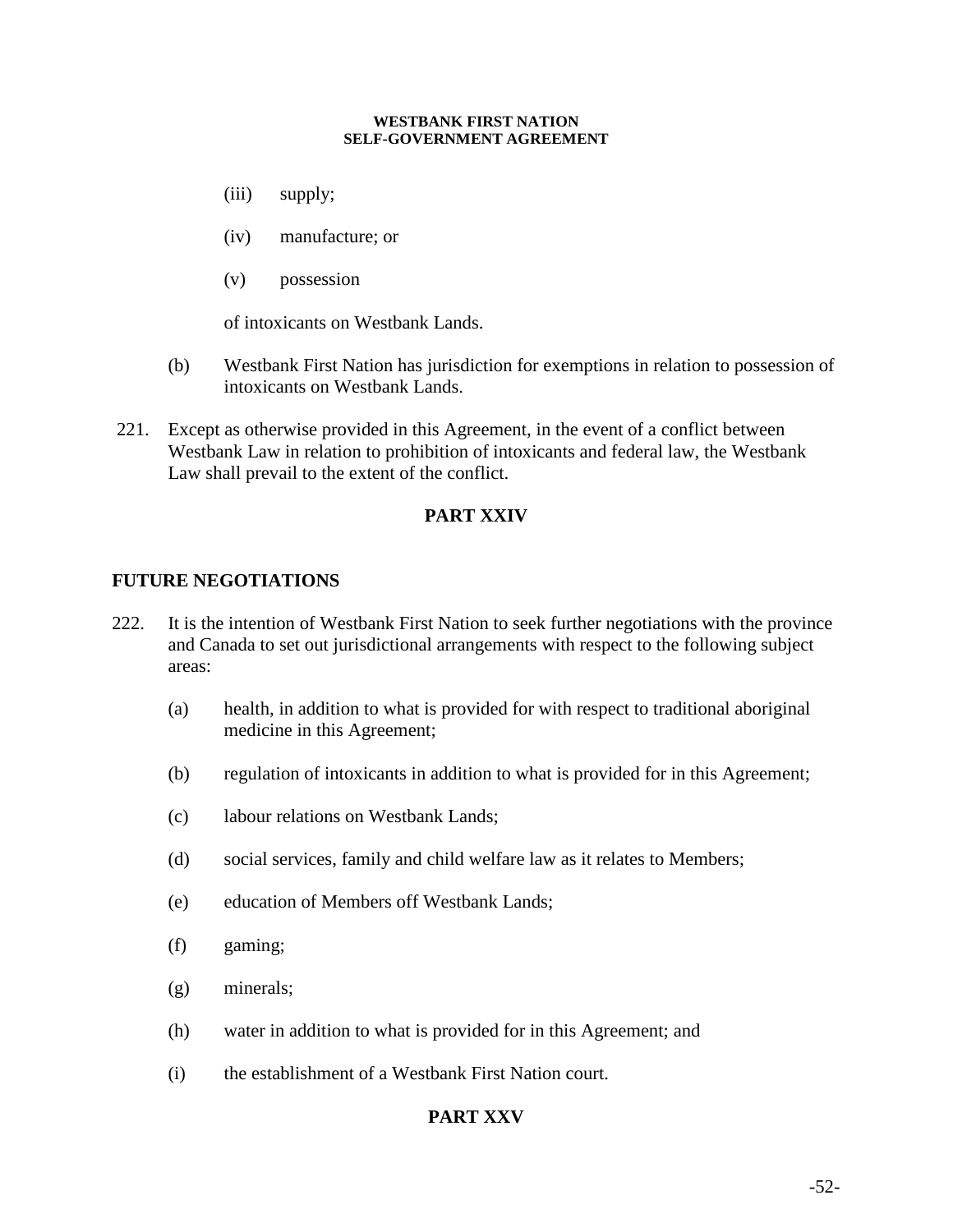### **FINANCIAL ARRANGEMENTS**

### **Principles of Financing**

- 223. The fiscal relationship between Canada and Westbank First Nation shall be based on a government-to-government fiscal transfer.
- 224. The Parties are committed to the principle that the financing of self-government under this Agreement is a shared responsibility of Westbank First Nation and Canada.
- 225. (a) The Parties shall, prior to the ratification of this Agreement, and thereafter at five year intervals, or at such other intervals as the Parties may agree, negotiate a financial transfer agreement by which funding shall be provided to Westbank First Nation in order to enable the provision of agreed-upon public services.
	- (b) Financial transfer agreements shall reflect the principle of reasonably comparable levels of public services to Westbank First Nation in comparison to other communities in southern British Columbia taking into account Westbank First Nation own source revenue capacity.
- 226. Westbank First Nation's delivery of public services to levels comparable to those provided to other communities in southern British Columbia, where program delivery efficiencies related to size, capacity and economies of scale are evident, may require Westbank First Nation to enter into cooperative jurisdictional or program delivery arrangements with other First Nation governments or other governments. For greater certainty, nothing in this section prevents Westbank First Nation from enhancing the delivery of public services to its Members using its own source revenues.
- 227. The level of funding provided by Canada and required to fulfill commitments set out in section 225 is set out in the financial transfer agreement.
- 228. During the term of a financial transfer agreement, Westbank First Nation and Canada agree to examine jointly the need to amend the financial transfer agreement in light of decisions of courts or administrative tribunals which significantly impact upon the number of eligible recipients of programs and services funded under the terms of the financial transfer agreement.

### **The Financial Transfer Agreement**

- 229. In negotiating financial transfer agreements, the Parties shall take into account the following:
	- (a) one time implementation costs, in the first financial transfer agreement;
	- (b) costs to operate Westbank First Nation government;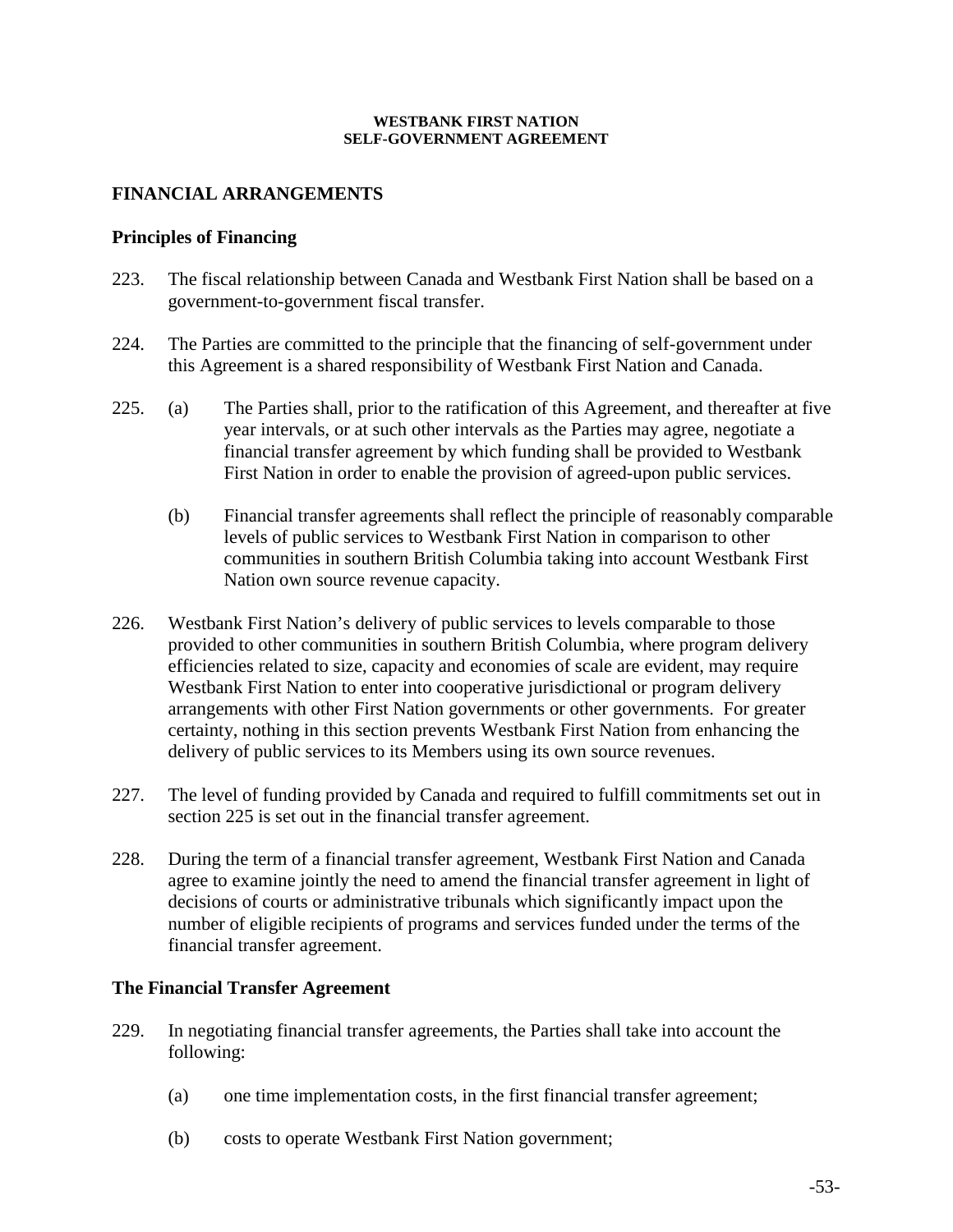- (c) the desirability of reasonably stable, predictable and flexible funding arrangements;
- (d) levels of support provided by governments to Westbank First Nation;
- (e) the jurisdictions of, and authorities, obligations, programs and services assumed, or to be assumed, by Westbank First Nation during the duration of the particular funding agreement;
- (f) Westbank First Nation's own source revenue capacity;
- $(g)$  the efficiency and cost-effectiveness of the proposed arrangements, including issues related to the size, location and accessibility of Westbank First Nation; and
- (h) levels of support provided to other First Nations by government.
- 230. The exercise of Westbank First Nation's legislative authority pursuant to this Agreement shall not create or imply any funding or financial obligation for Canada.
- 231. The financial transfer agreements entered into pursuant to this Agreement may consolidate federal program funding for Westbank First Nation.
- 232. For greater certainty, funding provided in a financial transfer agreement entered into pursuant to this Agreement is money given to Westbank First Nation pursuant to an agreement between Westbank First Nation and Canada.
- 233. Any financial transfer agreements entered into pursuant to this Agreement shall be subject to the terms and conditions negotiated between Canada and Westbank First Nation.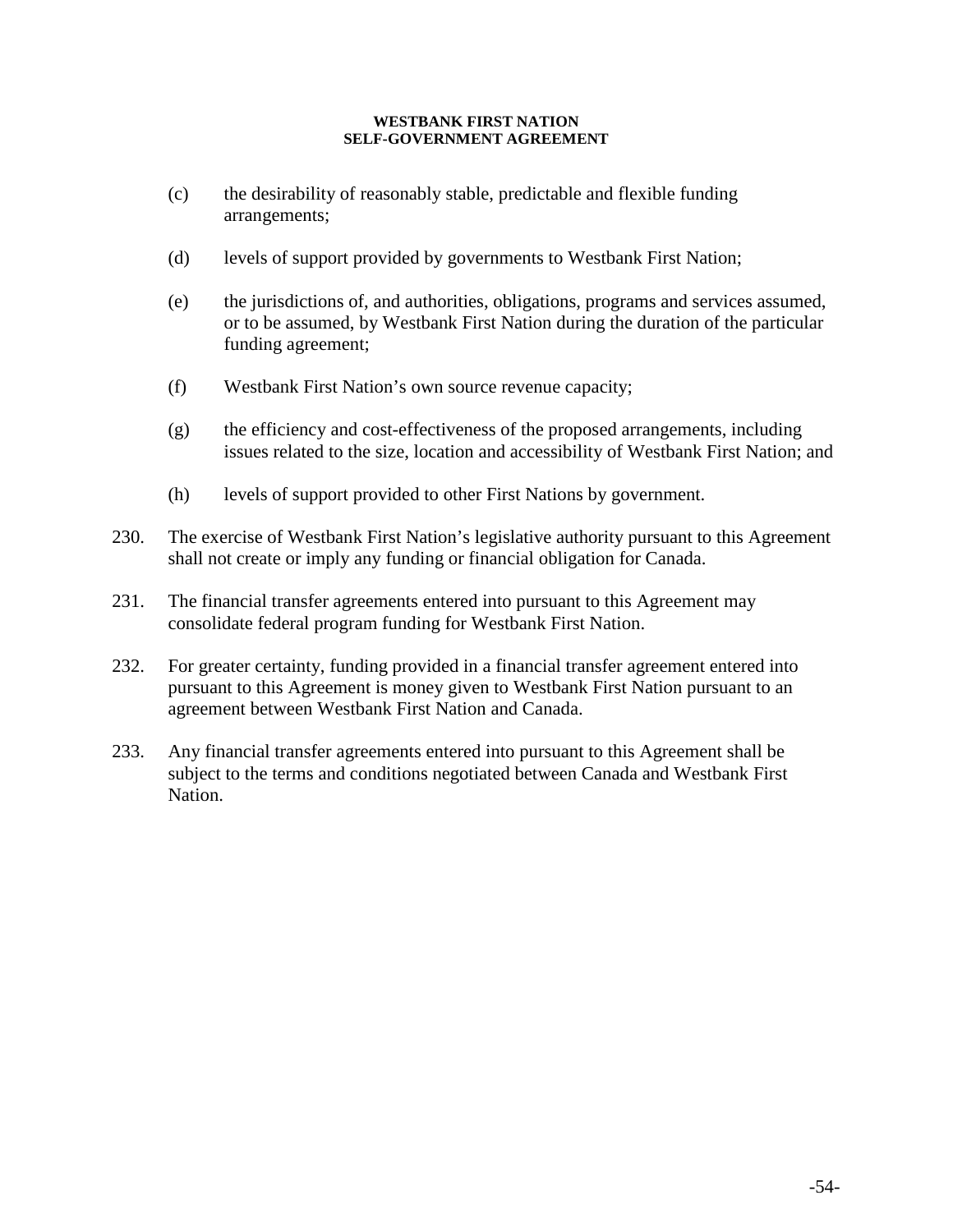## **Westbank First Nation Cost-Sharing of Self-Government**

- 234. (a) In negotiating the initial financial transfer agreement, Westbank First Nation's own source revenue capacity shall not be considered.
	- (b) In negotiating subsequent financial transfer agreements, and not more than seven years after the Effective Date, the consideration of Westbank First Nation's own source revenue capacity shall be taken into account in a manner that does not create disincentives for Westbank First Nation to raise revenues and it may be phased in on an incremental and staged basis over an agreed upon period of time.
- 235. Unless specific sources of own source revenue capacity are determined by the Parties to be exempt from calculation, all sources of Westbank First Nation government revenue shall be included in the calculation of Westbank First Nation own source revenue capacity.
- 236. For greater certainty, Westbank First Nation's own source revenue capacity refers solely to the revenue capacity of Westbank First Nation government.
- 237. When taking into account Westbank First Nation's own source revenue capacity in the negotiation of the second and subsequent financial transfer agreements, the Parties will give due regard to Westbank First Nation's contribution to the cost of Westbank First Nation government.
- 238. (a) Westbank First Nation's own source revenue capacity shall be taken into account in the determination of funding set out in the financial transfer agreement for programs and services which Westbank First Nation provides pursuant to jurisdictions set out in the Agreement.
	- (b) Programs and services which Westbank First Nation delivers on behalf of Canada, in areas where Westbank First Nation has no jurisdiction in this Agreement, shall be delivered in accordance with the terms and conditions of the agreements negotiated for the delivery of those programs and services.
- 239. During the term of the first financial transfer agreement, the Parties shall determine and mutually agree upon a system of data collection and information exchange for the measurement of own source revenue capacity.
- 240. Any own source revenue agreement reached between Canada and Westbank First Nation shall be negotiated without prejudice to any future financing arrangements that may arise out of treaty negotiations in the province or flow from a potential treaty.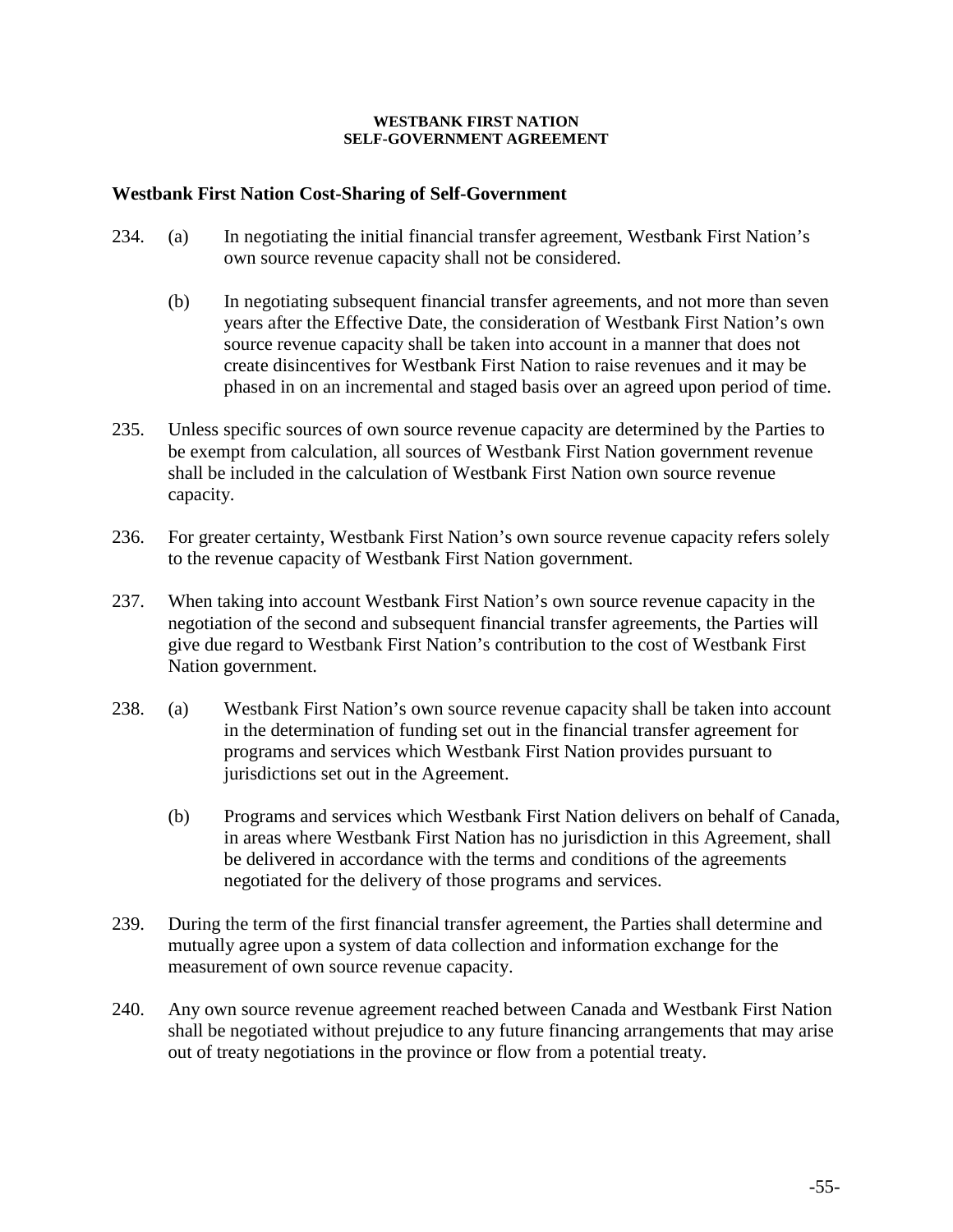## **Provisions Respecting Financial Transfer Agreements**

- 241. Financial transfer agreements shall be in the form of a contract which shall be attached to, but not form part of, this Agreement, and shall be subject to the appropriation of funds by the Parliament of Canada.
- 242. The initial and subsequent financial transfer agreements may reflect a progressive implementation of Westbank First Nation jurisdiction set out in this Agreement.
- 243. Financial transfer agreements shall set out the manner in which funding levels may be adjusted during the period of the financial transfer agreement.
- 244. The financial transfer agreements shall include provisions which enable federal Ministers to fulfill accountability requirements to the Parliament of Canada with respect to federal transfers under the financial transfer agreements.

## **Review and Renewal of Financial Transfer Agreements**

- 245. Every five years, or at such other period as the Parties may agree, the Parties shall negotiate a renewal of the financial transfer agreements by which funding may be provided to Westbank First Nation.
- 246. Such negotiations may begin at any time prior to the end of the fourth fiscal year of the then current financial transfer agreement, but in any event shall begin no later than April 1<sup>st</sup> of the final fiscal year covered by the financial transfer agreement.
- 247. In the event that a renewal of the financial transfer agreement is not executed by the day of the expiry of the period covered by the financial transfer agreement which is being renewed, Canada shall provide to Westbank First Nation a financial transfer in the amount and subject to the terms and conditions set out in the financial transfer agreement then in existence, thereby extending the funding period under the financial transfer agreement for not more than one additional year.
- 248. The renewed agreement shall come into force on the first day after the expiration of the previous financial transfer agreement and shall expire on March 31st five years later or such other date as the Parties may agree.
- 249. Despite sections 245 to 248, and by mutual consent, Canada and Westbank First Nation may enter into new financial agreements based on new mechanisms that may be developed and which shall consider the elements set out in section 229.

# **PART XXVI**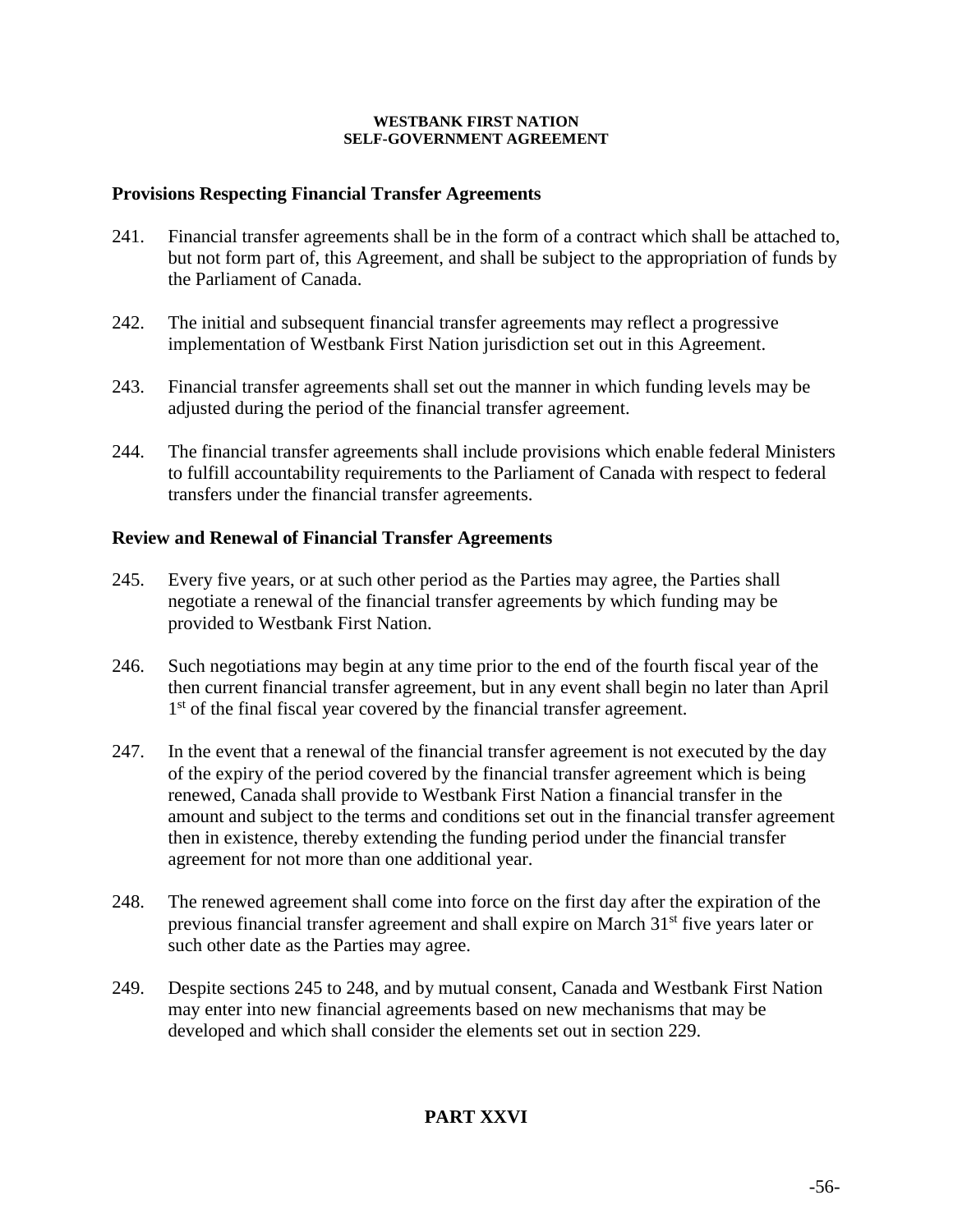## **PRINCIPLES OF IMPLEMENTATION**

#### **Implementation Plan**

- 250. Prior to ratification of this Agreement, the Parties shall prepare an implementation plan.
- 251. The implementation plan shall take effect on the Effective Date of the Agreement and have a term of 10 years, or such other term as the Parties may agree.
- 252. The implementation plan shall:
	- (a) include a description of the implementation activities arising from the obligations set out in this Agreement, the activities anticipated to fulfill those obligations, and the responsible Parties and the anticipated time lines for completion;
	- (b) include a communications strategy in respect of the implementation and content of the Agreement;
	- (c) specify how the implementation plan will be amended, renewed or extended; and
	- (d) include any other matters agreed to by the Parties.
- 253. The implementation plan shall not create any legal obligations and, for greater certainty, shall not form a contract between Canada and Westbank First Nation.
- 254. The implementation plan shall be appended to, but shall not be part of, this Agreement. For greater certainty, the implementation plan shall not be used to interpret the Agreement.

### **Intergovernmental Implementation Committee**

- 255. On the Effective Date, or as soon as practicable thereafter, the Parties agree to establish an intergovernmental implementation committee to provide a forum for the Parties to discuss the implementation of the Agreement. The intergovernmental implementation committee shall be for the same term as the implementation plan.
- 256. The intergovernmental implementation committee shall consist of one individual designated by Canada and one individual designated by Westbank First Nation.
- 257. The intergovernmental implementation committee shall have the following duties and responsibilities:
	- (a) oversee and provide direction on implementation of the Agreement and the implementation plan;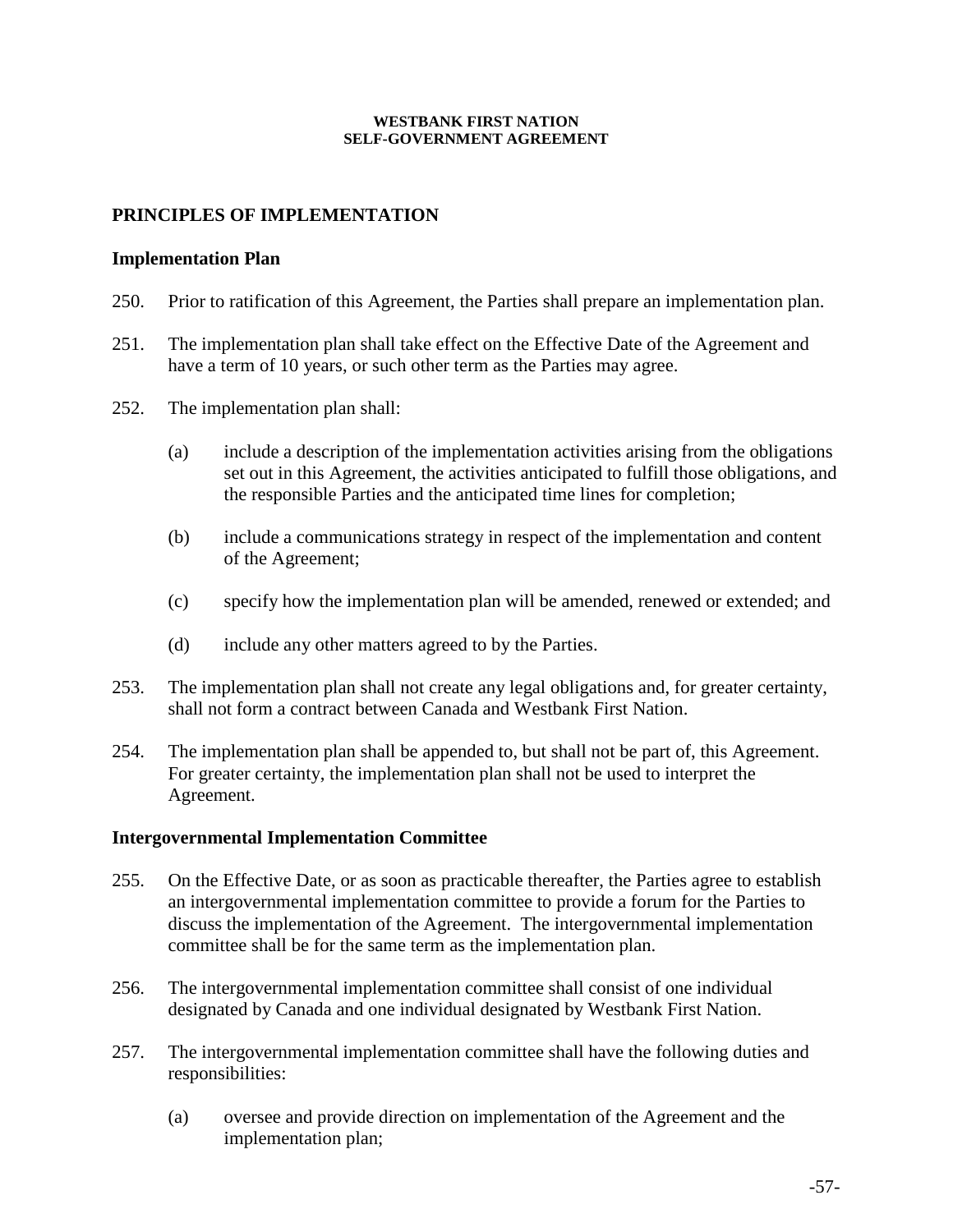- (b) monitor implementation of the Agreement and the implementation plan;
- (c) provide an initial forum to resolve disputes related to implementation of the Agreement without in any way limiting access to the dispute resolution processes set out in Part XXX;
- (d) conduct periodic reviews and make recommendations to the Parties on the renewal of the implementation plan beyond the initial period;
- (e) provide an annual report on implementation of the Agreement to the Parties; and
- (f) establish its own internal procedures.

## **PART XXVII**

## **TAXATION TREATMENT**

### **Tax Treatment of Government and Government Subsidiaries**

- 258. (a) For the purposes of paragraph 149(1)(c) of the *Income Tax Act*, Westbank First Nation is deemed to be a public body performing a function of government in Canada.
	- (b) For the purposes of paragraphs  $149(1)(d)$  to  $149(1)(d.6)$  and subsections  $149(1.1)$ to 149(1.3) of the *Income Tax Act,* Westbank First Nation is deemed to be a municipality in Canada.

### **Tax Treatment of Gifts to Westbank First Nation**

- 259. (a) A person who makes a gift to Westbank First Nation has the same tax treatment in respect of the gift as the person would have if the gift had been made to a charity registered under the *Income Tax Act.*
	- (b) For greater certainty, subsection 259(a) does not require Westbank First Nation to comply with the requirements of the *Income Tax Act* relating to charities registered under that *Act.*

## **PART XXVIII**

## **TAX AGREEMENTS**

260. From time to time, Canada and Westbank First Nation may negotiate and attempt to reach agreements on: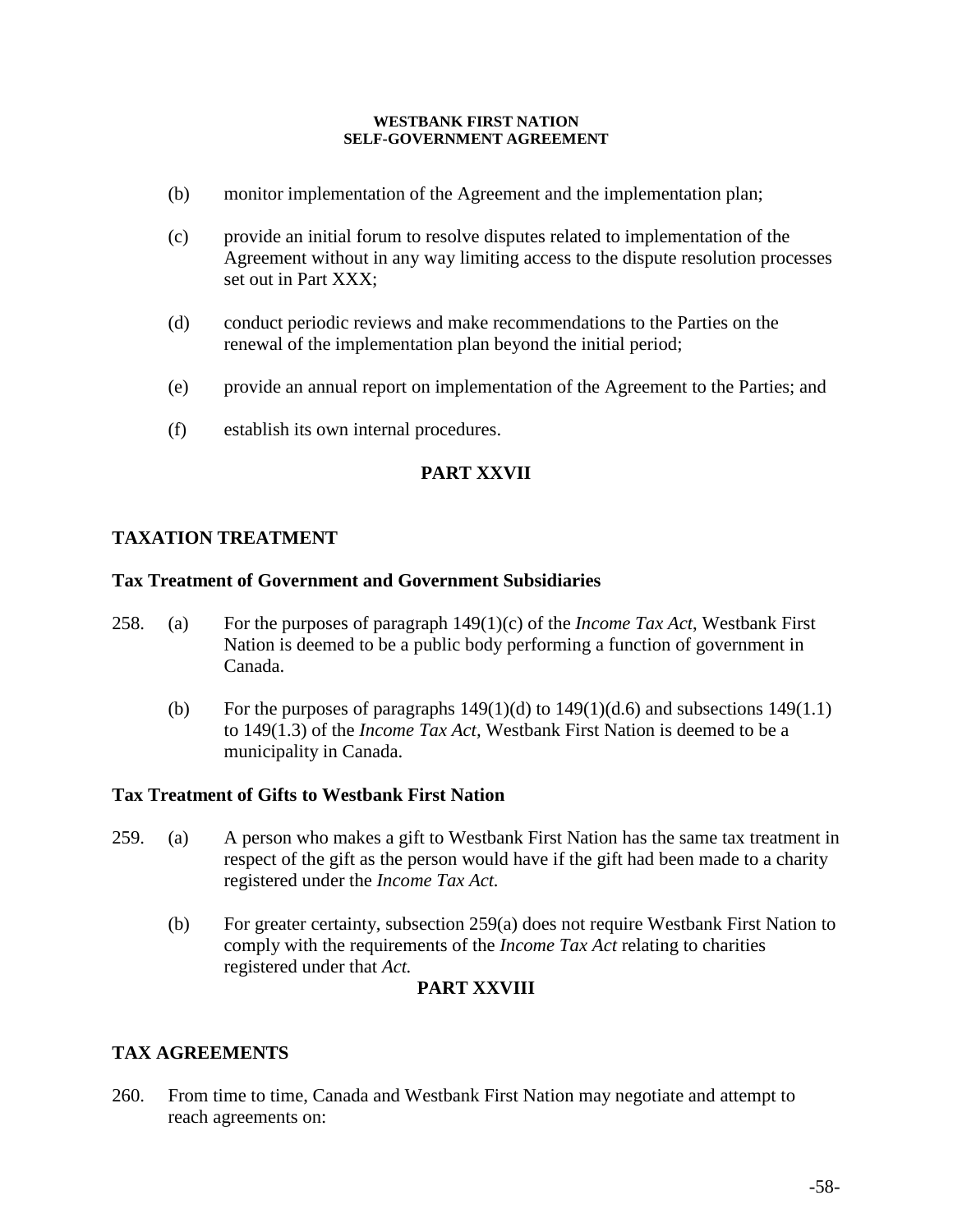- (a) the extent, if any, that Westbank First Nation shall exercise direct taxation over persons on Westbank Lands;
- (b) the manner in which Westbank First Nation's taxation shall be coordinated with existing federal taxation systems; and
- (c) other such matters as may be agreed upon by Canada and Westbank First Nation relating to taxation matters.

# **PART XXIX**

## **TRANSFER OF CAPITAL AND REVENUE MONEYS**

- 261. All moneys held by Canada pursuant to the *Indian Act* for the use and benefit of Westbank First Nation, being commonly referred to as capital and revenue moneys of the Band, shall be transferred by Canada to the Council following the ratification of this Agreement.
- 262. Upon transfer of the moneys referred to in section 261, Canada shall no longer thereafter be responsible for the collection of moneys payable:
	- (a) to or for the benefit of Westbank First Nation; or
	- (b) except as provided in section 263, to or for the benefit of a Member.
- 263. Until Westbank First Nation exercises the jurisdiction for estates referred to in Part VIII, Canada shall collect any moneys payable to or for the benefit of deceased Members, Mentally Incompetent Members and infant Members.
- 264. For greater certainty, Canada shall not be liable for any errors or omissions in the administration of all moneys held by Westbank First Nation for the use and benefit of Westbank First Nation that occur subsequent to the transfer of capital and revenue moneys of the Band from Canada to the Council.
- 265. Canada shall be liable for any errors or omissions of Canada that occurred while the capital and revenue moneys were under Canada's administration.
- 266. Upon the transfer of moneys in accordance with section 261, Canada shall provide to Westbank First Nation a history report which details all receipts and expenditures from both the capital and revenue accounts of the Band for the ten year period prior to the date of transfer.

## **PART XXX**

### **DISPUTE RESOLUTION**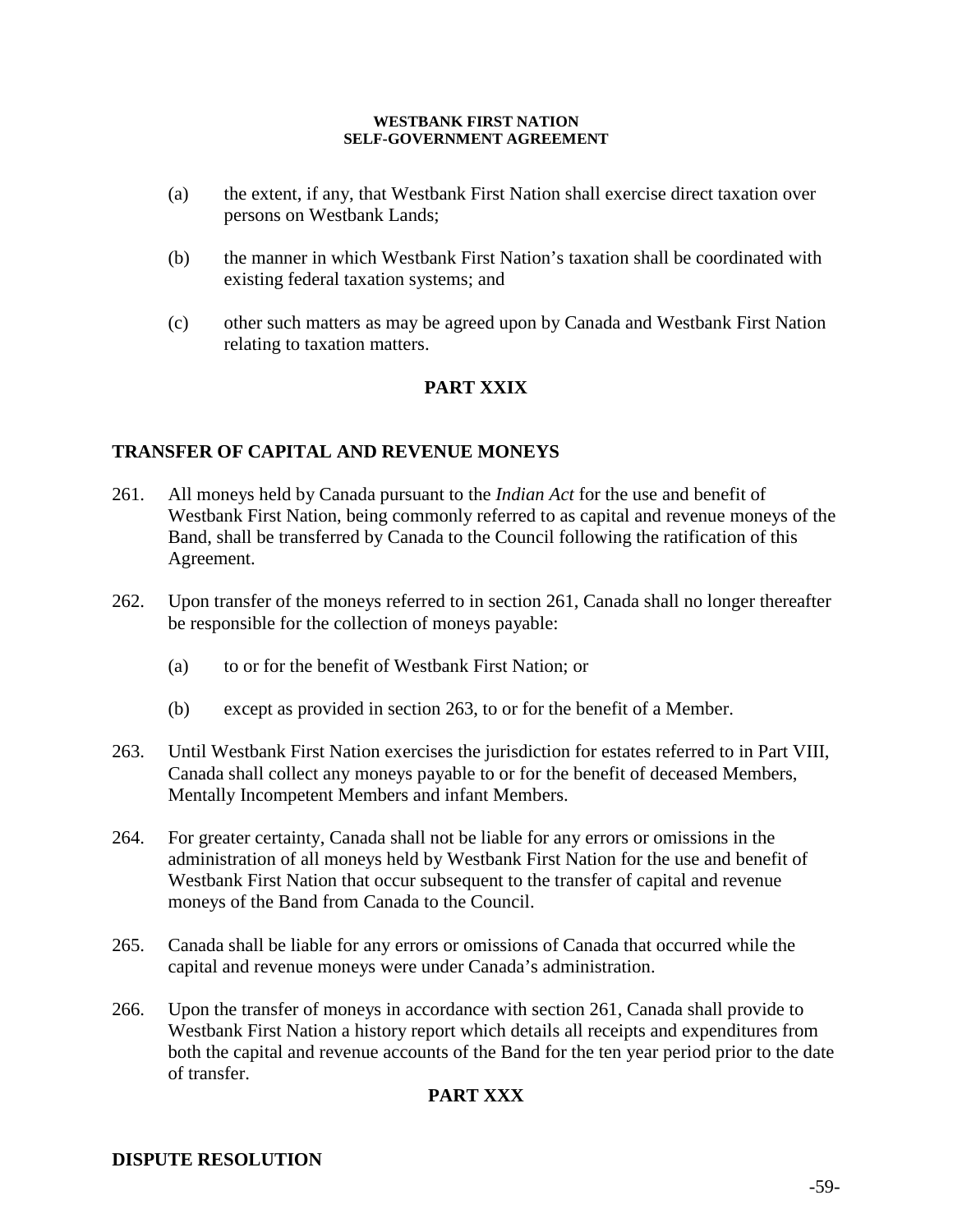- 267. In the event of a dispute between the Parties arising out of or relating to this Agreement, the Parties agree to meet, negotiate in good faith and attempt to resolve the dispute amicably without litigation. The Parties agree to use the procedure set out in this Part.
- 268. (a) If a dispute arises under this Agreement which cannot be resolved by the persons directly involved within 30 days, either Party may invoke this dispute resolution procedure by giving written notice to the other designating a senior official with appropriate authority to be its representative in negotiations relating to the dispute.
	- (b) Upon receipt of the notice referred to in subsection 268(a), the other Party shall, within five business days, designate a senior official with similar authority to be its representative.
	- (c) Within 10 business days of the designation of both officials, the designated officials shall enter into direct, good faith negotiations concerning the dispute.
	- (d) If within 30 business days after the first meeting between the senior officials, the Parties have failed to resolve the dispute or agreed to extend the time for senior officials to resolve the dispute, then the Parties agree to use a mediator, in accordance with this Part, to assist in resolving the dispute.
- 269. Where a mediator is required to assist in resolving the dispute, the following rules shall apply:
	- (a) the Parties shall jointly select a mediator. If the Parties are unable to agree upon the choice of a mediator, then a mediator shall be chosen, upon application by the Parties, by the British Columbia Arbitration and Mediation Institute;
	- (b) the Parties agree to participate in good faith in the mediation process and to meet with the mediator as soon as possible; and
	- (c) each Party shall bear its own costs of the mediation.
- 270. If the Parties are unable to resolve the dispute within 60 business days of the first meeting with the mediator, or within such time as the Parties may agree in writing, the Parties may agree to submit the dispute to arbitration, pursuant to this Agreement.
- 271. Where the Parties agree to submit the dispute to arbitration, the following rules shall apply:
	- (a) the dispute shall be resolved by a single arbitrator if the Parties agree on one and, otherwise, by three arbitrators, one to be appointed by each Party and a third to be chosen by the first two named;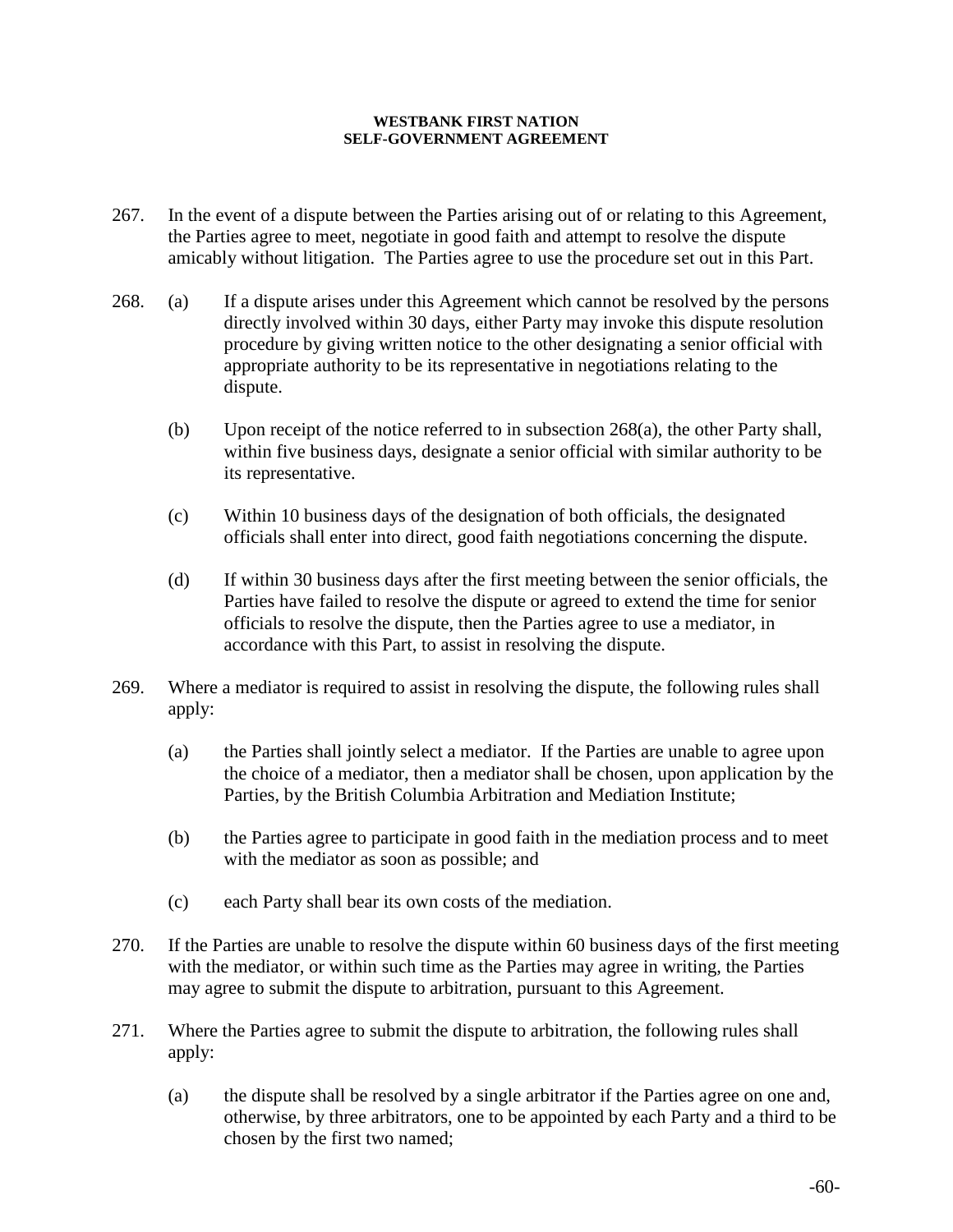- (b) the Parties may agree on the procedure to be followed in the arbitration. If they cannot agree on this procedure within 15 business days of the appointment of an arbitrator or arbitrators, the procedure shall be determined by the arbitrator or arbitrators;
- (c) the arbitrator or arbitrators shall issue a written decision within 30 business days of the completion of the arbitration hearing and shall provide copies of the written decision to each Party; and
- (d) unless otherwise agreed or otherwise ordered by the arbitration decision, the costs of the arbitration shall be shared equally by the Parties.
- 272. (a) The Parties agree that neither shall commence litigation until completion of the mediation process. In the event that the Parties have agreed to arbitration, neither Party may commence litigation until receipt of the arbitration decision.
	- (b) Where litigation is to be commenced by a Party, it may only be done upon 20 business days written notice to the other Party.

## **PART XXXI**

# *INDIAN ACT* **PROVISIONS**

## **Health**

273. Paragraph 81(1)(a) of the *Indian Act* shall continue to apply.

## **Fisheries**

274. Paragraph 81(1)(o) of the *Indian Act* R.S.C. 1985 in relation to fish shall continue to apply.

### **Westbank First Nation Property Taxation**

- 275. (a) Paragraphs  $83(1)(a)$ , (e), (e,1), (f), (g) and subsections  $83(3)$ , (4), (5), (6) of the *Indian Act,* shall continue to apply.
	- (b) For greater certainty, the Westbank First Nation by-laws in relation to property taxation, enacted pursuant to section 83 of the *Indian Act* which are in force at the time of ratification of this Agreement, shall continue in force in accordance with the provisions of the *Indian Act*.
	- (c) For greater certainty, interests in Westbank Lands are interests in lands as referred to in paragraph 83(1)(a) of the *Indian Act*.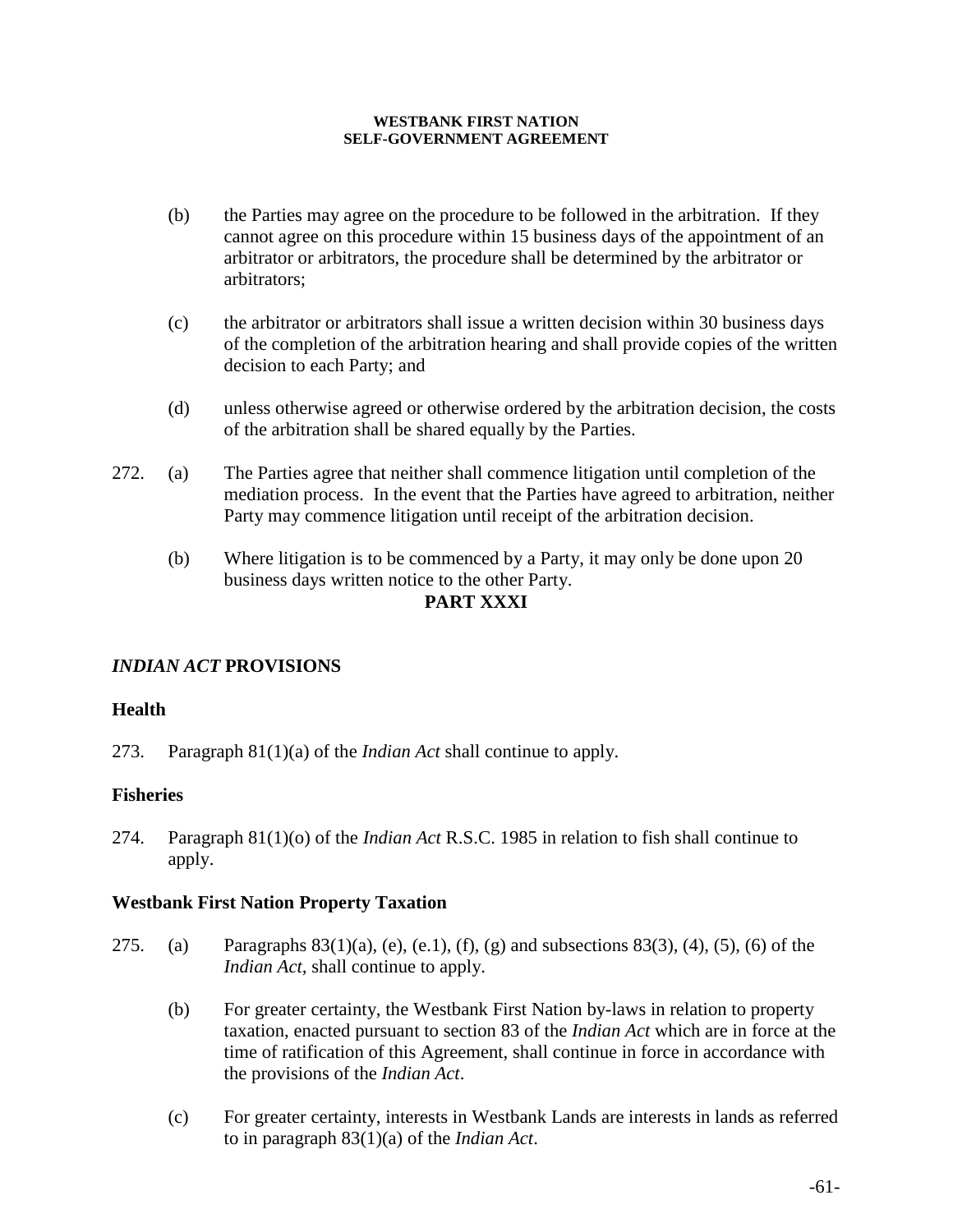### **General** *Indian Act* **Provisions**

- 276. In addition to other provisions of this Agreement with respect to the application of the *Indian Act*, the following provisions of the *Indian Act* shall continue to apply:
	- (a) definition of "band", for the purpose of application to other sections of the *Indian Act* shall continue to apply;
	- (b) definition of "reserve", as set out in paragraph (a) only of the definition for "reserve":
	- (c) section 3, sections 5 to 7 and the definition of "Indian" and "Indian Register";
	- (d) section 29;
	- (e) section 70, paragraphs  $73(1)(f)$ , (g) and (h), subsections  $73(2)$  and  $73(3)$ ;
	- (f) sections 86 and 87 and subsection  $90(1)$ ; and
	- $(g)$  sections 101 to 108.
- 277. Unless otherwise provided by this Agreement or Westbank Law, section 89 of the *Indian Act* shall continue to apply.
- 278. For those provisions of the *Indian Act* which continue to apply in accordance with this Agreement, section 88 of the *Indian Act* shall also continue to apply.
- 279. Where by-law provisions under section 81 of the *Indian Act* continue to apply, paragraphs 81(1)(q) and (r), section 82 and section 86 of the *Indian Act* also continue to apply.
- 280. Where pursuant to this Agreement the *Indian Act* continues to apply:
	- (a) reference to "Band" in the *Indian Act* shall mean Westbank First Nation; and
	- (b) reference to "council of the band" in the *Indian Act* shall mean Council.

## **PART XXXII**

## **RATIFICATION**

- 281. Initialling of this Agreement by the negotiators for Westbank First Nation and Canada signifies that they shall seek ratification.
- 282. Ratification of this Agreement by Westbank First Nation requires that at least 50 percent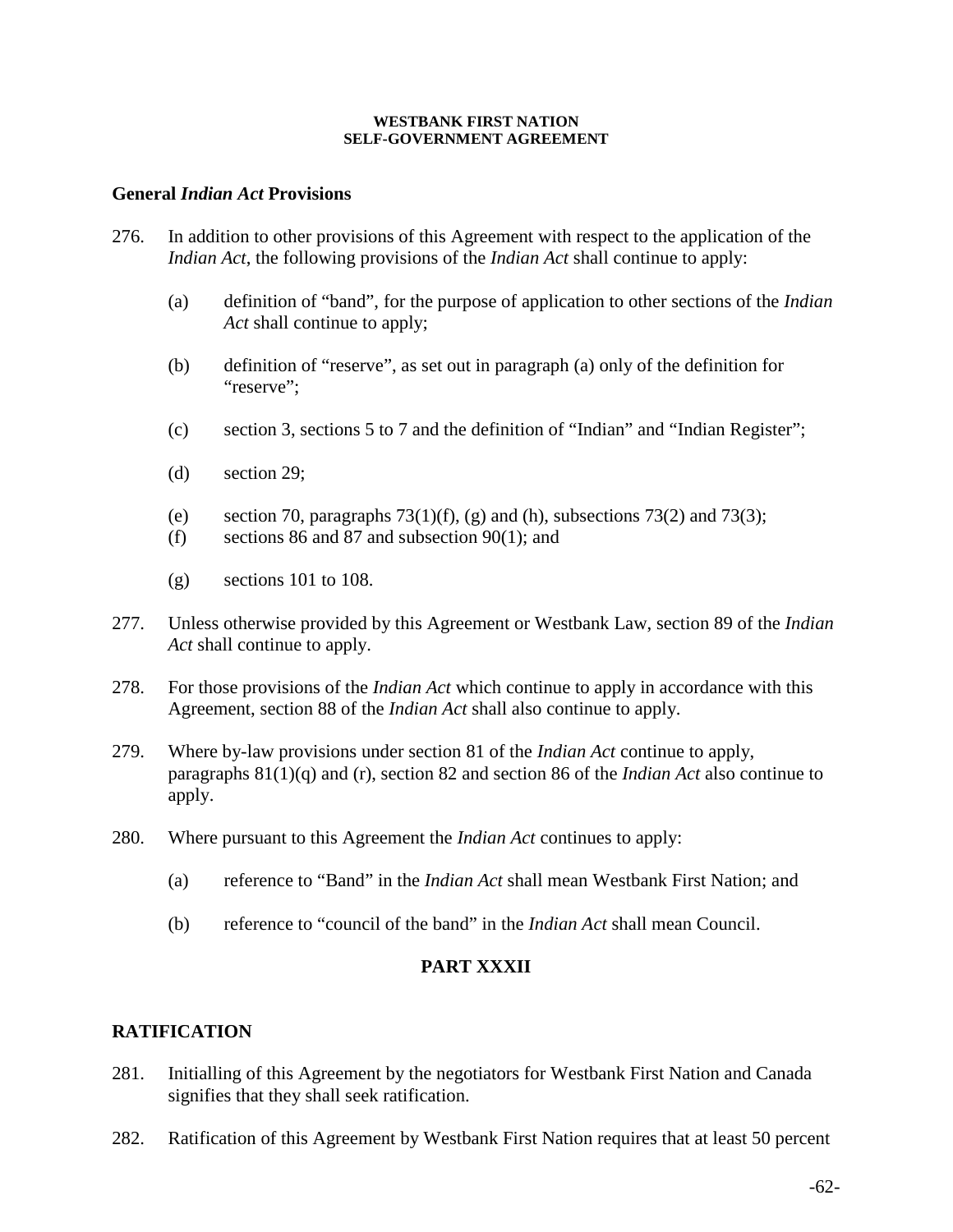plus one  $(50% + 1)$  of all Eligible Voters, as that term is defined in Schedule A to this Agreement, participate in the ratification by casting a vote and that at least fifty percent plus one  $(50\% + 1)$  of those voting approve the Agreement.

- 283. Ratification of this Agreement by the Parties in accordance with this Part and Schedule A is a condition precedent to the validity of this Agreement and, unless so ratified, this Agreement has no force or effect.
- 284. Westbank First Nation shall seek ratification of this Agreement by the process set out in Schedule A.
- 285. Ratification of this Agreement by Canada requires:
	- (a) that this Agreement be signed by a Minister of the Crown authorized by the Governor-in-Council; and
	- (b) the enactment of federal legislation giving effect to this Agreement.

# **PART XXXIII**

## **GENERAL**

### **Review**

- 286. Unless the Parties otherwise agree, the Parties shall review this Agreement within five years of the ratification by Westbank First Nation to consider the following:
	- (a) whether this Agreement has been implemented in accordance with the implementation plan;
	- (b) whether any transfer of programs, responsibilities and resources pursuant to this Agreement has been successfully implemented;
	- (c) the effectiveness of this Agreement to implement the inherent right of selfgovernment compared to other self-government agreements in British Columbia;
	- (d) the effectiveness of this Agreement to incorporate implementation of the financial transfer agreements compared to other self-government agreements in British Columbia;
	- (e) in consultation with the province, progress made in treaty-making and its relationship with this Agreement; and
	- (f) whether this Agreement should be amended to reflect mutually agreed upon conclusions.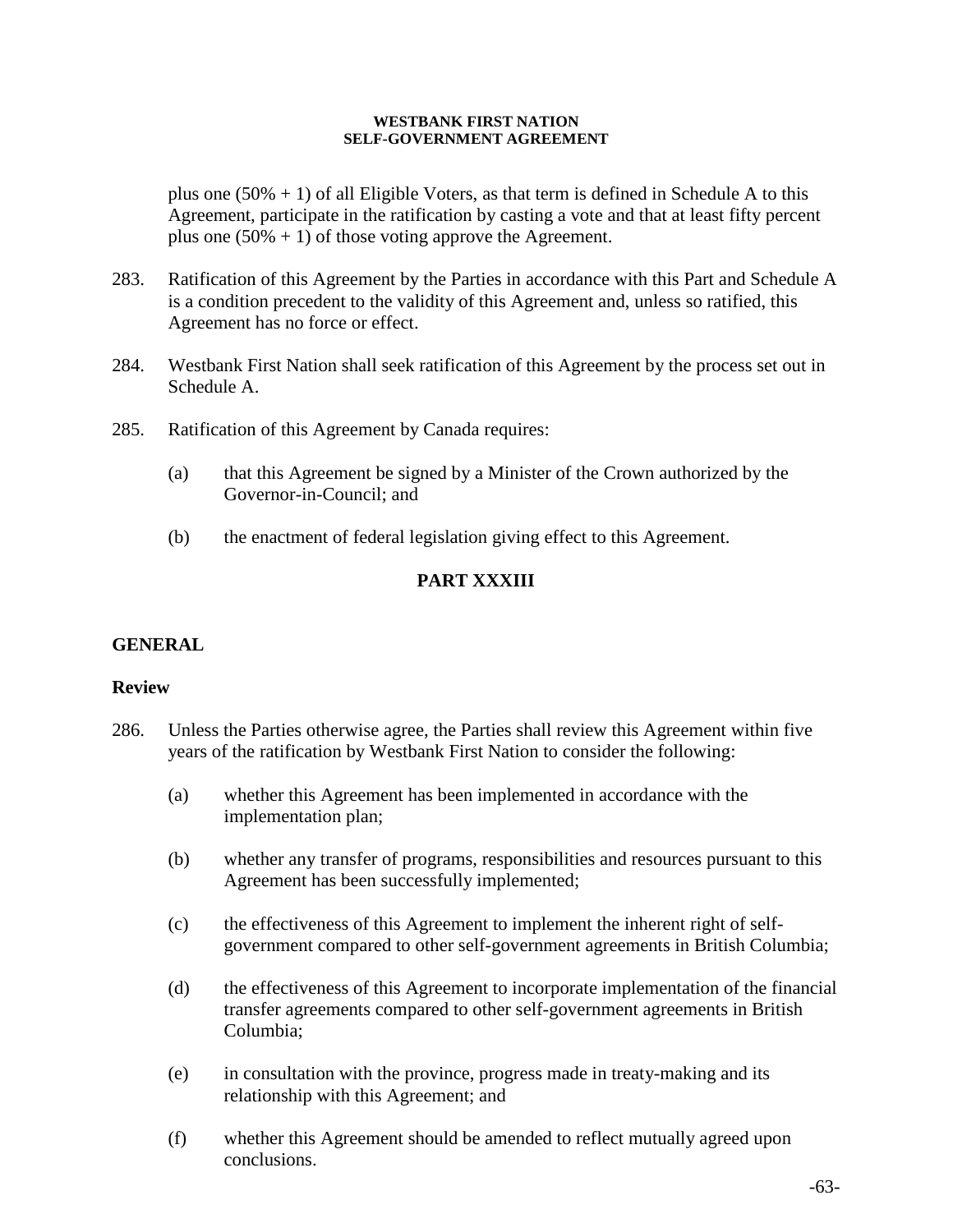287. The Parties agree to address issues arising out of section 286 with a view to resolution.

### **Westbank Internal Transfer of Rights and Interests**

288. For greater certainty, upon the Effective Date, all the rights, titles, interests, assets, obligations and liabilities of the Band, thereafter known as the Westbank First Nation, shall continue to be vested in Westbank First Nation.

### **Professions and Trades**

- 289. (a) Subject to sections 175 and 191, federal and provincial laws apply in respect of the accreditation and certification of professions and trades, including education professionals.
	- (b) In the event of a conflict between federal and provincial laws in relation to accreditation, certification or professional conduct of professions and trades and Westbank Law enacted in accordance with any of the provisions of the Agreement, the federal or provincial law shall prevail to the extent of the conflict.

### **Reference to Legislation**

- 290. Citation of legislation refers to legislation as amended from time to time:
	- (a) except where a specific date is indicated; and
	- (b) for greater certainty, reference to the *Constitution Act, 1982* includes the 1983 amendments and any further amendments.

### *Canadian Human Rights Act*

- 291. Nothing in this Agreement limits the operation of the *Canadian Human Rights Act* in respect of the Westbank First Nation and Westbank Lands and Members. The interpretation and application of the *Canadian Human Rights Act* in respect of Westbank First Nation and Westbank Lands and Members shall take into account:
	- (a) the nature and purpose of this Agreement; and
	- (b) the entitlement of Westbank First Nation to provide programs and services either exclusively or on a preferential basis to Members, where justifiable; and
	- (c) the entitlement of Westbank First Nation to give preference to its Members in hiring employees and contractors for Westbank First Nation operations, where justifiable.

### **Freedom of Information and Privacy**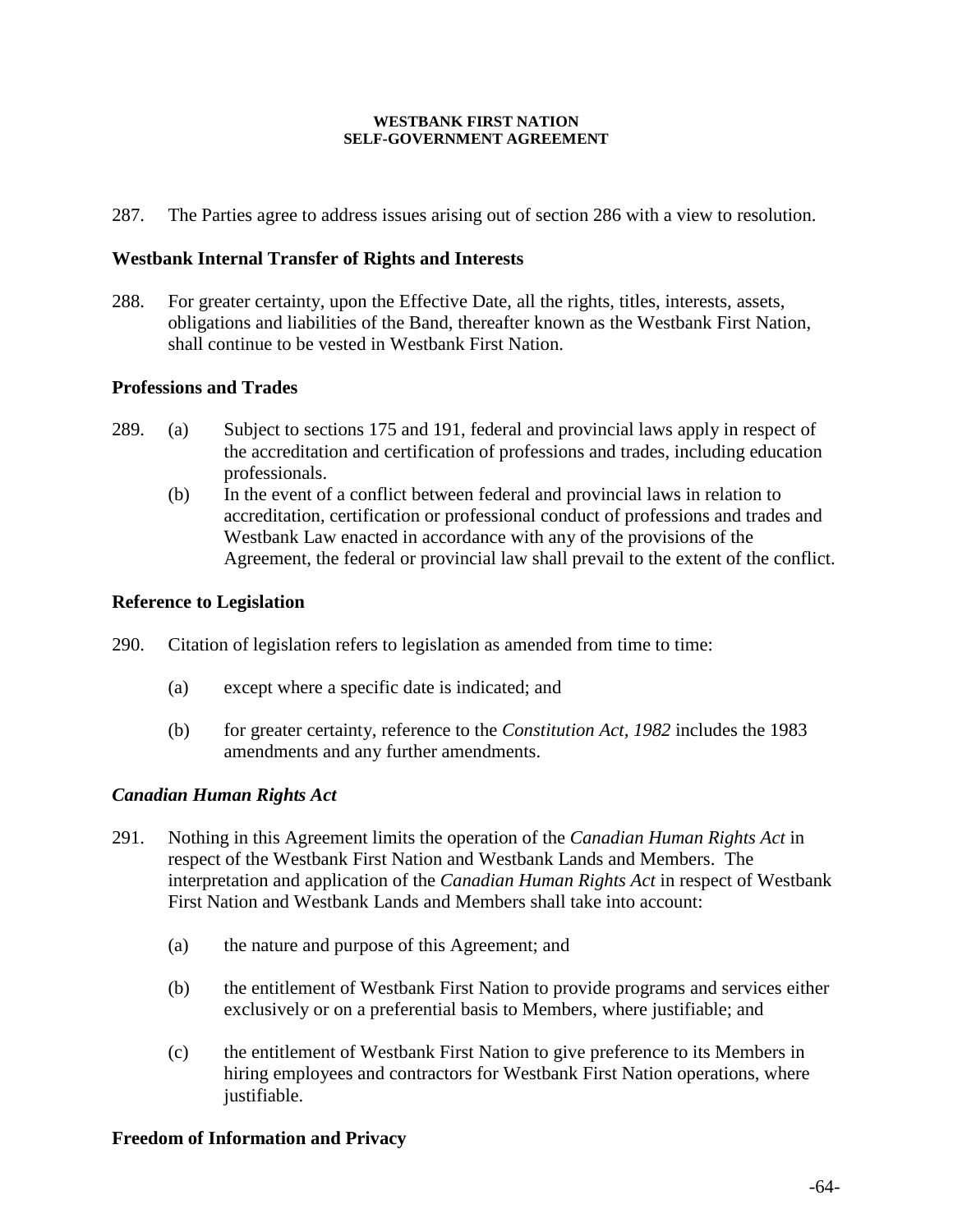- 292. Canada will present, in the Legislation, amendments to the *Access to Information Act* and the *Privacy Act* to protect from disclosure information provided in confidence by the Westbank First Nation as if it were information provided to Canada by another government in Canada.
- 293. Canada will present, in the Legislation, amendments to the *Privacy Act* to allow Westbank First Nation access to information necessary for Westbank First Nation to exercise its jurisdictions under this Agreement.
- 294. The Parties may enter into agreements in respect of any one or more of the collection, protection, retention, use, disclosure and confidentiality of personal, general or other information.
- 295. Canada may provide information to Westbank First Nation in confidence if Westbank First Nation has made a law or has entered into an agreement with Canada under which the confidentiality of the information will be protected.
- 296. Notwithstanding any other provision of this Agreement:
	- (a) Canada is not required to disclose any information that it is required to withhold under any federal law;
	- (b) if federal legislation allows the disclosure of certain information only if specified conditions for disclosure are satisfied, Canada is not required to disclose that information unless those conditions are satisfied; and
	- (c) the Parties are not required to disclose any information that may be withheld under a privilege at law or under sections 37 to 39 of the *Canada Evidence Act*.

### **Liability**

- 297. (a) Westbank First Nation is not liable in respect of anything done or omitted to be done by Her Majesty in Right of Canada or any person or body authorized by Her Majesty in the exercise of any federal rights, powers or responsibilities arising from applicable federal law which:
	- (i) are in relation to the same subject matters set out in this Agreement and for which there has been no corresponding exercise of jurisdiction by Westbank First Nation at the time of the act or omission; or
	- (ii) occurred prior to the Effective Date
	- (b) Her Majesty in Right of Canada is not liable in respect of anything done or omitted to be done by Westbank First Nation or any person or body authorized by Westbank First Nation: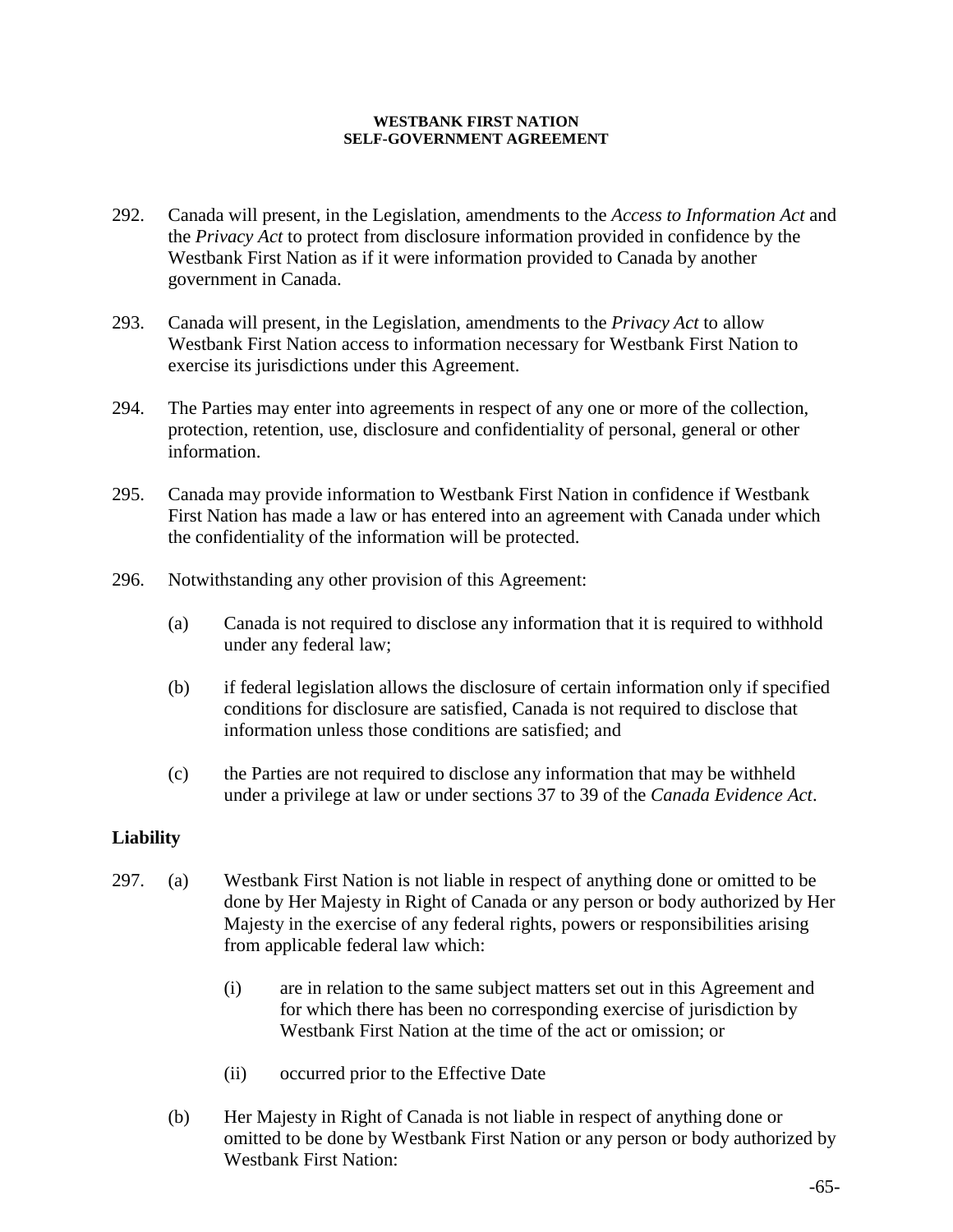- i) in relation to Westbank Lands that occurred after the Effective Date; or
- ii) in the exercise of any rights, powers or responsibilities arising from Westbank Law.
- 298. The terms of this Agreement do not constitute nor shall they be interpreted as constituting a waiver by Westbank First Nation in regard to any liabilities, acts or omissions of Canada.

### **Amendment**

299. This Agreement may be amended where consent of each Party is obtained. Westbank First Nation's consent to any amendment shall be obtained in accordance with any referendum procedures of the Westbank First Nation and any procedures for ratification referred to in section 284. Canada's consent to any amendment shall be by way of Orderin-Council.

## **Entire Agreement**

- 300. This Agreement is the entire agreement between the Parties in respect of the subject matter of this Agreement and, except as set out in this Agreement, there is no representation, warranty, collateral agreement, condition, right, or obligation affecting this Agreement.
- 301. The preamble and schedule to the Agreement form part of the Agreement.
- 302. The preamble, the several Parts and the schedule of the Agreement shall be read together and interpreted as one agreement.

## **Interpretation**

- 303. There is no presumption that doubtful expressions, terms or provisions in this Agreement are to be resolved in favour of any particular Party.
- 304. In this Agreement:
	- (a) unless it is otherwise clear from the context, the use of the word "including" means "including, but not limited to", and the use of the word "includes" means "includes, but is not limited to";
	- (b) unless it is otherwise clear from the context, a reference to a "Part", "section", "subsection", "Schedule", or "Appendix" means a Part, section, subsection, schedule, or appendix, respectively, of this Agreement;
	- (c) headings and subheadings are for convenience only, do not form a part of this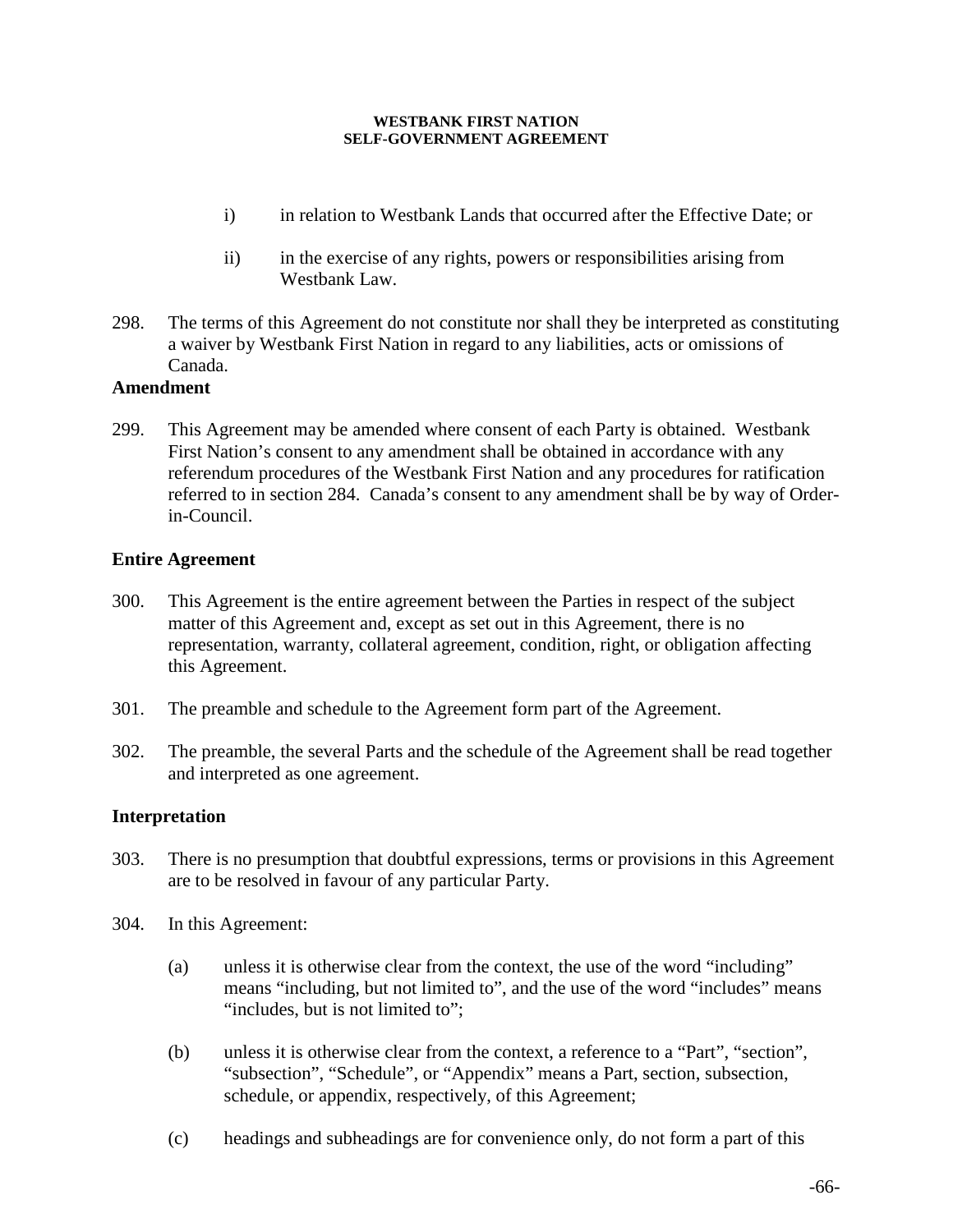Agreement and in no way define, limit, alter or enlarge the scope or meaning of any provision of this Agreement; and

(d) unless it is otherwise clear from the context, the use of the singular includes the plural and the use of the plural includes the singular.

## **Notice**

- 305. In sections 306 to 311 "communication" includes a notice, document, request, approval, authorization or consent.
- 306. Unless otherwise set out in this Agreement, a communication between the Parties under this Agreement must be:
	- (a) delivered personally or by courier;
	- (b) transmitted by fax; or
	- (c) mailed by prepaid registered post in Canada.
- 307. A communication shall be considered to have been given, made or delivered, and received:
	- (a) if delivered personally or by a courier, at the start of business on the next business day after the business day on which it was received by the addressee or a responsible representative of the addressee;
	- (b) if transmitted by fax and the sender receives confirmation of the transmission, at the start of business on the business day following the day on which it was transmitted; or
	- (c) if mailed by prepaid registered post in Canada, when the postal receipt is acknowledged by the addressee.
- 308. The Parties may agree to give, make or deliver a communication by means other than those provided in section 306.
- 309. The Parties will provide to each other addresses for delivery of communications under this Agreement and, subject to section 311, will deliver a communication to the address provided by each other Party.
- 310. A Party may change its address or fax number by giving notice of the change to the other Party.
- 311. If no other address for delivery of a particular communication has been provided by a Party, a communication will be delivered, mailed to the address or transmitted to the fax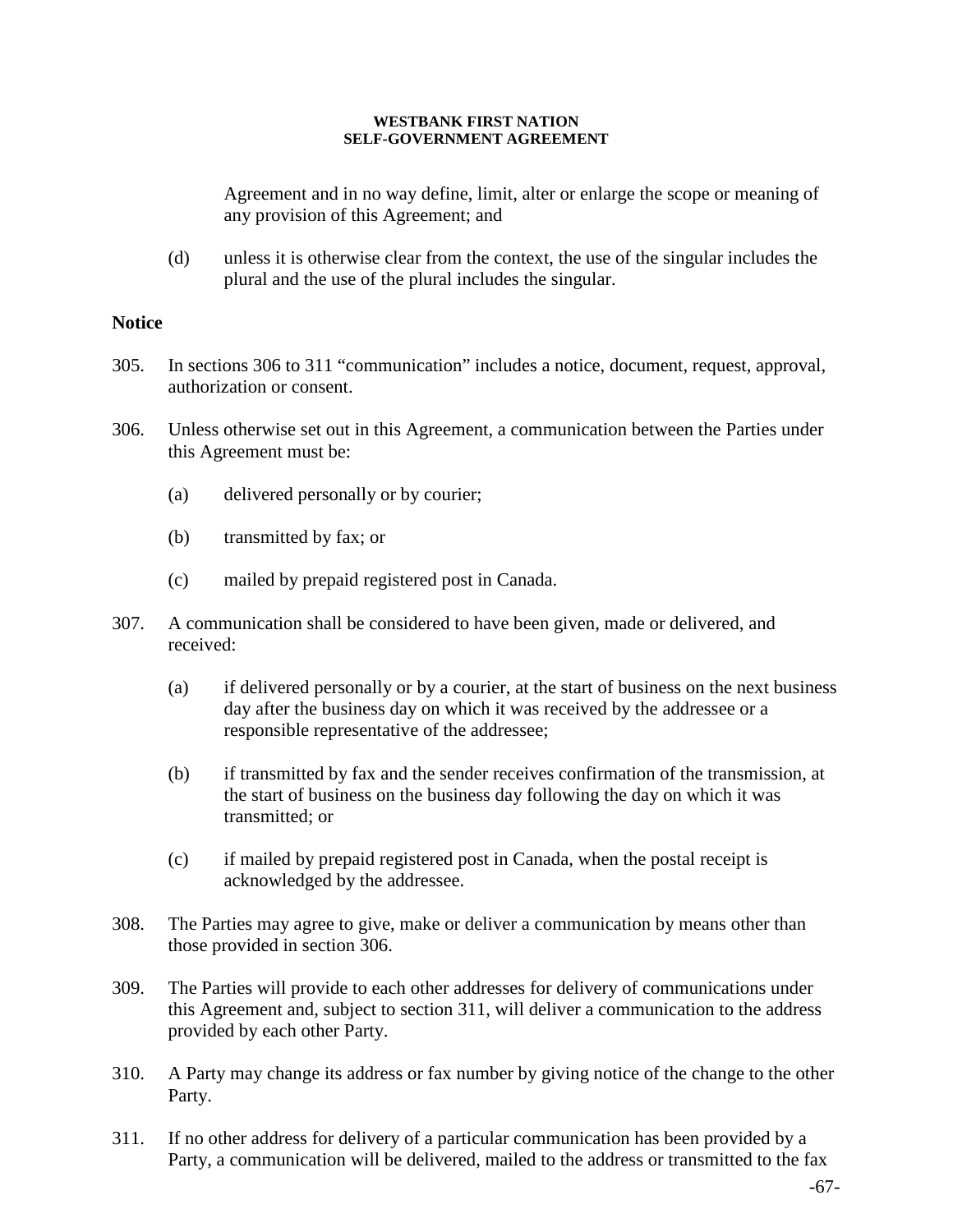number of the intended recipient as set out below:

| For:       | Canada                                              |
|------------|-----------------------------------------------------|
| Attention: | Minister of Indian Affairs and Northern Development |
|            | 10 Wellington Street                                |
|            | Gatineau, Quebec                                    |
|            | K <sub>1</sub> A 0H <sub>4</sub>                    |
|            | Fax Number: (819)953-4941                           |
|            |                                                     |
|            |                                                     |
| For:       | <b>Westbank First Nation</b>                        |
| Attention: | Chief and Council                                   |
|            | 301-515 Highway 97 South                            |
|            | Kelowna, British Columbia                           |
|            | V1Z 3J2                                             |
|            | Fax Number: (250)769-4377                           |

Signed in Westbank, British Columbia this \_\_\_\_\_\_\_ Day of \_\_\_\_\_\_\_\_\_\_\_\_\_\_\_\_, 2003.

Chief Robert Louie Witness

 $\overline{a}$ 

Councillor Clarence Clough Witness

Councillor Michael Werstuik Witness

 $\overline{a}$ Councillor Rafael DeGuevara Witness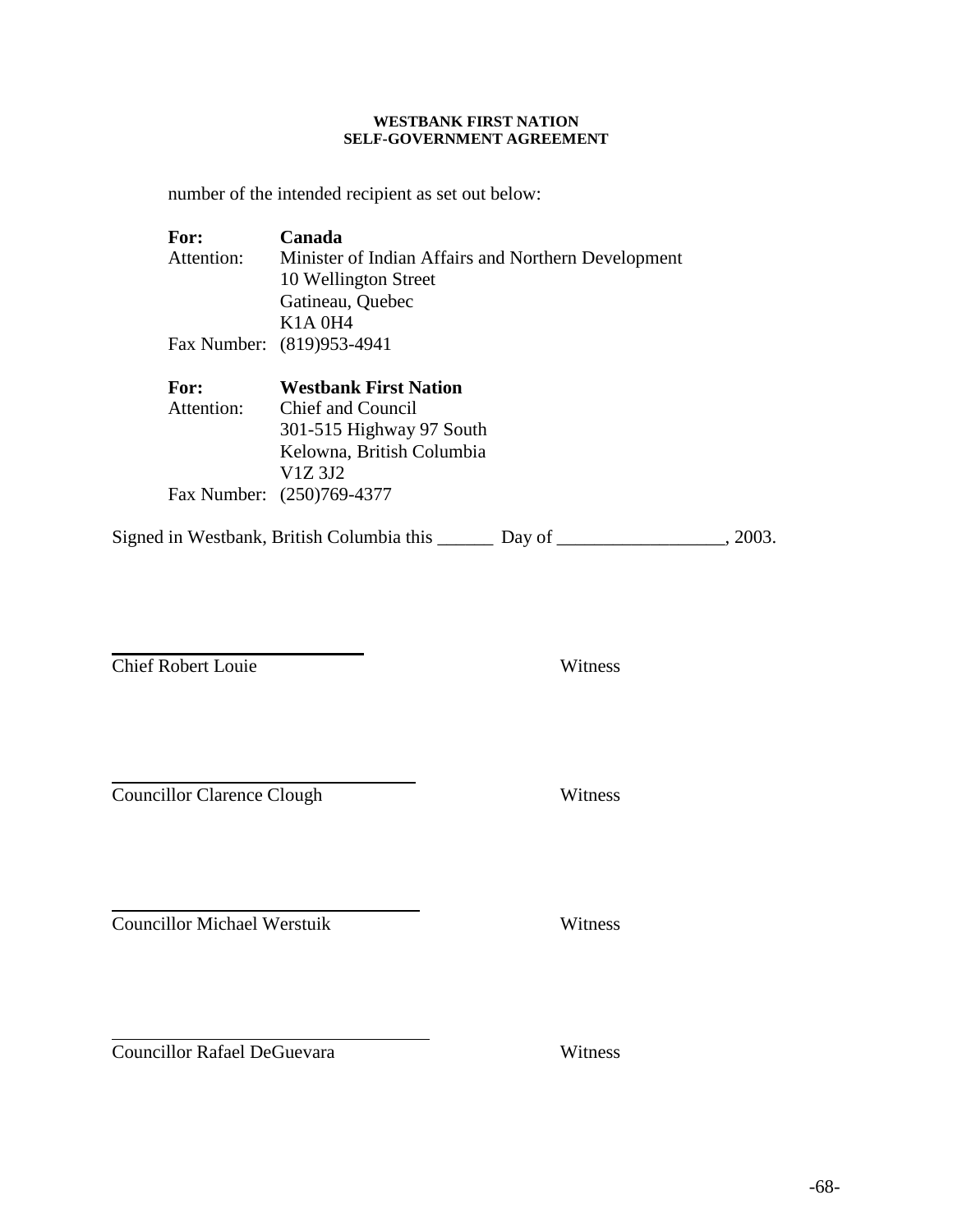Councillor Larry Derrickson Witness

 $\overline{a}$ 

 $\overline{a}$ The Honourable Robert D. Nault The Honourable Senator Minister of Indian Affairs D. Ross Fitzpatrick and Northern Development Senator for the Okanagan-

Similkameen, British Columbia

## **SCHEDULE A**

## **RATIFICATION OF THE WESTBANK FIRST NATION SELF-GOVERNMENT AGREEMENT**

## **1.0 Definitions**

1.1 In this schedule the following definitions will apply in addition to the definitions for the Agreement:

"Band Member" means a person whose name appears on the Band Membership List or who is entitled to have his or her name appear on the Band Membership List;

"Band Membership List" means the band membership list for Westbank First Nation as maintained by Canada;

"Eligible Voter" means a person whose name appears on the Official Voters List of the Westbank First Nation;

"Official Voters List" means the official voters list prepared by the Ratification Committee pursuant to section 4.0;

"Ratification Committee" means the Ratification Committee established pursuant to section 3.0:

"Ratification Vote" means a referendum by Eligible Voters to formally approve or disapprove the Agreement;

## **2.0 General**

2.1 Ratification of the Agreement by Westbank First Nation in accordance with this Schedule shall be considered ratification by all persons eligible to be Band Members of Westbank First Nation.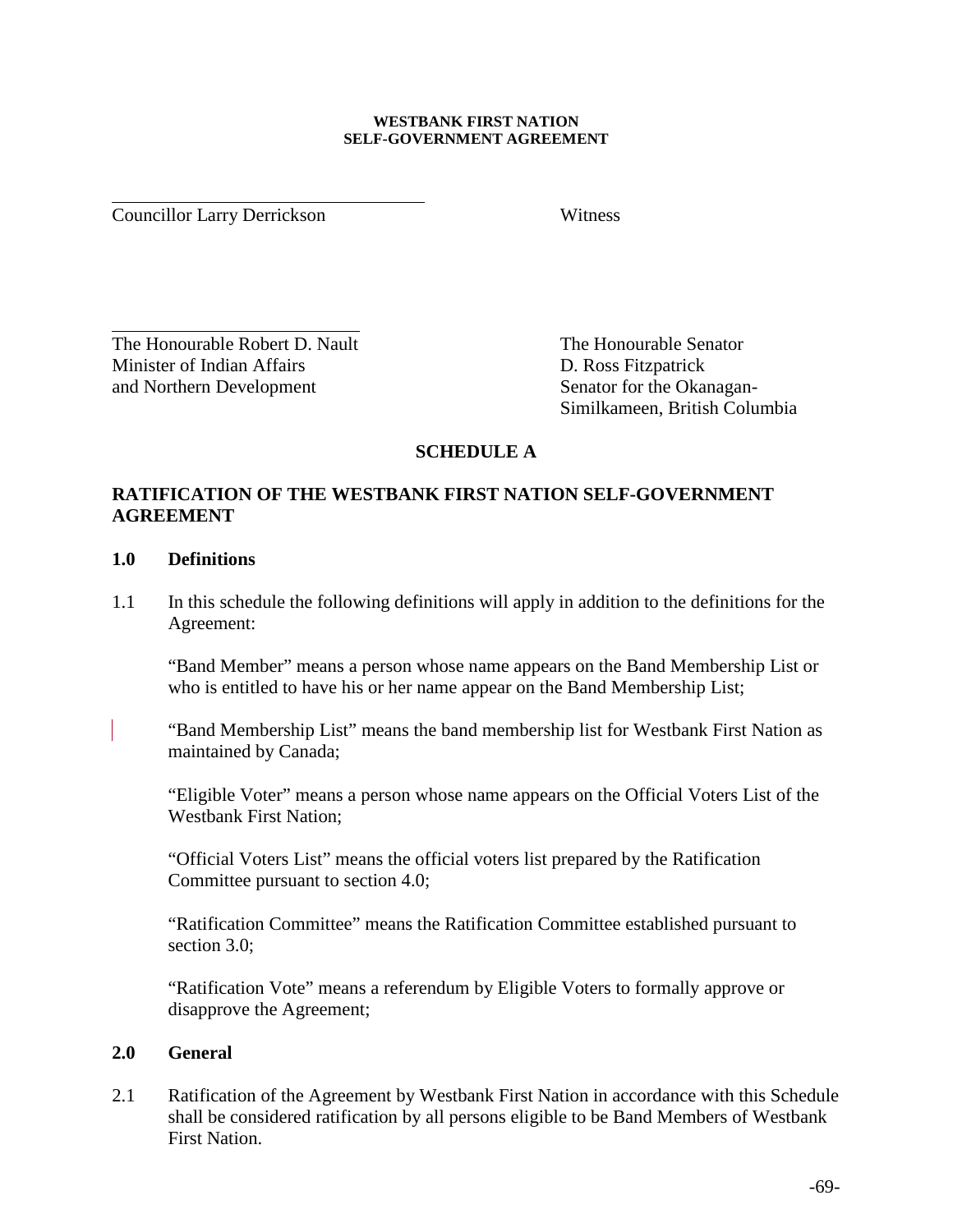- 2.2 The Agreement shall be ratified by Westbank First Nation before being considered for ratification by Canada.
- 2.3 Where there is a reference in this Schedule to a period of time after or before a specified day the period does not include the specified day.
- 2.4 Canada shall pay the approved costs of the Westbank First Nation ratification process.
- 2.5 After ratification of the Agreement by Westbank First Nation but prior to submission of this Agreement for ratification by Canada, the negotiator, on behalf of Canada, and the Council, on behalf of Westbank First Nation, may agree to minor amendments to the specific provisions of this Agreement.

## **3.0 Ratification Committee**

- 3.1 A Ratification Committee shall be established with responsibility to prepare the Official Voters List and to conduct the Ratification Vote in accordance with the provisions of this Schedule.
- 3.2 The Ratification Committee shall consist of one representative of Westbank First Nation as designated by Council, one representative of Canada as designated by the Minister of Indian Affairs and Northern Development and a third person designated jointly by Council and the Minister of Indian Affairs and Northern Development.
- 3.3 Following discussions with Westbank First Nation, the Ratification Committee shall prepare a budget for the Westbank First Nation ratification process subject to review and approval by Canada.
- 3.4 One of the designated representatives of the Ratification Committee shall explain the mode of voting to an Eligible Voter when requested to do so by the Eligible Voter.
- 3.5 In instances where an Eligible Voter requests assistance because he or she is unable to responsibly fill out the ballot, one of the designated representatives of the Ratification Committee shall assist the Eligible Voter by marking his or her ballot in the manner directed by the Eligible Voter and shall place such ballot in the ballot box.

## **4.0 Official Voters List**

- 4.1 At least 30 days prior to the first date set for voting, the Ratification Committee shall prepare and post a list which shall be comprised of all persons whose names appear on the Band Membership List, and who will be, as of the last date of the vote, at least 18 years of age.
- 4.2 The voters list prepared pursuant to this section shall constitute the Official Voters List for purposes of the Ratification Vote.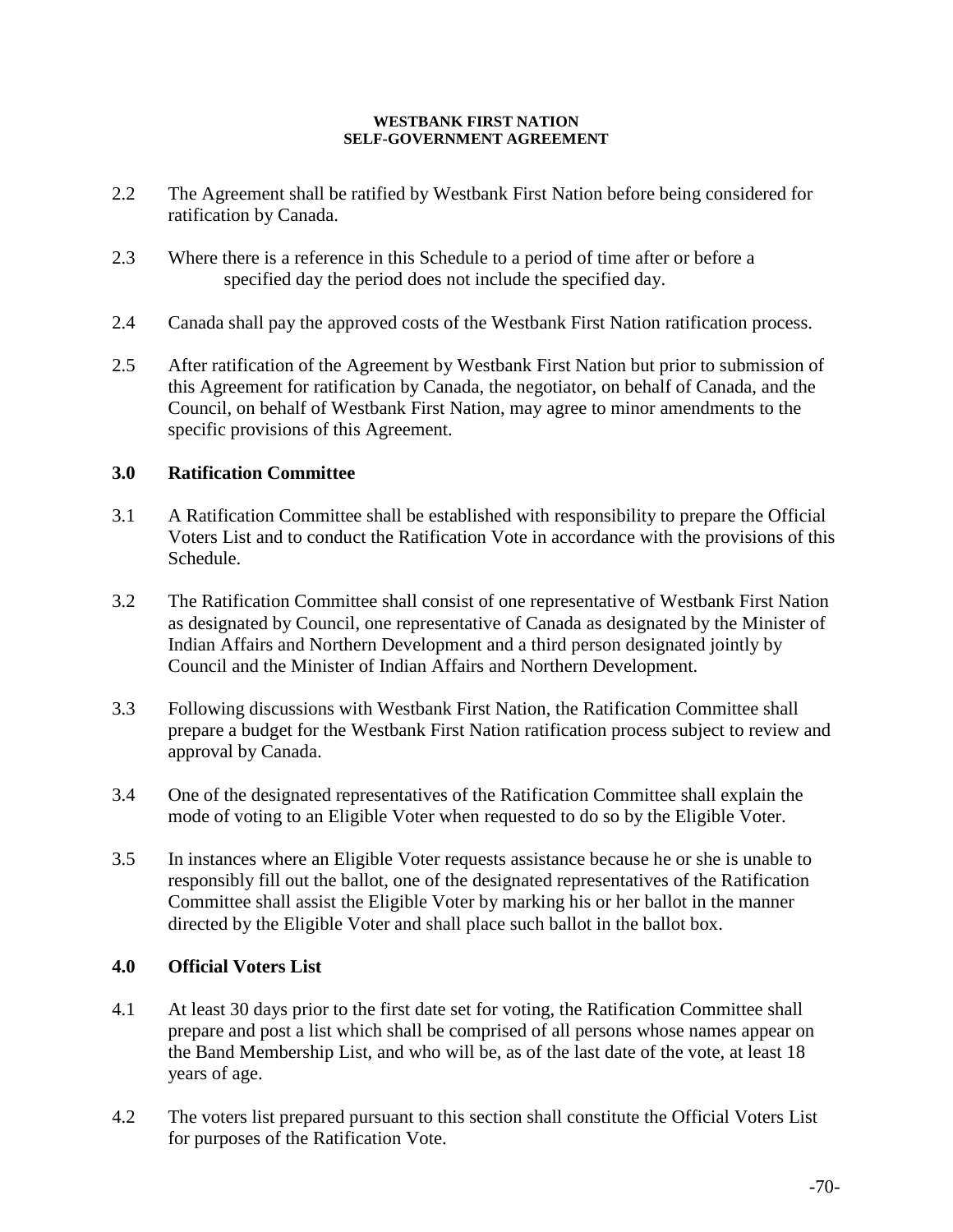### **WESTBANK FIRST NATION SELF-GOVERNMENT AGREEMENT**

- 4.3 The Ratification Committee shall post the Official Voters List in the administration office of Westbank First Nation, the Regional Office of the Department of Indian Affairs and Northern Development and, as determined by the Ratification Committee, in other prominent places.
- 4.4 Any Band Member may apply to the Ratification Committee within 10 days of the posting of the Official Voters List to have the list revised on the grounds that:
	- (a) the name of a Band Member has been omitted;
	- (b) the name of a Band Member is incorrectly set out; or
	- (c) the name of a person not entitled to vote is included.
- 4.5 Where the Ratification Committee is satisfied that a revision to the Official Voters List is necessary, the Ratification Committee shall make the revision and the revision shall be final and shall be added to the posted Official Voters List.
- 4.6 The Ratification Committee will immediately advise the Parties of the name and reason for the Band Member being deleted or not being added to the Official Voter List.
- 4.7 Only persons who are on the Official Voters List shall be entitled to vote at the Ratification Vote.

# **5.0 Information Campaign**

- 5.1 The Ratification Committee shall take all reasonable steps necessary to ensure that Eligible Voters have a reasonable opportunity to learn about the ratification process and the substance of the Agreement.
- 5.2 Only material submitted by the Ratification Committee to, and approved by, the Parties shall be made available or distributed to Eligible Voters by the Ratification Committee pursuant to subsection 5.1. Material submitted by the Ratification Committee to a Party shall be considered approved by that Party unless the Ratification Committee receives written notice otherwise within 15 calendar days of the material being received by that Party.
- 5.3 The Ratification Committee shall hold at least one information meeting at Westbank First Nation no earlier than 10 days and no later than 21 days after posting the notice of the Ratification Vote. The Ratification Committee may hold further information meetings as, when, and where it may determine.

# **6.0 Notification of Ratification Vote**

6.1 The date or dates for the Ratification Vote shall be set by resolution of Council of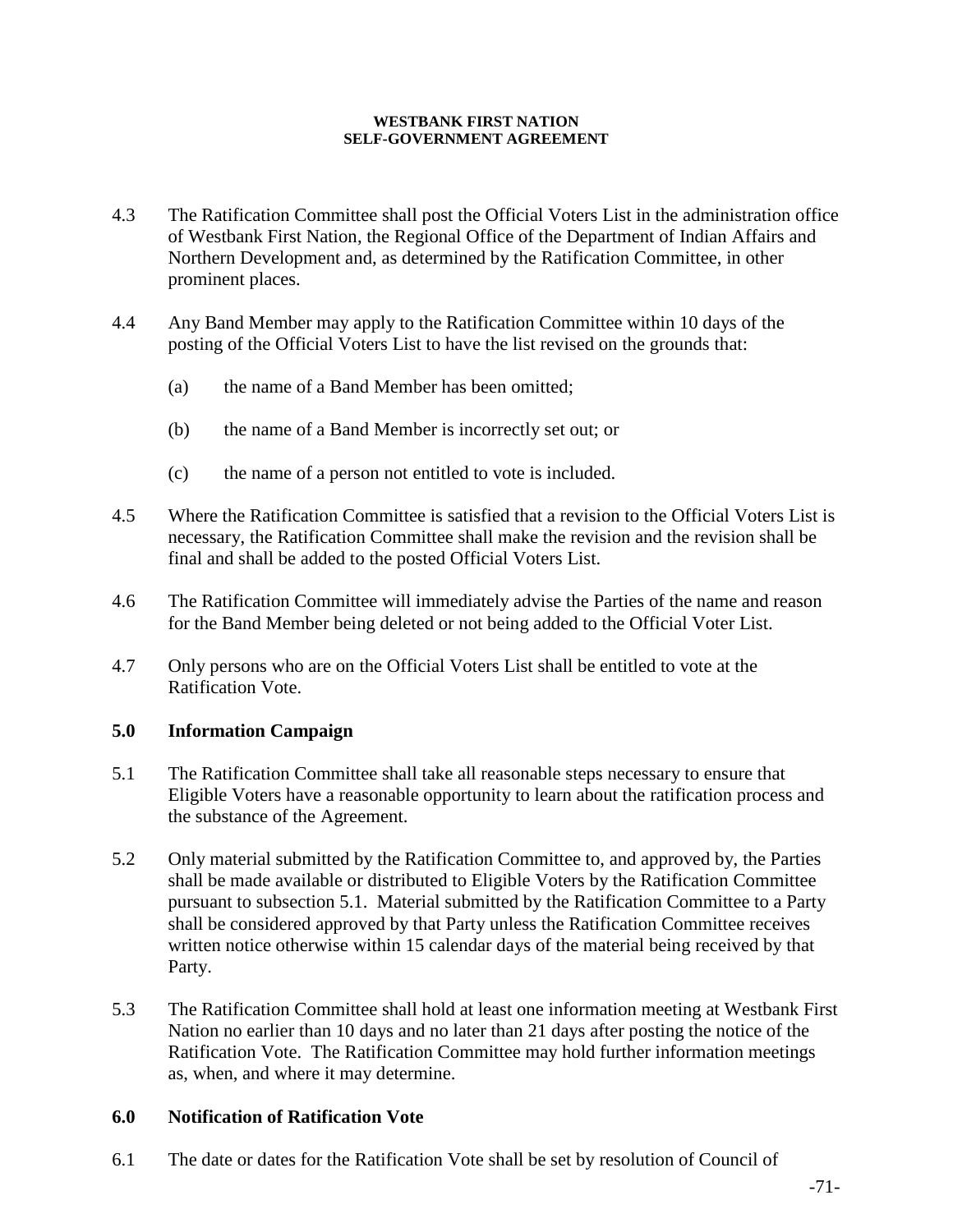### **WESTBANK FIRST NATION SELF-GOVERNMENT AGREEMENT**

Westbank First Nation and they shall advise the Ratification Committee in writing of the date or dates at least 35 days before the first date of the vote.

- 6.2 The Ratification Committee shall post a notice of the Ratification Vote in the locations where the Official Voters List was posted pursuant to subsection 4.3.
- 6.3 The notice of the Ratification Vote shall include the following information:
	- (a) the date(s), time(s) and location(s) of the Ratification Vote;
	- (b) the date(s), time(s) and location(s) of any advance vote held in accordance with subsection 7.2; and
	- (c) the proposed wording of the Ratification Vote question.

## **7.0 Voting Process**

- 7.1 The Ratification Vote shall be held at such locations as the Ratification Committee considers necessary.
- 7.2 The Ratification Committee may hold an advance vote, which may include a mail-in vote, in a manner it determines, for Eligible Voters who anticipate being unavailable to vote on the date(s) set for the Ratification Vote.
- 7.3 The Ratification Vote shall be by secret ballot.
- 7.4 The appearance, format, and contents of the ballot shall be approved by the Parties to this Agreement prior to the posting of the notice of the Ratification Vote.
- 7.5 The Ratification Committee shall receive and tabulate all ballots.

# **8.0 Ratification of this Agreement by Westbank First Nation**

- 8.1 Westbank First Nation shall be considered to have ratified this Agreement if at least 50 percent plus one  $(50\% + 1)$  of all Eligible Voters, as that term is defined in Schedule A to this Agreement, participate in the ratification by casting a vote and that at least fifty percent plus one  $(50\% + 1)$  of those voting approve the Agreement.
- 8.2 The Ratification Committee shall, as soon as practical and in any event no later than seven days after the last date of the vote, tabulate the results of the vote showing the total number of ballots:
	- (a) cast;
	- (b) approving this Agreement;
	- (c) not approving this Agreement;